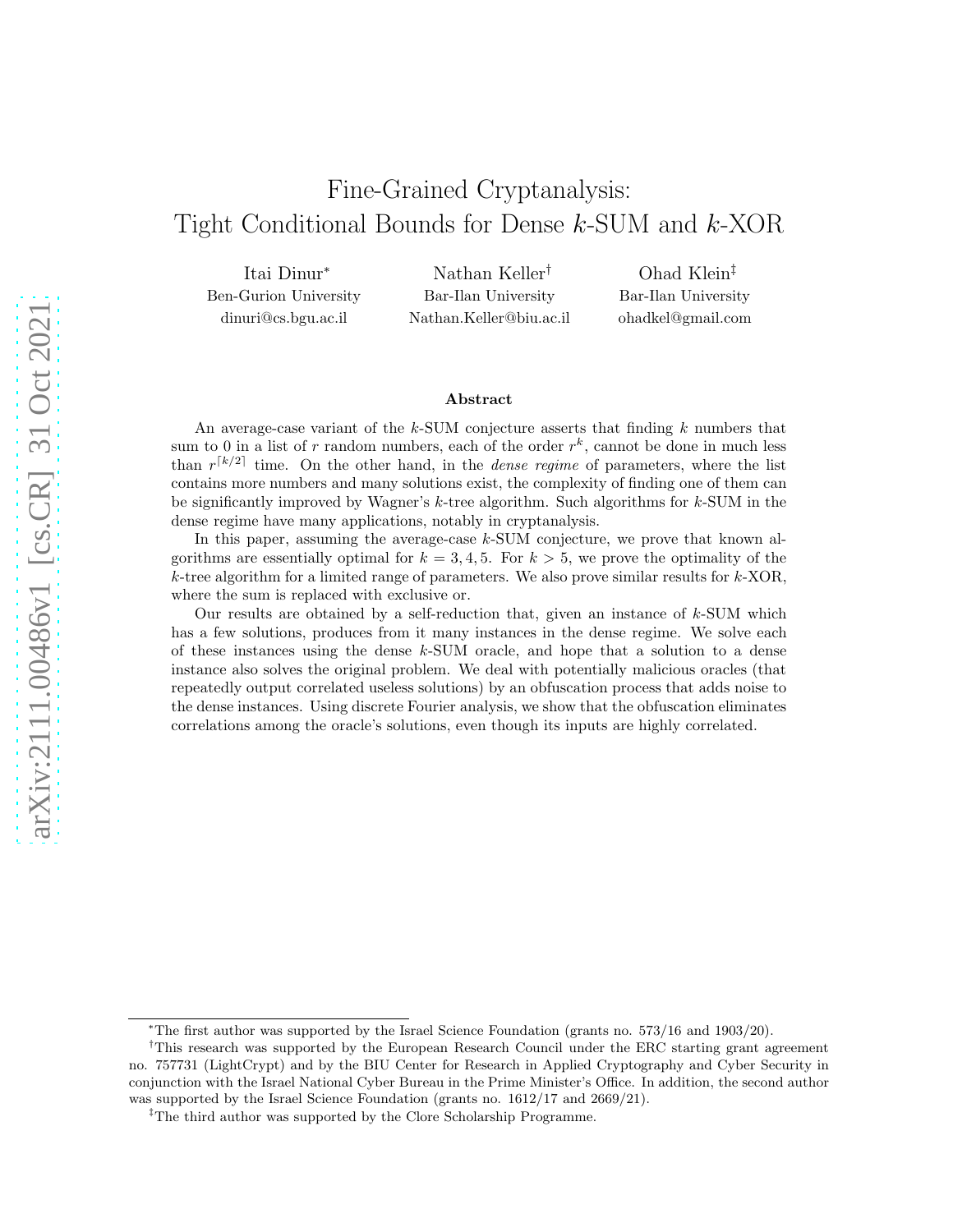### 1 Introduction

### 1.1 Background

**The k-SUM problem.** For parameters  $k = O(1)$ , r, the classical worst-case search variant of the k-SUM problem asks: Given a list of  $r$  numbers, find (with high probability)  $k$  of them whose SUM is zero, assuming such numbers exist.<sup>[1](#page-1-0)</sup> Given that a solution exists, a simple sort-andmatch (or meet-in-the-middle) algorithm finds it in time  $T = \tilde{O}(r^{\lceil k/2 \rceil})$  (the notation  $\tilde{O}$  hides logarithmic factors in  $r$ ), and the well-known  $k$ -SUM conjecture (that generalizes the 3-SUM conjecture [\[17\]](#page-39-0)), states that no algorithm can do substantially better in standard computational models (such as the word RAM model).

In this paper, we consider average-case variants of the k-SUM problem.

**Definition 1.1** (Average-case k-SUM problem). In the  $(k, N, r)$ -SUM problem, the input consists of r elements  $z_1, \ldots, z_r$ , each of them chosen independently and uniformly at random from  ${-N, \ldots, N}$ . The goal is to find a k-tuple (an ordered set of distinct indices)  $K = \{i_1, \ldots, i_k\}$ , such that  $\sum_{j\in K} z_j = 0$ , where the sum is over  $\mathbb{Z}$ .

In a sparse regime of parameters only a few solutions exist on average, i.e.,  $r^k \approx N$ . It is considered folklore that the uniform distribution is a hard distribution for k-SUM under a standard model of computation (see [\[23\]](#page-39-1) and [\[33\]](#page-40-0) for a formulation for  $k = 3$ ):

<span id="page-1-1"></span>**Conjecture 1.2** (Sparse average-case k-SUM conjecture). Any algorithm that solves the  $(k, N, r)$ -SUM problem where  $r = N^{1/k}$  with probability  $\Omega_k(1)$  has expected running time of at least  $T = \Omega_k(r^{\lceil k/2 \rceil - o(1)})$ .

We note that for constant k and  $N = \omega(r^k)$ , a solution exists with probability  $o(1)$ , hence the problem cannot be solved with probability  $\Omega_k(1)$ , regardless of the running time.

In the *dense* setting where *many solutions exist* on average (namely, when  $r^k \gg N$ ), one can do much better.

For  $k = 3$ , there is a simple algorithm that filters the input by keeping only numbers that are smaller than some threshold in absolute value. This gives a smaller sparse instance to which the standard algorithm is applied to solve the problem in time  $T = \tilde{O}(N/r)$  (for  $N^{1/3} \leq r \leq N^{1/2}$ . For  $k > 3$ , improvements are obtained via the celebrated Wagner's k-tree algorithm [\[35\]](#page-40-1) discussed below.

The k-XOR problem. The discussion above equally applies to the average-case k-XOR problem.

<span id="page-1-3"></span>**Definition 1.3** (Average-case k-XOR problem). In the  $(k, 2<sup>n</sup>, r)$ -XOR problem, the input consists of r vectors  $z_1, \ldots, z_r$ , each chosen independently and uniformly at random from  $\{0,1\}^n$ . The goal is to find a k-tuple,  $K = \{i_1, \ldots, i_k\}$ , such that  $\bigoplus_{j \in K} z_j = 0_n$ .

Similarly to k-SUM, the following conjecture is considered folklore.

<span id="page-1-2"></span>**Conjecture 1.4** (Sparse average-case k-XOR conjecture). Any algorithm that solves the  $(k, N =$  $(2^n, r)$ -XOR problem where  $r = N^{1/k}$  with probability  $\Omega_k(1)$  has expected running time of at least  $T = \Omega_k(r^{\lceil k/2 \rceil - o(1)})$ .

<span id="page-1-0"></span><sup>&</sup>lt;sup>1</sup> Another variant of the k-SUM problem asks, given k lists of  $r/k$  numbers, find k numbers – one from each list – whose SUM is zero. The two problems are equivalent, up to  $O_k(1)$  factors.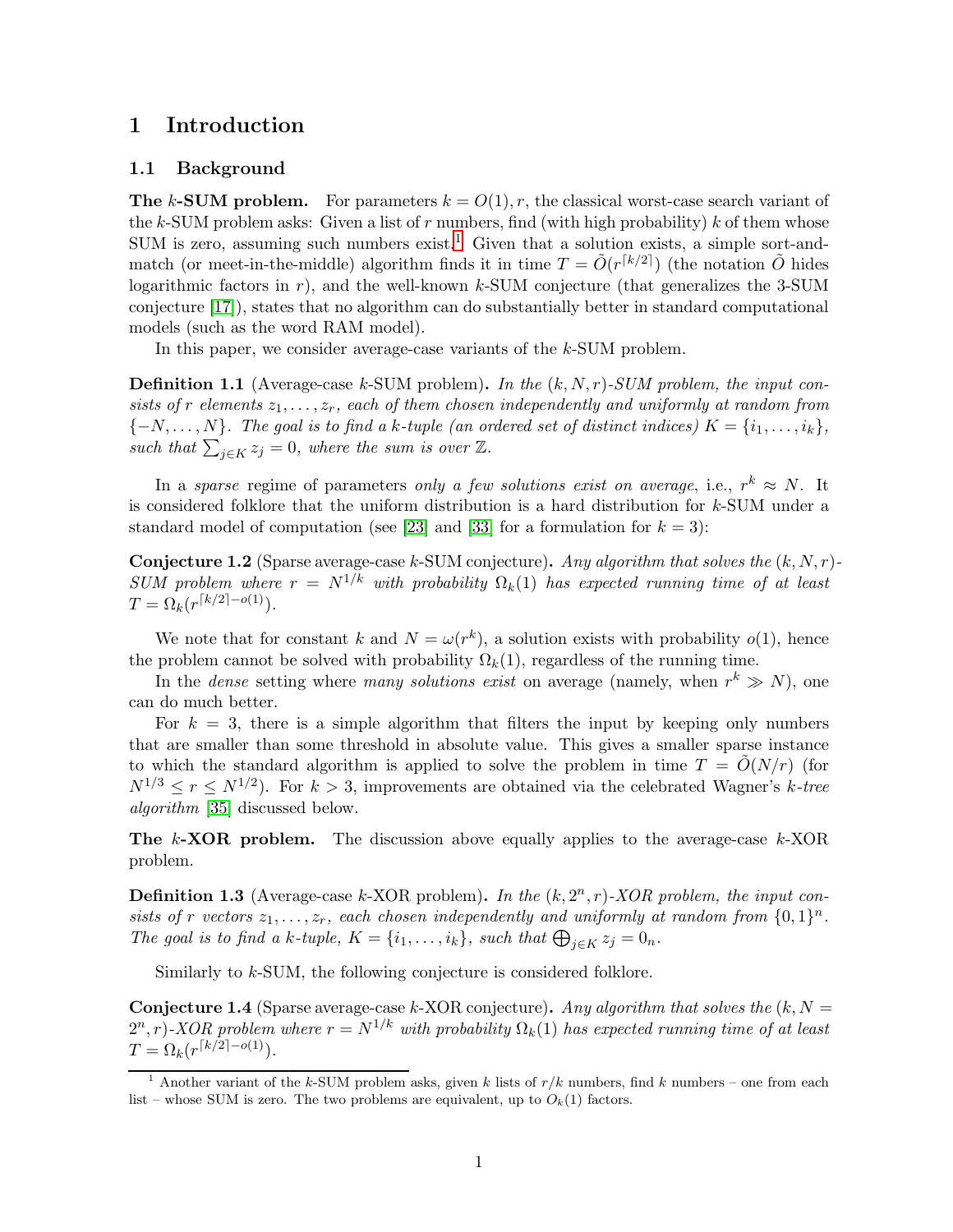In the dense 3-XOR problem, the input consists of  $r \gg 2^{n/3}$  uniform vectors. Similarly to 3-SUM, a simple filtering algorithm has complexity  $T = \tilde{O}(N/r)$  for  $N^{1/3} \le r \le N^{1/2}$ . The dense 3-XOR problem has various applications in cryptography and cryptanalysis [\[9,](#page-38-0) [14,](#page-38-1) [22,](#page-39-2) [24,](#page-39-3) 31. While mild (logarithmic in  $N$ ) improvements to the simple filtering algorithm are known  $[22, 24, 31]$  $[22, 24, 31]$  $[22, 24, 31]$ , any substantial (i.e., polynomial in N) improvement would be considered a breakthrough.

**Wagner's k-tree algorithm.** For  $k > 3$ , the k-tree algorithm of Wagner [\[35\]](#page-40-1) allows finding a solution to k-XOR in time  $T = \tilde{O}(N^{1/(1 + \lfloor \log_2 k \rfloor)})$ , when r is of similar size. The generalized algorithm of Minder and Sinclair [\[29\]](#page-39-4) provides a tradeoff between r and T, for all  $N^{1/k}$  <  $r \leq N^{1/(1 + \lfloor \log_2 k \rfloor)}$ . For the most basic case of  $k = 4$ , the tradeoff curve is  $T = \tilde{O}(N/r^2)$  for  $N^{1/4} \le r \le N^{1/3}$ . As was noted in [\[35\]](#page-40-1), the algorithm is also applicable to the modular k-SUM problem in  $\mathbb{Z}_N$ . Similarly, it can be easily modified to work for the average-case variant of  $k$ -SUM stated above. For the sake of completeness, we give a high-level overview of the  $k$ -tree algorithm and its generalization in Appendix [A.](#page-40-3)

In the 20 years since its introduction, the k-tree algorithm (notably for small k values) has become a central tool in cryptanalysis for solving both dense  $k$ -SUM and  $k$ -XOR problems (see [\[22\]](#page-39-2)). Specifically, it is used in breaking hash functions [\[28,](#page-39-5) [35\]](#page-40-1), stream ciphers [\[26\]](#page-39-6), block ciphers [\[15\]](#page-39-7), signature schemes [\[7\]](#page-38-2) (where the optimal value of k depends on the amount of available data), etc. Furthermore, it has found multiple applications that are not directly related to cryptanalysis. Notably, the representation technique [\[19\]](#page-39-8) crucially relies on variants of the algorithm for small values of  $k$  to find one out of many representations of a solution to a problem. This technique gave rise to breakthrough algorithms for solving subset-sum [\[19,](#page-39-8) [30\]](#page-40-4) and related problems such as decoding binary linear codes [\[6\]](#page-38-3).

Finally, the k-tree algorithm is closely related to the Blum-Kalai-Wasserman (BKW) algorithm for solving the LPN (learning parity with noise) problem [\[8\]](#page-38-4) and its extensions, such as Lyubashevsky's algorithm [\[27\]](#page-39-9) (although these use  $k = \omega(1)$ ).

In this paper we address the question: Are the best-known algorithms for dense k-SUM and k-XOR optimal?

### 1.2 Our results

We show that in some of the most basic cases,  $k = 3, 4, 5$ , as well as in other settings, the best known algorithms for  $k$ -SUM (resp.,  $k$ -XOR) in the dense regime are optimal up to logarithmic factors in the input list size, unless the sparse average-case  $k$ -SUM (resp.,  $k$ -XOR) conjecture fails.

Informal statement of the main results. Our main theorem for k-SUM is as follows.

<span id="page-2-0"></span>Theorem 1.5 (Conditional dense k-SUM hardness, informal). Assume that any algorithm that solves  $(k, N, N^{1/k})$ -SUM with probability  $\Omega_k(1)/(\log N)^2$  has expected running time of at least  $T = T(N, k).$ 

Then, there is  $C = C(k)$  such that for any  $0 \le \epsilon \le 1/2$ , any algorithm that solves  $(k, N', (N')^{(1+\epsilon)/k})$ -SUM with probability 1/2 has expected running time of at least  $C \cdot T((N')^{1+\epsilon}, k)$ .  $(N')^{-\epsilon}$ .

Remark 1.6. We make several related remarks about the theorem.

• While the success probability in the hardness assumption of Theorem [1.5](#page-2-0) is slightly smaller than the constant success probability in Conjecture [1.2,](#page-1-1) disproving this stronger assump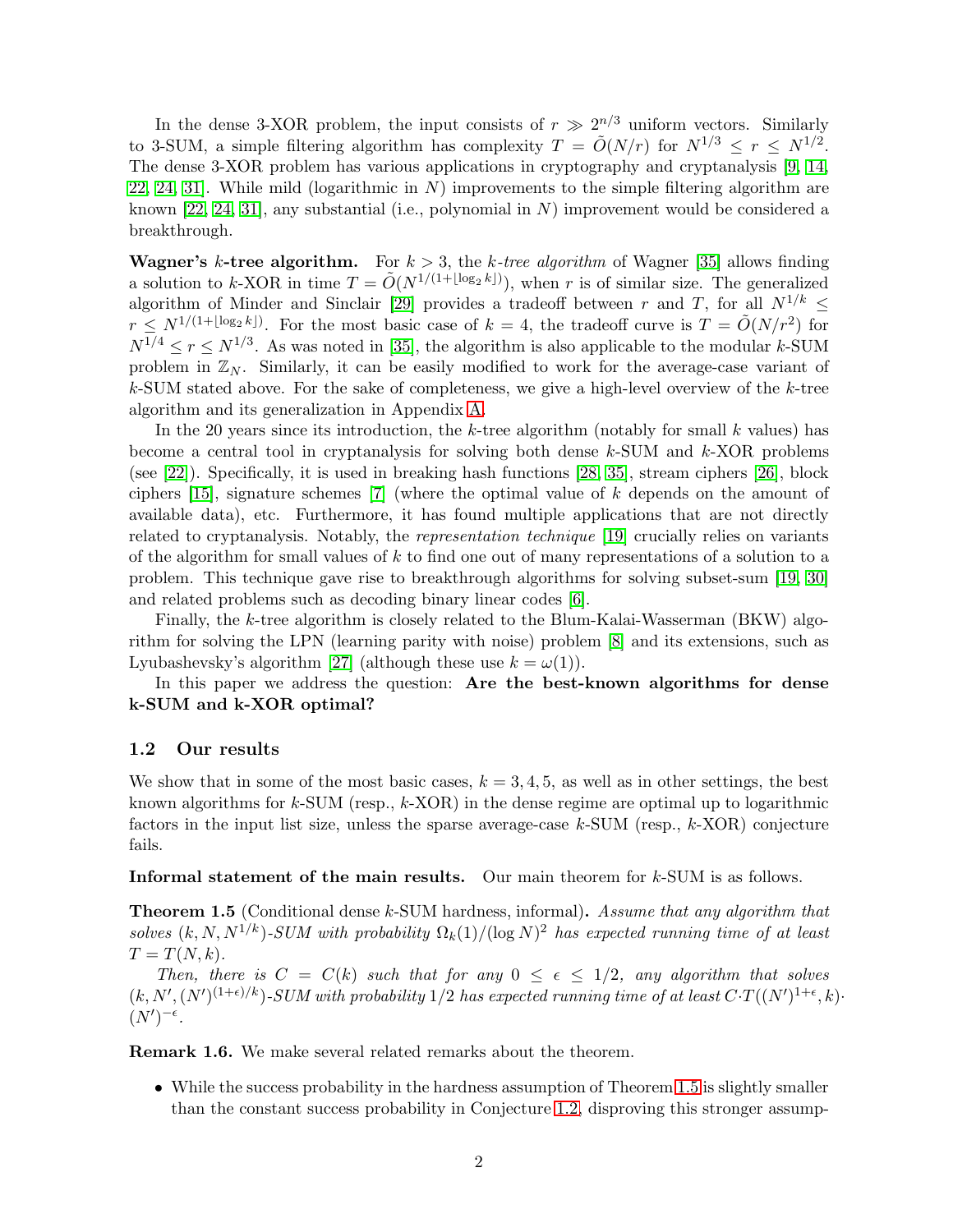tion with the same time complexity, would be considered a breakthrough (e.g., for cryptanalytic applications).

- It is possible to amplify the success probability in the hardness assumption from  $\Omega_k(1)/(\log N)^2$ to  $1/2$  (or any constant), at the cost of increasing the number of input elements r and the expected running time of the algorithm by a factor of  $(\log N)^2 \cdot O_k(1)$ . The amplification is obtained by partitioning the elements into disjoint groups of size  $N^{1/k}$ , and running the algorithm for  $(k, N, N^{1/k})$ -SUM on each group independently.
- The input size of  $N^{1/k}$  in the conditional hardness assumption can be adjusted to  $C_1 \cdot N^{1/k}$ for any constant  $C_1 > 0$ . This only requires adjusting the hidden constant behind the success probability  $\Omega_k(1)/(\log N)^2$ .

We obtain similar results for  $k$ -XOR (with constant success probability in the hardness assumption, as in Conjecture [1.4\)](#page-1-2). Our main theorem for  $k$ -XOR is as follows.

<span id="page-3-0"></span>Theorem 1.7 (Conditional dense k-XOR hardness, informal). Assume that any algorithm that solves  $(k, N, N^{1/k})$ -XOR with probability  $\Omega_k(1)$  has expected running time of at least  $T =$  $T(N, k)$ .

Then, there is  $C = C(k)$  such that for any  $0 \le \epsilon \le 1/2$ , any algorithm that solves  $(k, N', (N')^{(1+\epsilon)/k})$ -XOR with probability 1/2 has expected running time of at least  $C \cdot T((N')^{1+\epsilon}, k)$ .  $(N')^{-\epsilon}$ .

**Discussion.** For  $k = 3$ , by a slightly stronger variant of the sparse average-case k-SUM conjecture (with the success probability in the hardness assumption adjusted to  $\Omega_k(1)/(\log N)^2$ ), we set  $N' = N$  and  $T(N, 3) = \Omega(N^{2/3-o(1)})$ , and deduce that any algorithm for  $(3, N, r)$ -SUM with  $r \approx N^{(1+\epsilon)/3}$  that succeeds with probability 1/2 has expected running time of  $\Omega(N^{(2/3-o(1))(1+\epsilon)-\epsilon}) = \Omega(N^{2/3-o(1)} \cdot N^{-\epsilon/3})$ . We conclude that the tradeoff  $T = \tilde{O}(N/r)$  for  $N^{1/3} \leq r \leq N^{1/2}$  obtained by the simple (filtering) sort-and-match algorithm is essentially optimal. Similar tightness holds for the 3-XOR problem.

By a similar calculation for  $k = 4$ , the (extended) k-tree algorithm is essentially optimal, under the sparse average-case  $k$ -SUM (resp.,  $k$ -XOR) conjecture. Theorems [1.5](#page-2-0) and [1.7](#page-3-0) yield optimality of the best known algorithm also for  $k = 5$  and for part of the range for other values of k. In particular, for even values of k, setting  $N' = N$  and  $T(N, k) = \Omega_k(N^{1/2-o(1)})$ , we conclude that for any algorithm for  $(k, N, r)$ -SUM (resp., XOR) with  $r = N^{(1/k)\cdot(1+\epsilon)}$  that succeeds with probability 1/2 has expected running time of  $\Omega_k(N^{1/2-\epsilon/2-o(1)})$ . This essentially matches the extended k-tree algorithm for k values divisible by 4, in the range  $0 \leq \epsilon \leq 1/3$ .

We further note that the loss in the reduction provided by the above theorems is almost linear, i.e., a  $O_k(1)$  factor for k-XOR and logarithmic in N for k-SUM. This means that for  $k = 3, 4, 5$  any improvement of known algorithms, even by a sufficiently large logarithmic factor in  $N$ , can be leveraged through the theorem to obtain a similar improvement in the algorithms for the sparse average-case  $k$ -SUM (resp.,  $k$ -XOR) problem.

### 1.3 Our methods

In the following description, we focus on  $k$ -XOR, as technical details are simpler for this problem. We then summarize the main different ingredients for  $k$ -SUM.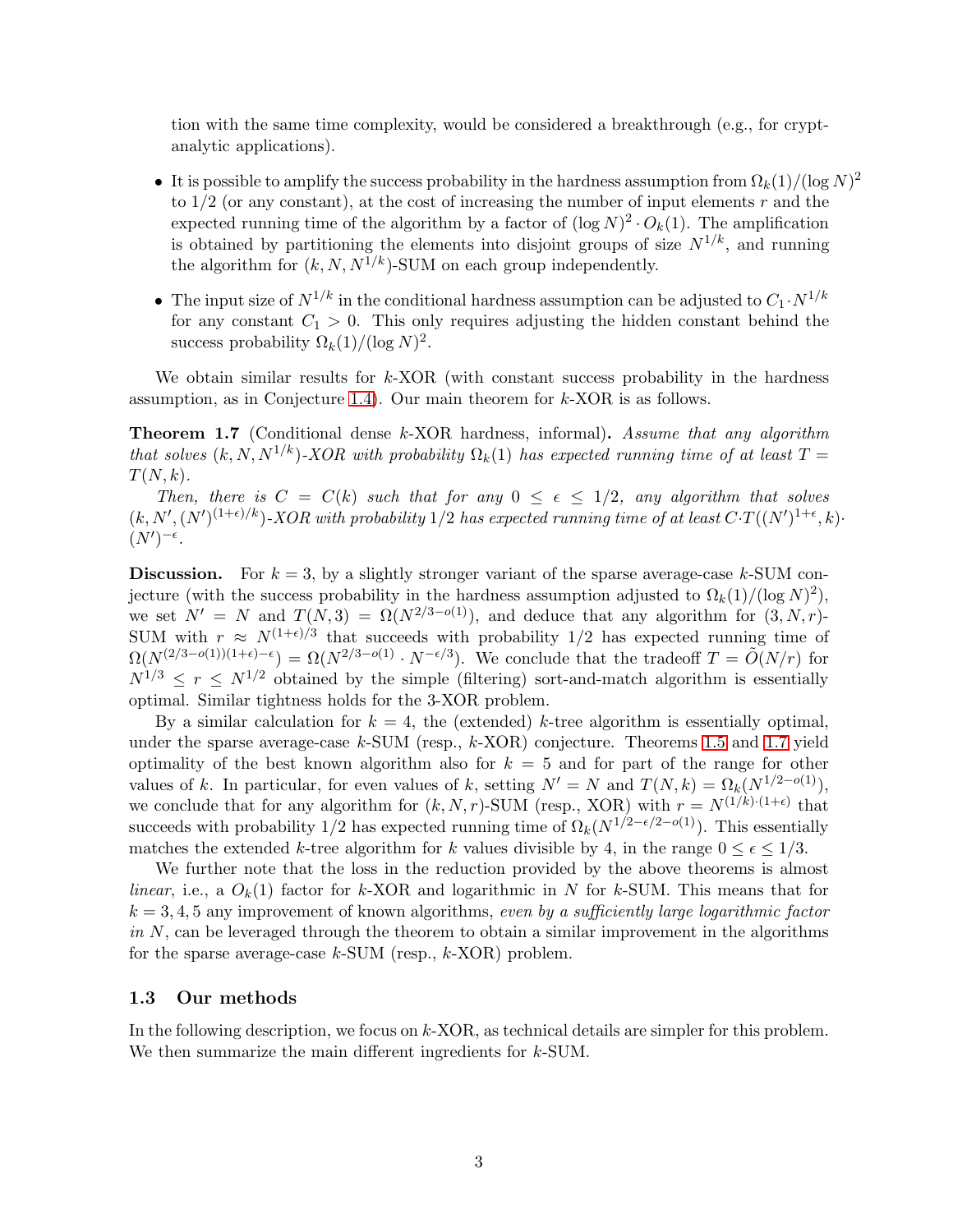**The reduction for k-XOR.** We achieve our result by a reduction from the average-case  $k$ -XOR problem in the sparse regime, to the average-case  $k$ -XOR problem in the dense regime. The basic observation is that we can generate a dense instance with  $r$  input vectors from a sparse instance with  $r$  input vectors by truncating the  $n$ -bit input vectors to obtain shorter m-bit input vectors for  $m < n$ . This increases the effective input list size (relative to the vector length) and the number of solutions.

We rewrite our main result in a more convenient form based on this observation by a change of variables for the dense regime:

<span id="page-4-0"></span>**Theorem 1.8** (Conditional dense k-XOR hardness, informal, reformulated). Assume that any algorithm that solves  $(k, N = 2<sup>n</sup>, N<sup>1/k</sup> = 2<sup>n/k</sup>)$ -XOR with probability  $\Omega_k(1)$  has expected running time of at least  $T = T(N, k)$ .

Then, there is  $C = C(k)$  such that for any  $n/2 \le m \le n$ , any algorithm that solves  $(k, M =$  $2^m, 2^{n/k}$ )-XOR with probability 1/2 has expected running time of at least  $C \cdot T(2^m, k) \cdot 2^{m-n}$ .

Observe that this is a indeed a reformulation of Theorem [1.7,](#page-3-0) obtained by setting  $n' = m$ and  $n = (1 + \epsilon)m$  (hence,  $(N')^{-\epsilon} = 2^{-\epsilon n'} = 2^{-\epsilon m} = 2^{m-n}$ ).

The basic idea of the reduction is to take the sparse input of  $r$  uniform  $n$ -bit vectors, generate from it many dense k-XOR inputs of r uniform m-bit vectors, and solve each one using a blackbox algorithm B. We then check whether each solution yields a k-XOR solution for the original  $n$ -bit vectors. If we could make the input sets of  $m$ -bit vectors *completely independent*, then  $O(2^{n-m})$  calls to B would be sufficient (as the probability that a solution for m-bit vectors corresponds to a solution for *n*-bit vectors is  $2^{m-n}$ , and the assertion of Theorem [1.8](#page-4-0) would be achieved. In fact, it is easy to show that pairwise independence suffices. However, one cannot make these input sets pairwise independent and maintain their relation to the original n-bit vectors at the same time (unless  $m \leq n/2$ , which is not useful in our case). Thus, even though it is called about  $2^{n-m}$  times, B could potentially repeatedly output solutions to dense k-XOR instances that reside in a small set which does not contain any solution to the sparse instance.

We overcome this obstacle by an *obfuscation* process, which applies to the input vectors two different types of noise consecutively, and allows us to achieve almost pairwise independence of B's outputs even though its inputs are *significantly correlated*. In the reduction, we are given a sequence  $z_1, \ldots, z_r \in \{0,1\}^n$  for which we wish to solve the k-XOR problem. We apply the following procedure.

- 1. **Draw** a uniformly random matrix  $T \in \{0, 1\}^{m \times n}$  of full rank m, and a uniformly random permutation  $P$  on  $r$  elements.
- 2. Let  $x_i = T(z_{P(i)})$  for all  $i \in [r]$ .
- 3. Feed B with  $x_1, \ldots, x_r$ . In case it outputs a k-tuple K with  $\bigoplus_{i \in K} x_i = 0_m$ , test whether  $\mathcal{K} = P(K)$  satisfies  $\bigoplus_{j \in \mathcal{K}} z_j = 0_n$ , and if so – output the k-tuple K. Otherwise, repeat.

We prove that after  $2^{n-m}$  trials, with probability of  $\Omega_k(1)$ , the process outputs a solution of the sparse k-XOR problem. We use discrete Fourier analysis in order to bound the correlation between B's outputs.

Remark 1.9. If we hash down a hard sparse instance to get a dense instance, then clearly any procedure that enumerates all solutions to the dense instance (if there aren't too many) is hard as well. However, our reduction does not follow this standard paradigm, as the oracle for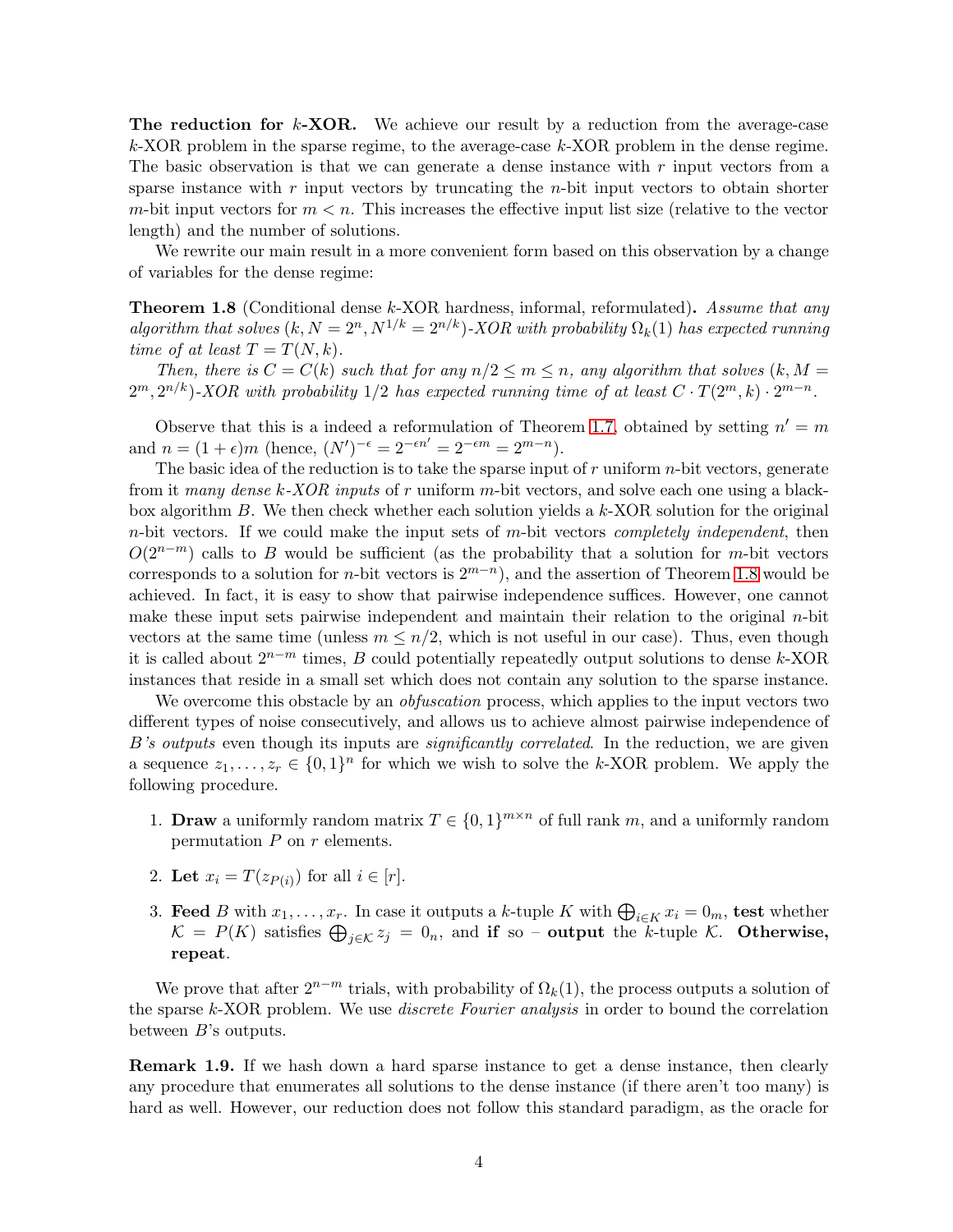the dense instance can only produce a single solution. Thus, we hash the sparse instance down in many different ways and repeatedly invoke the oracle in order to force it to produce many different potential solutions to the sparse instance.

**The reduction for k-SUM.** The reduction for k-SUM follows the same general strategy (with modified obfuscation), but its proof is more involved. In particular, in addition to discrete Fourier-analytic techniques, it uses tools from Littlewood-Offord theory [\[16\]](#page-39-10).

Concisely, the reason for further complexity in the k-SUM case, is that there are only a few group-homomorphisms from  $\mathbb{Z}_N$  to  $\mathbb{Z}_M$  (that may be used to obfuscate the input), while group-homomorphisms from  $\mathbb{F}_2^n$  to  $\mathbb{F}_2^m$  are abundant. We now elaborate on this point.

Both k-XOR and k-SUM reductions employ an obfuscation procedure to the input of the sparse problem. For k-XOR we hash r elements of  $\{0,1\}^n$  to r elements of  $\{0,1\}^m$   $(m < n)$ , while for k-SUM we hash r elements of  $\mathbb{Z}_N$  to r elements of  $\mathbb{Z}_M$ . Since we are required to pull-back linear information from the output of the process (i.e. a solution to a dense problem), to its input (i.e., solve the sparse problem), it is important that the obfuscation would be linear. However, the class of obfuscation functions must be rich enough to mask additional information that can be exploited by the dense algorithm to output correlated solutions. In the k-XOR case, we make use of a random, rank-m, linear map from  $\mathbb{F}_2^n$  to  $\mathbb{F}_2^m$ . There are  $2^{\Theta(mn)}$  options to choose this linear map. In the  $k$ -SUM problem, if we would insist on a (surjective) linear map from  $\mathbb{Z}_N$  to  $\mathbb{Z}_M$ , there would be at most M such functions, which gives insufficient obfuscation (in particular, any  $x \in \mathbb{Z}_N$  that is divisible by M, would be mapped to 0). Hence, we must settle for a *somewhat-linear* obfuscation. We choose a function  $\phi \colon \mathbb{Z}_N \to \mathbb{Z}_M$  of the form

$$
\phi(x) = \gamma \lfloor \alpha \cdot x \cdot M/N \rceil \bmod M,
$$

where  $\alpha \in \mathbb{Z}_N^*$ ,  $\gamma \in \mathbb{Z}_M^*$  are chosen uniformly at random and  $\lfloor \cdot \rceil$  denotes rounding to the nearest integer. This new class of non-strictly-linear obfuscation functions still enables us to pull back a solution from a dense problem to the sparse problem. Moreover, it turns out that this class is rich enough to allow obfuscation. However, proving this latter point is more involved, since the non-linearity of the obfuscation makes the use of Fourier-analytic tools more complex.

### 1.4 Related work

Our result is naturally related to three lines of work.

Algorithms for dense k-SUM and k-XOR. The first line of work is the quest for designing better algorithms for generalized birthday problems, where the goal is to find a single k-SUM or k-XOR solution out of many. The systematic analysis of this problem was initiated by Wagner [\[35\]](#page-40-1) in his k-tree algorithm,<sup>[2](#page-5-0)</sup> and has led to numerous refined algorithms and applications thereof [\[13,](#page-38-5) [22,](#page-39-2) [24,](#page-39-3) [29,](#page-39-4) [31\]](#page-40-2).

In this respect, we show that – perhaps surprisingly – the best-known algorithms are *essen*tially optimal for  $k = 3, 4, 5$ , unless a standard conjecture in computational complexity fails. Moreover, under similar conjectures, the best known algorithms for any  $k > 5$  are essentially optimal for some range of parameters.

Fine-grained complexity. The second related line of work deals with complexity reductions to the k-SUM problem and its variants, that have become a flourishing field of research in the last decade, as part of the fine-grained complexity research direction [\[34\]](#page-40-5). Reductions to

<span id="page-5-0"></span><sup>&</sup>lt;sup>2</sup>We note that variants of the k-tree algorithm were presented earlier, starting with Camion and Patarin [\[11\]](#page-38-6), as is stipulated in [\[35,](#page-40-1) full version].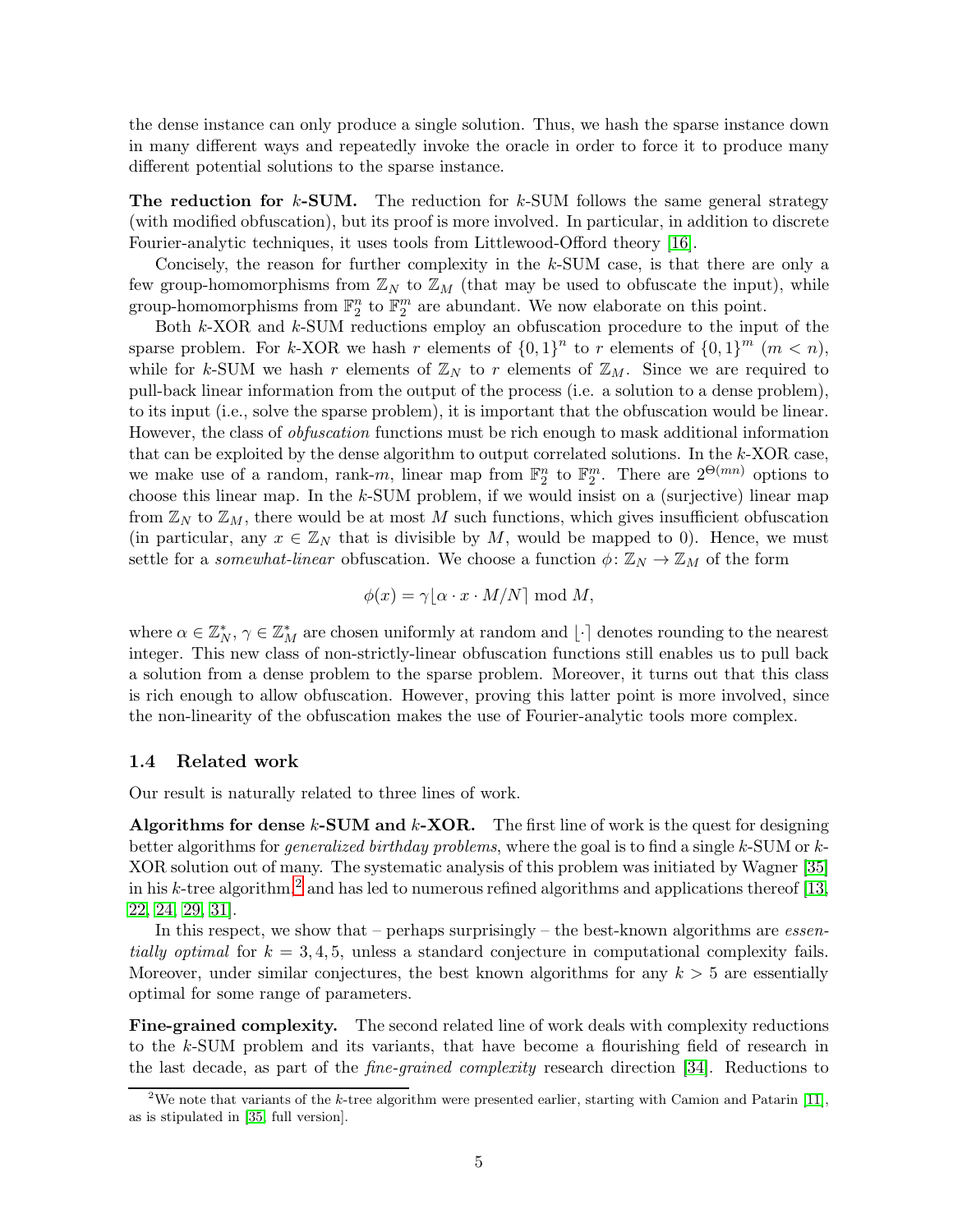k-SUM or to k-XOR were shown for problems in computational geometry  $[4, 17]$  $[4, 17]$ , dynamic algorithms [\[1,](#page-38-8) [32\]](#page-40-6), graph algorithms [\[21,](#page-39-11) [36\]](#page-40-7), pattern matching [\[2\]](#page-38-9) and more. In the last few years, such reductions were shown also for several cryptographic problems [\[5,](#page-38-10) [18,](#page-39-12) [23\]](#page-39-1), as part of the emerging fine-grained cryptography research area [\[12\]](#page-38-11).

Our work provides yet another reduction for a cryptography-related problem, however the context of reduction in our case is somewhat different. While previous works prove security of (mainly theoretical) classes of cryptographic primitives, based on well-founded hardness assumptions, our work shows a bound on the possible effectiveness of an important class of cryptanalytic algorithms that are widely used for breaking cryptosystems. Thus, our results also have more practical significance.

Asymptotic hardness for dense  $k$ -SUM. Finally, a very recent work related to ours is the paper [\[10\]](#page-38-12) by Brakerski, Stephens-Davidowitz, and Vaikuntanathan, which proves asymptotic optimality of the k-tree algorithm for average-case  $k$ -SUM by reducing it from *worst-case* complexity of lattice problems. While [\[10\]](#page-38-12) is related to our work, the results of the two papers are complementary due to several important differences which we summarize below.

First, [\[10\]](#page-38-12) yields asymptotic bounds as  $k \to \infty$ , while our work concentrates on small values of k, which are those that usually appear in applications of the k-tree algorithm to certain types of cryptanalytic problems. In this respect, our result resolves an open problem stated in [\[10,](#page-38-12) Sec. 1.3] (although our reduction is not from a worst-case problem). Second, while the bounds of [\[10\]](#page-38-12) are tight only up to a constant multiplicative factor in the exponent (and are less relevant for small values of  $k$ ), our reduction is tight up to constant (or logarithmic) factors for certain parameter ranges such as  $k = 3, 4, 5$ . As the reduction of [\[10\]](#page-38-12) does not give meaningful results for small values of k, it is not clear how to combine our techniques with the ones of  $[10]$ to obtain a reduction from a worst-case problem.

Third, while the reduction of [\[10\]](#page-38-12) is from a different problem, involving lattices, our reduction is from a standard conjecture in the sparse regime to the dense regime of the same problem (i.e., a self-reduction). Fourth, the reduction technique is different. Both papers aim at obtaining 'sufficiently different' variants of the same input sample z. However, in [\[10\]](#page-38-12) these are obtained by re-randomization (repeatedly generating almost independent inputs to the  $k$ -SUM algorithm from the same list of vectors) and their independence is proved via the leftover hash lemma [\[20\]](#page-39-13). On the other hand, our variants are obtained via the obfuscation method described above, in which the inputs to the k-SUM algorithm are highly correlated, and we prove the low correlation of the algorithm's outputs via discrete Fourier analytic methods. We note that it is possible to use the leftover hash lemma to analyze our reduction as well, but it seems to give very loose results. Finally, in addition to k-SUM, we also obtain conditional hardness results for the k-XOR problem.

### 1.5 Additional application and open problems

Additional application. The security proof of the hash construction T5, recently proposed by Dodis et al. [\[14\]](#page-38-1), is based on dense 3-XOR and 4-XOR assumptions. Our results directly imply that the security of the construction can be based on standard sparse 3-XOR and 4- XOR assumptions instead of non-standard dense ones. In this sense, our work (in combination with the original security proof of [\[14\]](#page-38-1)) allows to prove security for a cryptosystem, similarly to [\[5,](#page-38-10) [18,](#page-39-12) [23\]](#page-39-1), yet this proof is obtained for a practical cryptosystem.

Open problems. The main remaining open problem is to improve our lower bound in the setting of a large k and a large number of solutions, or alternatively, to improve the k-tree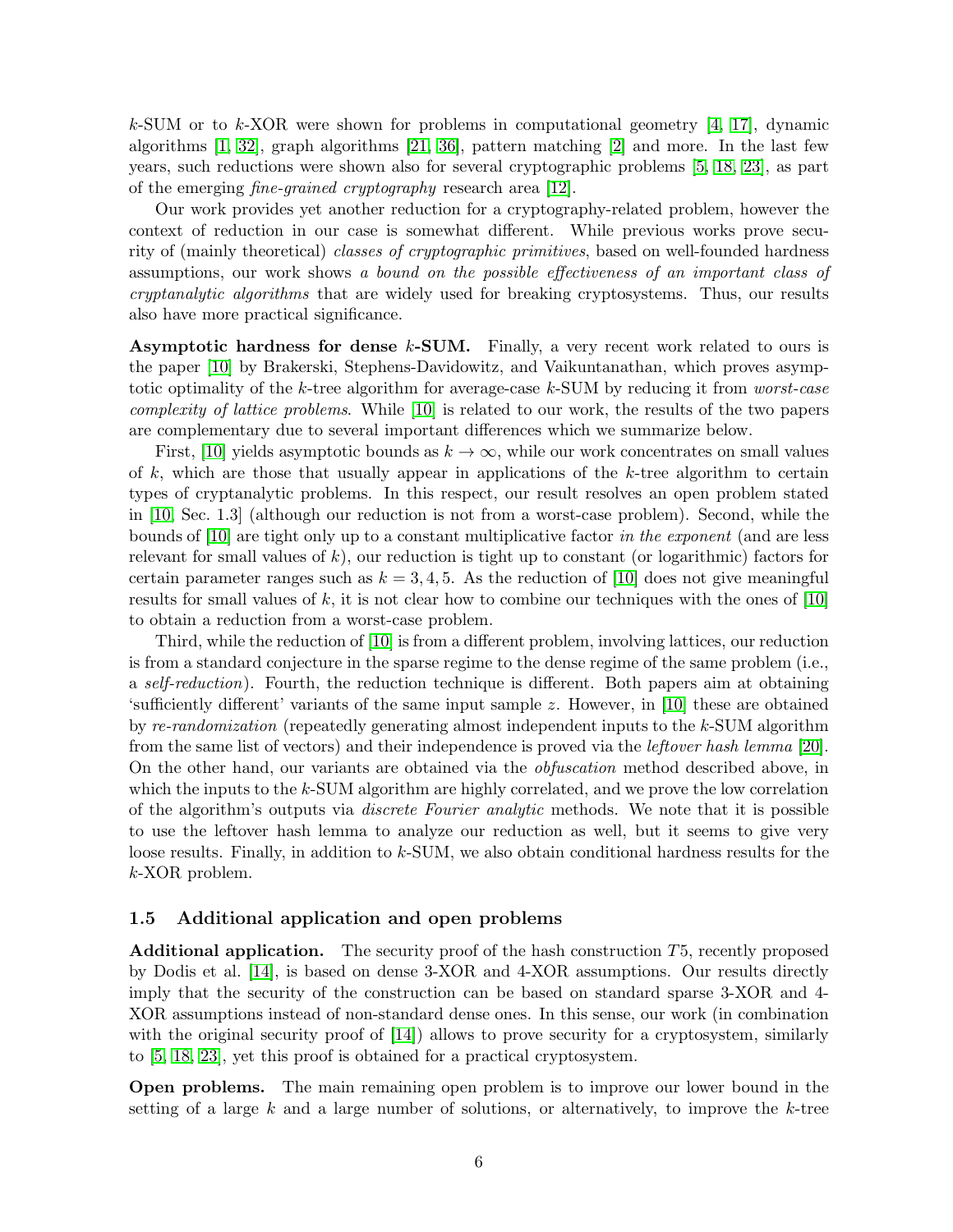algorithm in this range.

The structure of the paper. Next, we summarize our notations and conventions. In Section [3](#page-7-0) we prove our main result for k-XOR, while in Section [4](#page-18-0) we prove our main result for  $k$ -SUM.

# 2 Notations and Conventions

In this section we introduce notations and conventions that will be used throughout the paper.

### Notations.

- $x \sim S$  means that x is a random variable uniformly distributed in the set S.
- We interchangeably write  $\{0,1\}$  and  $\mathbb{F}_2$ , where  $0 = 1 \oplus 1$ .
- When  $z \in \mathbb{F}_2^{r \times n}$ ,  $z_{ij}$  denotes the  $(i, j)$ 'th entry of  $z$ , and  $z_i := (z_{i1}, \ldots, z_{in}).$
- For  $x \in \mathbb{F}_2^{r \times m}$  and a permutation  $P \in S_r$ , we denote by  $P(x)$  the value  $y \in \mathbb{F}_2^{r \times m}$  satisfying  $y_{P(i)} = x_i$  for all *i*.
- For a linear map  $T: \mathbb{F}_2^n \to \mathbb{F}_2^m$  and for  $z \in \mathbb{F}_2^{r \times n}$ , we denote by  $T(z)$  the value  $x \in \mathbb{F}_2^{r \times m}$ satisfying  $x_i = T(z_i)$  for all i.
- $\mathbb{Z}_L$  is the group whose elements are  $\{0, 1, \ldots, L-1\}$ , and whose operation is addition modulo L.
- $a\% b$  (or a mod b) stands for the single element in  $(a + b\mathbb{Z}) \cap [0, b)$ .
- For a real number u, the rounded value |u| is the unique integer in  $u + (-1/2, 1/2]$ .
- For functions  $f, g : \mathbb{N} \to \mathbb{R}_+$  and a fixed parameter k,  $f = O(g)$  means that  $\forall n : f(n) \leq$  $Cg(n)$  for an absolute constant  $C, f = \tilde{O}(g)$  means that  $\forall n : f(n) \leq C_1 \cdot (\log n)^{C_2} \cdot g(n)$ for absolute constants  $C_1, C_2$ , and  $f = O_k(g)$  means that  $\forall n : f(n) \leq h(k) \cdot g(n)$  for some function  $h : \mathbb{N} \to \mathbb{R}_+$ .

### Conventions.

- Operations within domains. Throughout the paper, we consider variables in various domains. For example, when analyzing k-XOR, we consider variables in  $\{0,1\}^{\ell}$  and  $\{0,1\}^{r \times \ell}$  for different values of  $\ell, r$ , while for k-SUM, we consider variables in  $\mathbb{Z}_L$  and  $\mathbb{Z}_L^r$  for different values of L, r. Whenever an operation is applied on two elements of the same domain, the result belongs to the same domain. For example, addition between two elements of  $\mathbb{Z}_L$  is always performed modulo L.
- Names of variables. In the reductions presented in the paper, we begin with vectors that belong to a 'large' space  $- \{0,1\}^{r \times n}$  for k-XOR ( $\mathbb{Z}_N^r$  for k-SUM), and use them to define vectors that belong to a 'smaller' space  $- \{0,1\}^{r \times m}$  for k-XOR ( $\mathbb{Z}_M^r$  for k-SUM). Throughout the paper, vectors that belong to a 'large' space are denoted by  $z$ , while vectors that belong to a 'small' space are denoted by x or y. Auxiliary vectors denoted by u or v may belong to an arbitrary domain, which will be explicitly defined.
- <span id="page-7-0"></span>• Inner products. All inner products in Section [3](#page-7-0) are between functions  $f, g: \{0, 1\}^{r \times m} \to$  $\mathbb R$  (for a particular choice of m), and consequently, their results belong to  $\mathbb R$ . Most inner products in Section [4](#page-18-0) are between vectors in  $\mathbb{Z}_p^r$  (for a particular choice of p), and consequently, their results belong to  $\mathbb{Z}_p$ .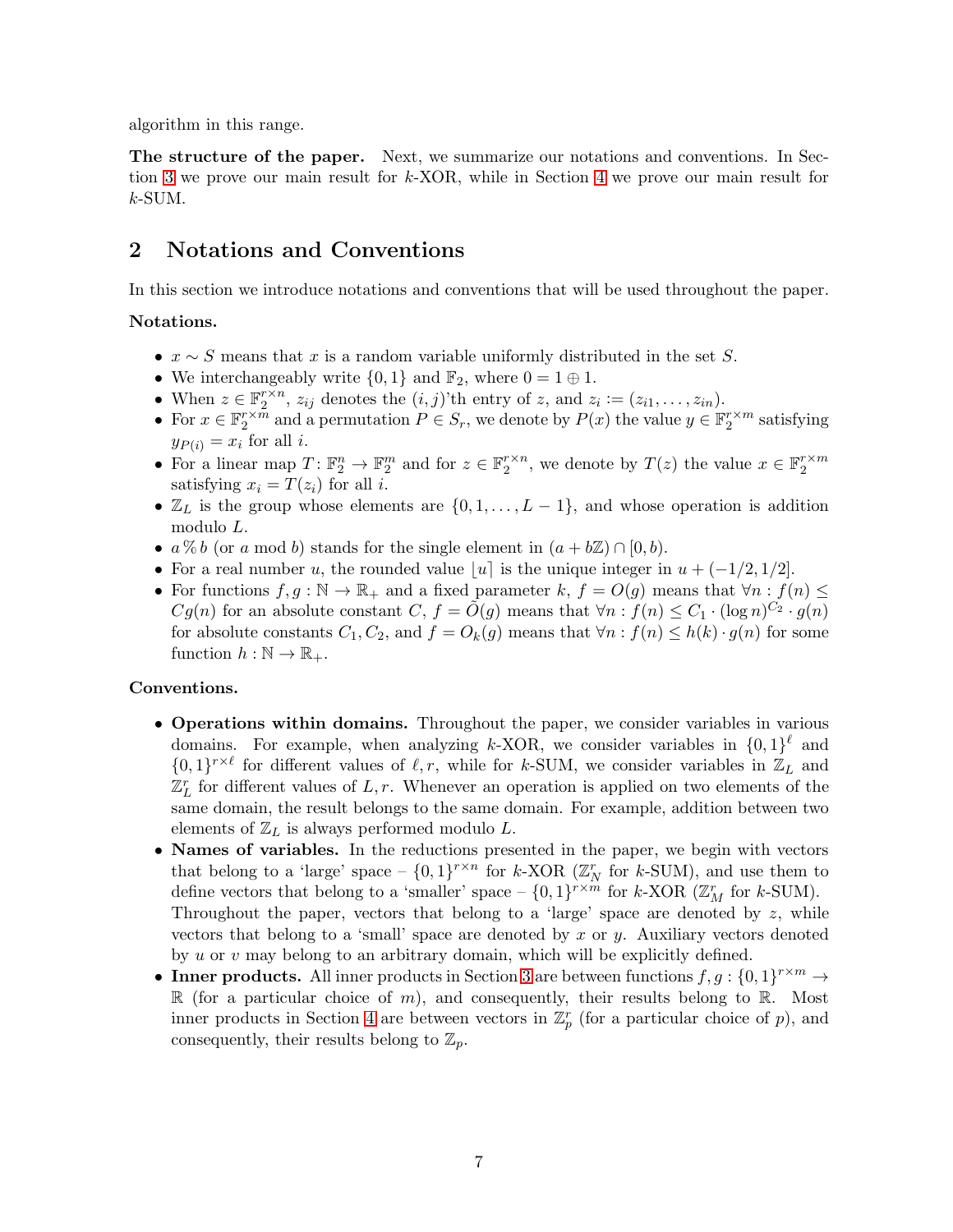### 3 Hardness of Dense k-XOR

In this section we prove Theorem [1.7](#page-3-0) (or equivalently, Theorem [1.8\)](#page-4-0). The precise formulation of the main theorem is as follows.

<span id="page-8-1"></span>**Theorem 3.1** (Sparse to dense k-XOR reduction). Let m, n be integers such that  $n/2 \le m \le n$ . Assume there is an algorithm for  $(k, 2^m, 2^{n/k})$ -XOR with success probability  $\beta$  and expected running time  $\mathcal{T}$ . Then, there is an algorithm for  $(k, 2^n, 2^{n/k})$ -XOR with success probability  $\beta^4$  $\frac{\beta^4}{(16k)^{k+2}}$ , and expected running time at most  $2^{n-m} \cdot (\mathcal{T} + \tilde{O}_k(2^{n/k}))$ .

We make a few remarks. First, we work in the standard word RAM computational model, where an operation on each vector (of size  $O(n)$ ) takes unit time. However, our results do not change substantially in other standard computational models (e.g., in a model that counts the number of bit operations). Second, when applying the contrapositive of this theorem to prove hardness results for dense k-XOR with  $k = O(1)$  and  $\beta = 1/2$  to obtain the theorems [1.7](#page-3-0) and [1.8,](#page-4-0) the factor  $\tilde{O}_k(2^{n/k})$  in this theorem is bounded by  $O_k(\mathcal{T})$  (and hence consumed by the factor  $C = C(k)$  of theorems [1.7](#page-3-0) and [1.8\)](#page-4-0). Indeed, the input in the  $(k, M = 2<sup>m</sup>, 2<sup>n/k</sup>)$ -XOR problem already contains  $2^{n/k}$  vectors. Finally, the loss factor  $\frac{\beta^4}{(16k)^3}$  $\frac{\beta}{(16k)^{k+2}}$  in the success probability can be significantly improved by a more refined analysis.

The proof of the theorem is based on two reductions: the main sparse to dense k-XOR reduction and the simple (but inefficient) sparse to dense reduction which is required for parameter ranges where the main reduction is not applicable. We summarize these reductions in the two lemmas below and prove the simpler lemma first.

<span id="page-8-2"></span>**Lemma 3.2** (Main k-XOR reduction). Let  $m, n, r$  satisfy  $n/2 \le m \le n \le \log_2 {r \choose k}$  $\binom{r}{k}$ . Assume there is an algorithm for  $(k, 2^m, r)$ -XOR, with success probability  $\beta$  and expected running time  $\mathcal{T}$ . Then, there is an algorithm for  $(k, 2<sup>n</sup>, r)$ -XOR with success probability

$$
\frac{\beta^4}{128} \cdot \left(2^n/{\binom{r}{k}}\right)^2
$$

and expected running time at most  $2^{n-m} \cdot (\mathcal{T} + \tilde{O}(r)).$ 

<span id="page-8-0"></span>**Lemma 3.3** (Simple reduction). Let  $d > 0$  by an integer. Assume there is an algorithm for  $(k, 2^n, d \cdot r)$ -XOR, with success probability  $\beta$  and expected running time  $\mathcal{T}$ . Then, there is an algorithm for  $(k, 2^n, r)$ -XOR with success probability at least  $\frac{\beta}{(2d)^k}$  and expected running time at  $most \mathcal{T} + \tilde{O}_k(d \cdot r).$ 

*Proof of Lemma [3.3.](#page-8-0)* Let B be an algorithm for  $(k, 2^n, d \cdot r)$ -XOR. We construct an algorithm for  $(k, 2<sup>n</sup>, r)$ -XOR as follows. Given an instance  $z_1, \ldots, z_r$ , pick  $(d-1) \cdot r$  vectors in  $\{0, 1\}^n$  uniformly at random and append them the original instance. Then, apply a uniform permutation to the  $d \cdot r$  vectors and run B on this instance. If B succeeds to return a k-XOR, and this k-tuple is included in  $z_1, \ldots, z_r$ , then the algorithm returns it. Otherwise, it fails.

As the input to  $B$  is uniformly permuted, the events  $(1)$   $B$  succeeds, and  $(2)$  the returned k-tuple is included in  $z_1, \ldots, z_r$ , are independent. By assumption, the probability of the first event is  $\beta$ . Note that we may assume  $r \geq 2k$ , as otherwise, a trivial algorithm for  $(k, 2<sup>n</sup>, r)$ -XOR that goes over all possible k-tuples of input vectors runs in time  $O_k(1) \leq \mathcal{T} + \tilde{O}_k(d \cdot r)$ . Given that  $r \ge 2k$ , the probability of the second event is at least  $((r-k)/(d\cdot r-k))^k \ge (2d)^{-k}$ . Thus, the algorithm succeeds with probability at least  $\beta/(2d)^k$ . 口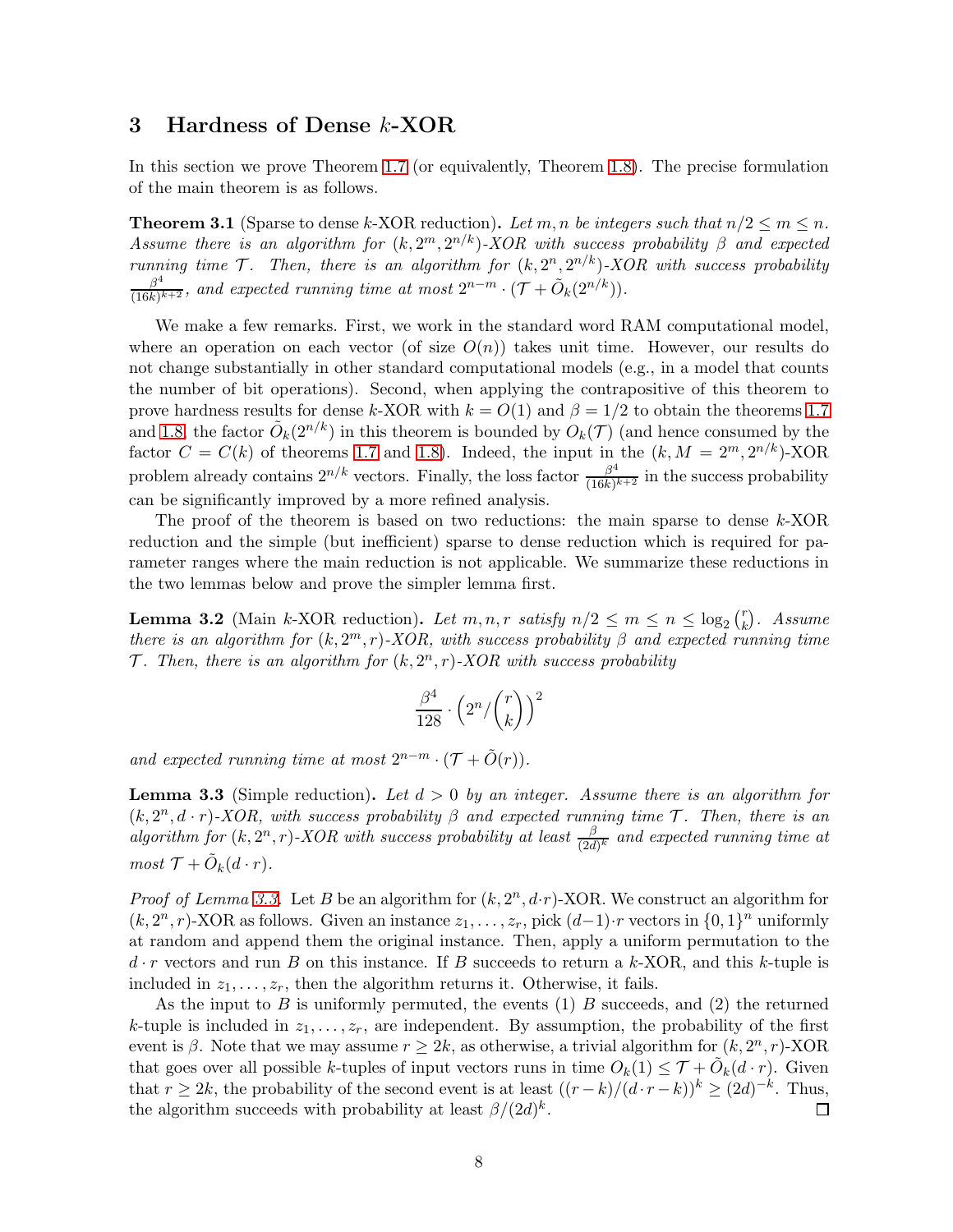We now prove that Theorem [3.1](#page-8-1) follows from the lemmas.

*Proof of Theorem [3.1.](#page-8-1)* Our goal is to devise an algorithm for  $(k, 2^n, 2^{n/k})$ -XOR given an algorithm B for  $(k, 2^m, 2^{n/k})$ -XOR with success probability  $\beta$  and expected running time  $\mathcal{T}$ .

We first construct an algorithm for  $(k, 2^n, 2^{n/k} \cdot k)$ -XOR and then use Lemma [3.3](#page-8-0) to sparsify the input.

Clearly, B is also applicable to  $(k, 2^m, 2^{n/k} \cdot k)$ -XOR with similar success probability and complexity (by ignoring all but the first  $2^{n/k}$  input vectors). Denote  $r = 2^{n/k} \cdot k$  and note that as  $k! > (k/e)^k$  for all k, we have

$$
e^{-k}\binom{r}{k} \le 2^n = (r/k)^k \le \binom{r}{k}.
$$

Therefore, based on algorithm B for  $(k, 2^m, 2^{n/k} \cdot k)$ -XOR, by Lemma [3.2,](#page-8-2) there is an algorithm  $B_1$  for  $(k, 2^n, 2^{n/k} \cdot k)$ -XOR with success probability

$$
\beta_1 = \frac{\beta^4}{128}\cdot\Big(\frac{2^n}{\binom{r}{k}}\Big)^2 \geq \frac{\beta^4}{128e^{2k}}
$$

and expected running time at most  $2^{n-m} \cdot (\mathcal{T} + \tilde{O}_k(2^{n/k}))$ .

Using algorithm  $B_1$  for  $(k, 2^n, r = 2^{n/k} \cdot k)$ -XOR, Lemma [3.3](#page-8-0) (applied with  $d = k$ ) implies that there is an algorithm for  $(k, 2^n, 2^{n/k})$ -XOR with success probability at least

$$
\frac{\beta_1}{(2d)^k} \ge \frac{\beta^4}{(16k)^{k+2}}
$$

and expected running time at most  $2^{n-m} \cdot (\mathcal{T} + \tilde{O}_k(2^{n/k})) + \tilde{O}_k(k \cdot 2^{n/k}) = 2^{n-m} \cdot (\mathcal{T} + \tilde{O}_k(2^{n/k})),$ as claimed.

### 3.1 Overview of the main reduction lemma

The proof of the main reduction lemma (Lemma [3.2\)](#page-8-2) is constructive – namely, we construct an algorithm and show that it satisfies the assertion of the lemma. A natural way to solve the sparse k-XOR problem using an oracle for the dense k-XOR problem, is to **truncate** some of the bits. That is, given r vectors,  $z_1, \ldots, z_r \in \{0,1\}^n$ , with  $2^n \approx r^k$  (so that we expect only  $\Theta(1)$ ) solutions) we may feed the oracle with  $x_1, \ldots, x_r \in \{0,1\}^m$ , where  $x_i$  is obtained from  $z_i$  by truncating the last  $t := n - m$  bits. In the new problem corresponding to  $x_1, \ldots, x_r$  we expect to have  $\Theta(2^t)$  (i.e., many) solutions, and hence the oracle is applicable. A k-tuple output by the dense k-XOR oracle has a probability of  $2^{-t}$  to be a solution to the original z-problem (since we truncated exactly t bits, and z is uniformly distributed). Thus, it seems that if we feed the oracle  $\Theta(2^t)$  times with truncated inputs, we expect  $\Theta(1)$  out of the  $\Theta(2^t)$  output k-tuples to solve the original z-problem, and consequently, solving the x-problem is at most  $2<sup>t</sup>$  times easier than solving the z-problem.

The flaw in this argument is that we cannot expect the oracle to output a newly-forged k-tuple in every application (especially if the oracle is deterministic and is fed with the similar inputs in all applications). Hence, although the expected number of solutions we find is  $\Theta(1)$ , it might be that we solve the z-problem only with a small probability (e.g., it might be that with a high probability the oracle outputs many identical solutions).

Therefore, we have to **trick** the oracle so that the  $k$ -tuples it outputs in the different applications will be pairwise independent of each other – almost as if we feed it with a fresh uniformly chosen input every time.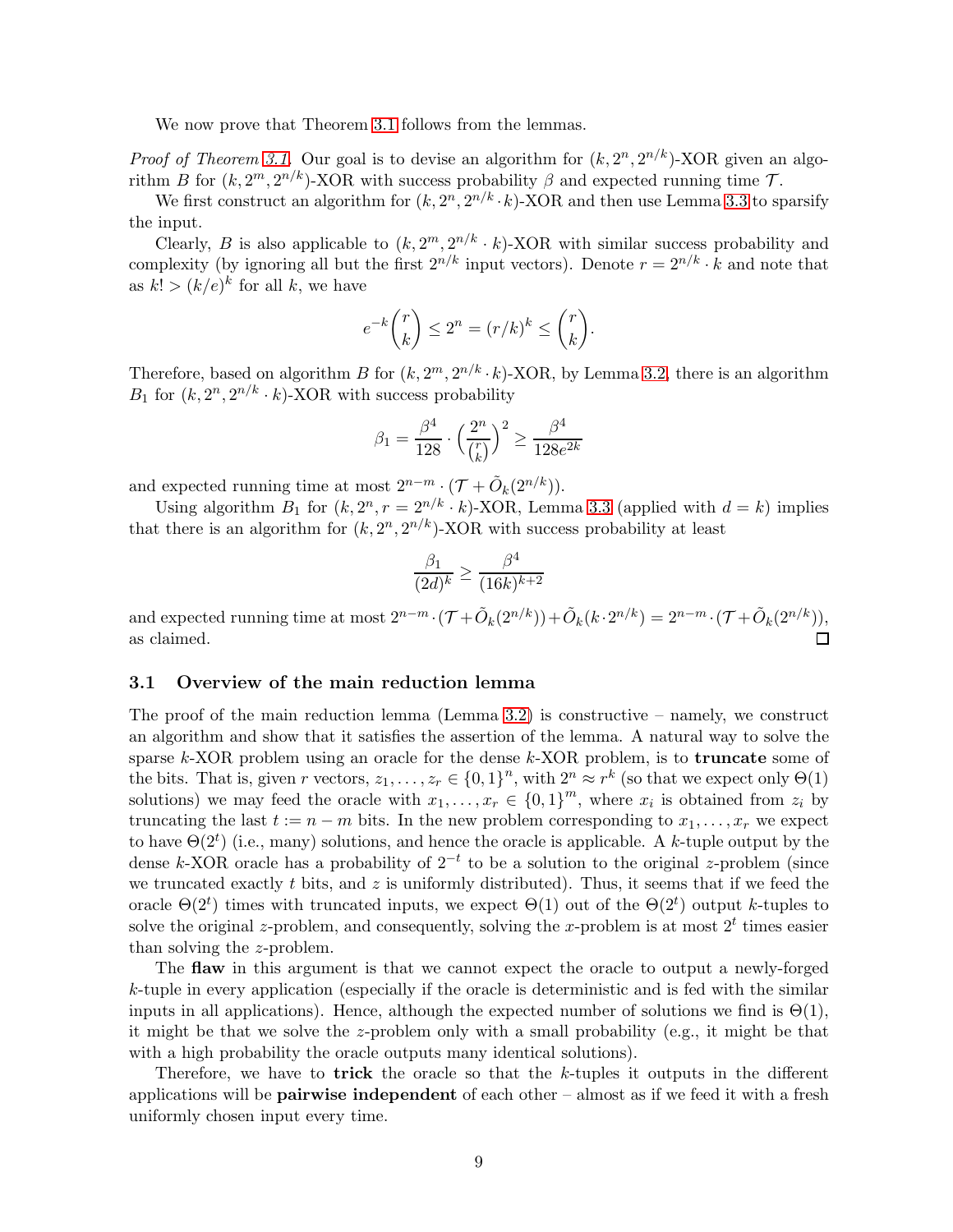For this purpose, we devise a method that receives r vectors in  $\{0,1\}^n$  (denoted  $z_1, \ldots, z_r$ ) and randomly obfuscates them, returning r vectors in  ${0,1}^m$  (denoted  $x_1, \ldots, x_r$ ). This obfuscation meets two criteria:

- 1. A solution to the k-XOR x-problem gives rise to a solution to the k-XOR z-problem with good probability, (i.e.,  $p \approx 2^{-t}$ ).
- 2. The obfuscation is powerful enough to disguise the fact all the  $x$ 's are generated from the same  $z$ , so that each application of the oracle (**pairwise**) independently has a chance to solve the z-problem.

As we show below, this obfuscation method guarantees that after applying the oracle sufficiently many times on obfuscated x-problems, with a high probability a solution of the original  $z$ problem will be obtained.

**Structure of the proof.** First we present the obfuscation algorithm and the lemma which asserts that it indeed satisfies the aforementioned properties. Then we prove the main reduction lemma, assuming the obfuscation lemma. Finally, we prove the obfuscation lemma, which is the most complex part of the conditional  $k$ -XOR hardness proof.

### 3.2 The obfuscation algorithm

Let  $m, n, r$  satisfy  $n/2 \leq m \leq n \leq \log_2 {r \choose k}$  $\binom{r}{k}$ , and let L be a parameter to be specified below. Let B be an algorithm for  $(k, 2^m, r)$ -XOR. The algorithm A for  $(k, 2^n, r)$ -XOR, which receives as input an *r*-tuple of *n*-bit vectors  $(z_1, \ldots, z_n) \in \{0, 1\}^{r \times n}$ , is defined as follows.

### <span id="page-10-1"></span>Algorithm 3.4.

- 1. Repeat  $L$  times:
- 2. Draw a uniformly random full-rank matrix  $T \in \mathbb{F}_2^{m \times n}$  (rank = m) and a uniformly random permutation  $P \in S_r$ .
- 3. Let  $x_i = T(z_{P(i)})$  for all  $i \in [r]$ .
- 4. Feed B with  $(x_1, \ldots, x_r)$ . In case it outputs a k-tuple K with  $\bigoplus_{i \in K} x_i = 0_m$ , test whether  $\mathcal{K} = P(K)$  satisfies  $\bigoplus_{i \in \mathcal{K}} z_i = 0_n$ , and if it does – output the k-tuple K. Otherwise, continue.

Thus, we try to solve A's problem, by considering many subproblems (in which we consider only m-bit vectors, instead of n-bit ones), trying to solve these using  $B$ , and in case its output solves  $A$ 's problem, we output the result. Each of these trials succeeds with some probability, and only one success is required. Repeating this procedure enough times, we are expected to find a solution with reasonable probability – unless failures are correlated. This is where the obfuscation lemma comes into play – it shows the trials are sufficiently independent for  $A$  to succeed.

The obfuscation lemma. The heart of the proof is the following lemma:

<span id="page-10-0"></span>**Lemma 3.5.** Let  $(z_1, \ldots, z_r) \in \{0,1\}^{r \times n}$  be chosen uniformly at random. Let  $(x_1^{(1)})$  $\binom{1}{1}, \ldots, x_r^{(1)}$   $\in$  $\{0,1\}^{r \times m}$  and  $(x_1^{(2)})$  $\mathbf{1}_{1}^{(2)}, \ldots, \mathbf{1}_{r}^{(2)} \in \{0,1\}^{r \times m}$  be obtained from it by the procedure described above (in two out of the L iterations). Let  $\mathcal{K}_1, \mathcal{K}_2$  be the two corresponding K's obtained in the process. Then, assuming  $t := n - m \le m \le n \le \log_2 {n \choose k}$  $\binom{r}{k}$ , we have

<span id="page-10-2"></span>
$$
\Pr[\mathcal{K}_1 = \mathcal{K}_2] \le 2^{2-2t},\tag{1}
$$

where the probability is taken over  $z, x^{(1)}, x^{(2)}$ , and B's randomness.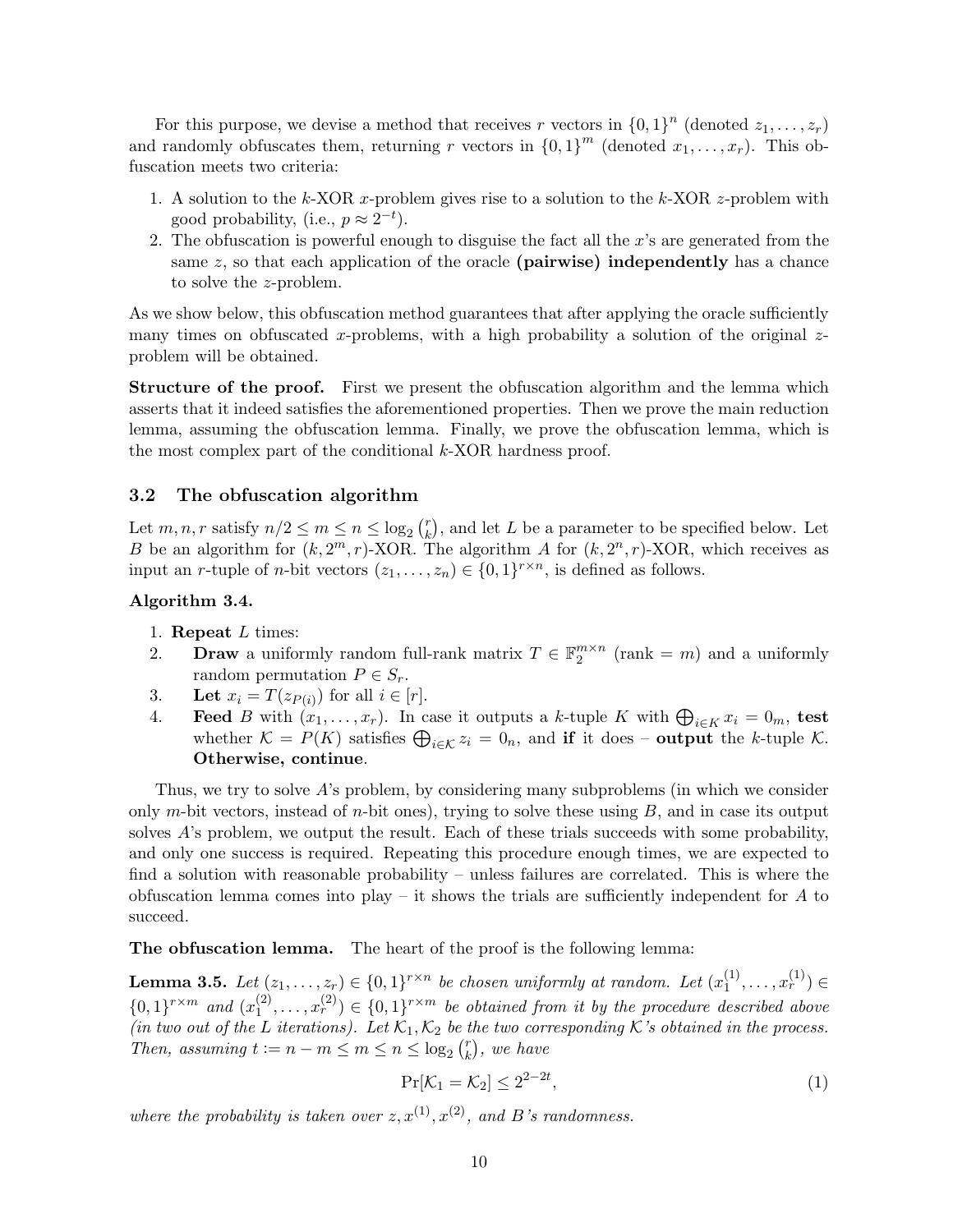Note that cases where at least one of  $\mathcal{K}_1, \mathcal{K}_2$  is not obtained (that is, when in at least one of the two iterations, Algorithm B fails to find a solution to the  $(k, 2<sup>m</sup>, r)$ -XOR problem) are not counted as equality between  $\mathcal{K}_1$  and  $\mathcal{K}_2$ .

We note that each of  $(x_1^{(1)})$  $x_1^{(1)}, \ldots, x_r^{(1)}$  and  $(x_1^{(2)}$  $(2), \ldots, x_r^{(2)}$  is likely to have about  $2^t$  solutions to k-XOR, but only  $O(1)$  of these are common to both and typically correspond to k-XOR solutions for  $(z_1, \ldots, z_r)$ . Therefore, the lemma essentially asserts that B cannot do much better than output a uniform solution to each x-problem.

### <span id="page-11-0"></span>3.3 Proof of the main reduction lemma

We prove now that the assertion of Lemma [3.2](#page-8-2) follows from Lemma [3.5.](#page-10-0) The proof is a rather standard probabilistic argument. Afterwards we present the considerably more complex proof of Lemma [3.5.](#page-10-0)

Proof of Lemma [3.2,](#page-8-2) assuming Lemma [3.5.](#page-10-0) Consider a slightly tweaked obfuscation process which has exactly  $L$  iterations (and may output multiple solutions). Clearly, the success probability of the tweaked obfuscation process is identical to the original one, and thus we analyze it instead. For any  $1 \leq l \leq L$ , let  $\mathcal{K}_l$  be the k-tuple obtained in the l's iteration ( $\mathcal{K}_l$  exists only when B succeeds, i.e. with probability  $\beta$ ). Denote by  $S_l$  the event that  $\mathcal{K}_l$  admits a solution to the  $(k, 2<sup>n</sup>, r)$ -XOR problem. We have  $Pr[S_l] = 2<sup>{m-n}</sup>\beta$  for each  $l = 1, ..., L$ , since z is uniformly random, and m out of the n dimensions of  $\bigoplus_{i \in \mathcal{K}_l} z_i$  are known to nullify, independently of the other, beforehand-erased,  $n - m$  dimensions. (In other words, we know that  $\bigoplus_{i \in \mathcal{K}_l} z_i$  belongs to the kernel of a randomly chosen full-rank linear transformation  $T : \mathbb{F}_2^n \to \mathbb{F}_2^m$ , and hence,  $Pr[\bigoplus_{i \in \mathcal{K}_l} z_i = 0_n] = 2^{m-n}$ .)

Define the random variables

$$
Z' := \sum_{l=1}^{L} \mathbb{1}\{S_l\} - \sum_{1 \leq l < l' \leq L} \mathbb{1}\{K_l = K_{l'}\}, \qquad Z := \max(Z', 0),
$$

where  $\mathbb{1}{E}$  is the indicator of the event E. A simple inclusion-exclusion-like principle shows that  $Z'$  lower bounds the number of distinct solutions found for the  $(k, 2<sup>n</sup>, r)$ -XOR problem in (tweaked) Algorithm [3.4.](#page-10-1) As the number of solutions is non-negative,  $Z$  lower bounds it as well. The Paley-Zygmund inequality, applied for the non-negative random variable  $Z$ , implies

$$
\Pr[Z > 0] \ge \frac{\mathbb{E}[Z]^2}{\mathbb{E}[Z^2]}.
$$

Since  $Pr[Z > 0]$  lower bounds the probability that (tweaked) Algorithm [3.4](#page-10-1) solves the  $(k, 2<sup>n</sup>, r)$ -XOR problem, our task is reduced to lower bounding  $\mathbb{E}[Z]^2$ , and upper bounding  $\mathbb{E}[Z^2]$ . The value of  $\mathbb{E}[Z]$  is easily bounded as

$$
\mathbb{E}[Z] \geq \mathbb{E}[Z'] = \sum_{l=1}^{L} \Pr[S_l] - \sum_{1 \leq l < l' \leq L} \Pr[\mathcal{K}_l = \mathcal{K}_{l'}].
$$

Using  $\mathbb{E}[S_l] = 2^{m-n}\beta$  and Lemma [3.5,](#page-10-0) we obtain  $\mathbb{E}[Z] \ge L \cdot 2^{m-n}\beta - {L \choose 2}2^{2(1+m-n)}$ . We choose  $L = \beta \cdot 2^{n-m-2}$ , and obtain

$$
\mathbb{E}[Z] \ge \beta^2/8.
$$

We henceforth upper bound  $\mathbb{E}[Z^2]$ . Let D be the number of distinct k-tuples  $T \subseteq [r]$  with  $\bigoplus_{i\in T} z_i = 0$ <sub>n</sub> (that is, the number of actual solutions for the  $(k, 2^n, r)$ -XOR problem in the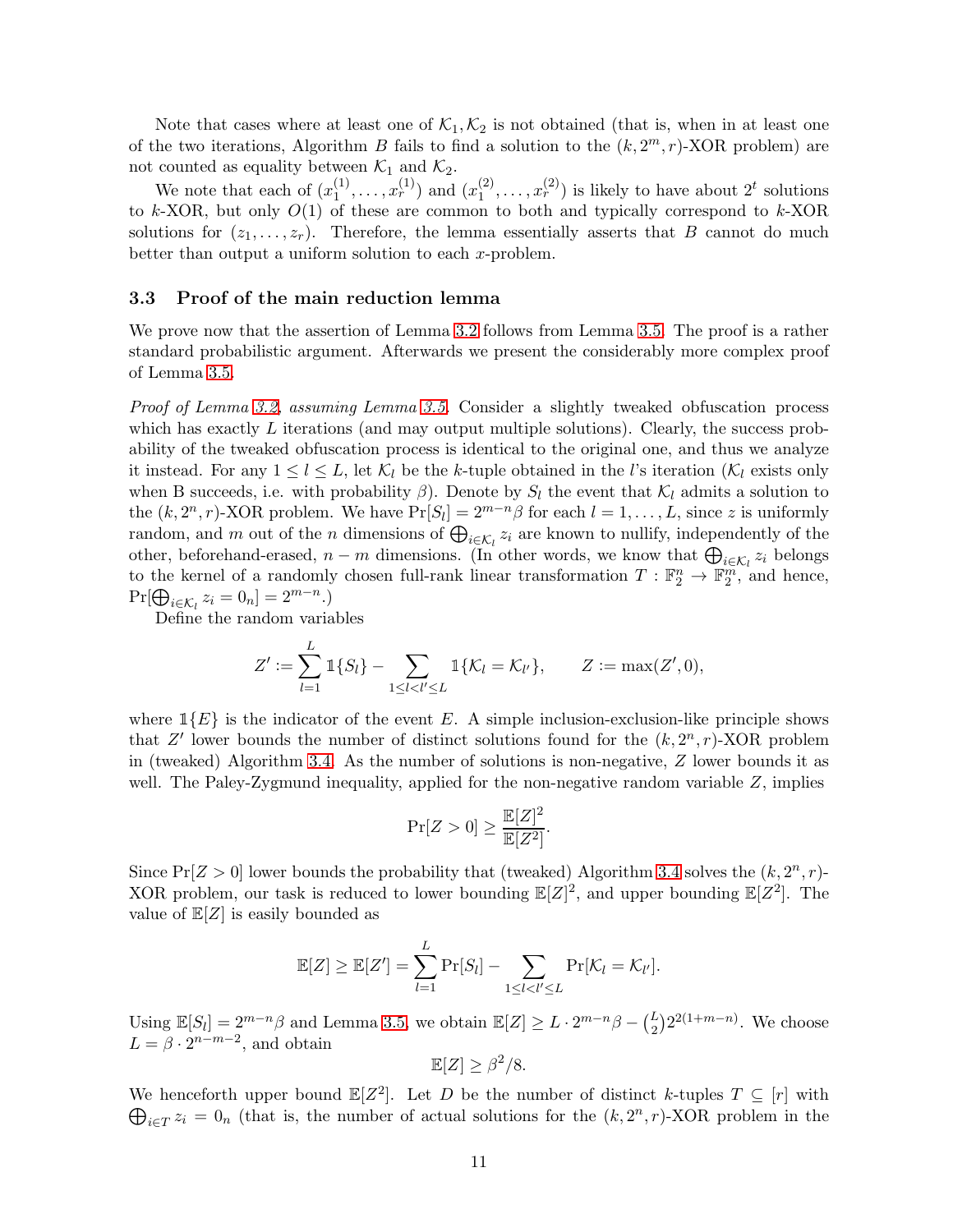set  $\{z_1, \ldots, z_r\}$ . Since Z is not larger than the number of solutions found in (tweaked) Algo-rithm [3.4,](#page-10-1) we have  $Z \leq D$ , and in particular,  $\mathbb{E}[Z^2] \leq \mathbb{E}[D^2]$ .

Note that for different k-tuples  $T, T'$ , the events  $\bigoplus_{i \in T} z_i = 0_n$  and  $\bigoplus_{i \in T'} z_i = 0_n$  are independent, and each of them has probability  $2^{-n}$ . Hence,

$$
\mathbb{E}[D^{2}] = {r \choose k} 2^{-n} + {r \choose k} \left( {r \choose k} - 1 \right) 2^{-2n} \le {r \choose k}^{2} 2^{1-2n},
$$

where the ultimate inequality holds since  $\binom{r}{k}$  ${k \choose k} \geq 2^n$  by assumption. Therefore, the algorithm succeeds with probability at least

$$
\Pr[Z > 0] \geq \frac{\mathbb{E}[Z]^2}{\mathbb{E}[D^2]} \geq \frac{\beta^4}{128 {r \choose k}^2 2^{-2n}}.
$$

The running time of Algorithm [3.4](#page-10-1) (including the  $\tilde{O}(r)$  additional overhead of each iteration) is

$$
L \cdot (\mathcal{T} + \widetilde{O}(r)) \le 2^{n-m} \cdot (\mathcal{T} + \widetilde{O}(r)).
$$

This completes the proof of the lemma.

Remark 3.6. The proof crucially relies on the strength of the obfuscation – specifically, on the fact that the probability of outputting the same k-tuple in an iteration pair is  $O(2^{-2t})$ . This is the motivation behind using the obfuscation we propose, as weaker obfuscations, such as truncating t randomly chosen bits, have oracles that output the same  $k$ -tuple in an iteration pair with probability much higher than  $2^{-2t}$ , even if we apply an invertible linear transformation after truncation.

### 3.4 Proof of the obfuscation lemma

In this section we prove Lemma [3.5.](#page-10-0) We start by introducing a distribution that models two independent outputs of the obfuscation process, and restate the obfuscation lemma.

<span id="page-12-2"></span>**Definition 3.7.** We say that a pair of random variables  $(x^{(1)}, x^{(2)})$ , each taking values in  $\mathbb{F}_2^{r \times m}$ , has an  $(m, r, t)$ -distribution, if there exist random variables  $z, T^{(j)}$  for  $j \in \{1, 2\}$  where:

- 1. z,  $T^{(1)}$ ,  $T^{(2)}$ , are independent random variables.
- 2.  $z \sim \mathbb{F}_2^{r \times (m+t)}$  $\sum_{i=1}^{T}$  is uniformly distributed.
- 3.  $T^{(j)}: \mathbb{F}_2^{m+t} \to \mathbb{F}_2^m$  is a uniformly random, full-rank (i.e., rank = m), linear transformation.
- 4.  $x_i^{(j)} = T^{(j)}(z_i)$ .

<span id="page-12-0"></span>**Theorem 3.8.** Let  $B$  be an algorithm that receives as input a list of  $r$  vectors, each of length m bits, and outputs the indices of  $k > 0$  vectors among them whose XOR is  $0<sub>m</sub>$  (or a failure string). If  $(x, y)$  has an  $(m, r, t)$ -distribution, and  $P, Q \sim S_r$  are two uniformly random and independent permutations, then

<span id="page-12-1"></span>
$$
\Pr[P^{-1}(B(P(x))) = Q^{-1}(B(Q(y)))] \le 2^{-2t} + \frac{2^{m-t}}{\binom{r}{k}} + 2^{-t+1-m},\tag{2}
$$

where the probability is taken over B's randomness, x, y and  $P, Q$  (The event on the left hand side is contained in the event that both executions  $B(P(x))$ ,  $B(Q(y))$  succeed).

Notice that Lemma [3.5](#page-10-0) immediately follows from Theorem [3.8](#page-12-0) (compare [\(1\)](#page-10-2) with [\(2\)](#page-12-1)).

 $\Box$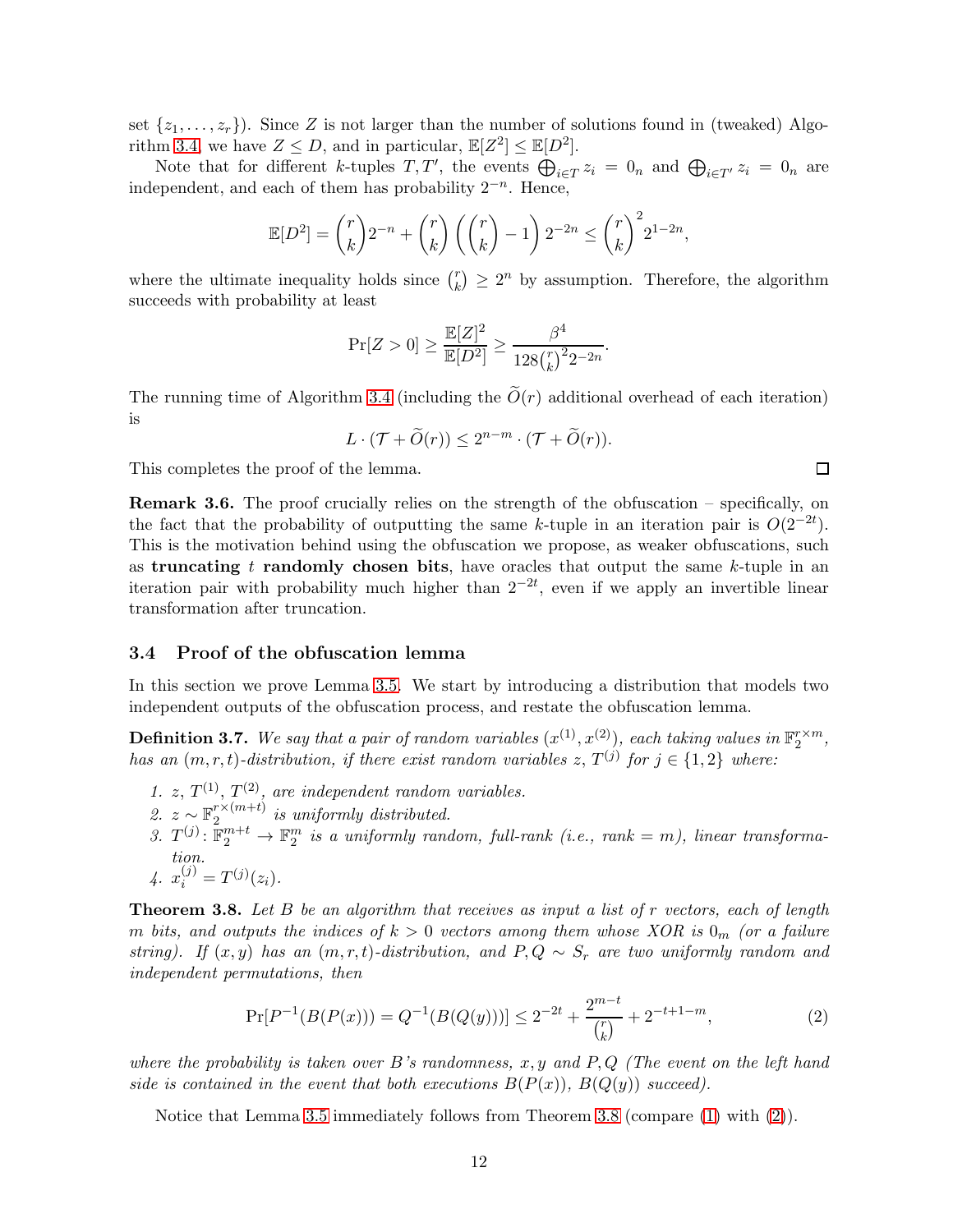### 3.4.1 Proof outline

The proof of Theorem [3.8](#page-12-0) uses techniques from *discrete Fourier analysis* and consists of several steps.

1. Transformation to real-valued functions. We show that instead of analyzing the obfuscation on a tuple-valued function, it is sufficient to analyze its action on the simpler class of real-valued functions. We utilize the fact that our obfuscation randomly permutes the input vectors, so that any oracle  $B: \{0,1\}^{r \times m} \to \binom{[r]}{k}$  $\binom{r}{k}$  must, informally, treat all candidate output  $k$ -tuples in the same way. Hence it suffices to analyze the modified, real-valued, oracle  $B'$ :  $\{0,1\}^{r \times m} \to [0,1]$  which indicates the probability that B outputs the specific k-tuple  $K := \{1, \ldots, k\}$  when applied on its input. Specifically, our task is reduced to showing that

<span id="page-13-0"></span>
$$
\mathbb{E}[B'(y)B'(y')] \le O_k(2^{-2t}/r^k),\tag{3}
$$

where  $y, y'$  are two independent obfuscations of a common, random,  $z \in \{0, 1\}^{r \times n}$ .

2. Bounding the correlation using discrete Fourier analysis. In order to prove [\(3\)](#page-13-0), we consider the Fourier expansion of  $B'$ , namely,

$$
B' = \sum \widehat{B}'(S)\chi_S, \quad \text{where} \quad \chi_S(v) = (-1)^{\sum_{i \in S} v_i}.
$$

We divide the Fourier expansion into two parts – the *Cartesian* part

$$
(B')^C = \sum_{\{S=U\times V: U \subseteq [r], V \subseteq [m]\}} \widehat{B'}(S)\chi_S,
$$

and the non-Cartesian part  $(B')^{\perp} = B' - (B')^C$  (which is orthogonal to  $(B')^C$ ). Informally, the contribution of the Cartesian part to the correlation corresponds to the information on aligned XORs of variables (such as  $(z_{1,2} \oplus z_{1,3}) \oplus (z_{4,2} \oplus z_{4,3})$ ) preserved between the two obfuscations, while the contribution of the non-Cartesian part carries the rest of the information. Then we handle each part of the correlation separately:

- (a) Obfuscation hides everything but aligned XORs. We show that for any function  $B'$ , the obfuscation reduces the contribution to the left hand side of [\(3\)](#page-13-0), associated with the non-Cartesian part, to at most  $2^{-2t}$ . This argument depends only on the obfuscation, and does not rely on the specific problem we try to solve.
- (b) Aligned XORs do not reveal much. We show that in the case of the k-XOR problem, the contribution of the Cartesian part is also small. Here we use the specific structure of the problem – specifically, the set  $\{x : B'(x) > 0\}$  being small and admitting a nice algebraic structure (namely,  $B'(x) = 0$  whenever  $\bigoplus_{i=1}^{k} x_i \neq 0_m$ ).

Combination of the two bounds completes the proof.

### 3.4.2 Transformation to real-valued functions

<span id="page-13-2"></span>**Lemma 3.9.** Let  $B: \{0,1\}^{r \times m} \to {[r]_k}$  $\left( \begin{smallmatrix} [r] \ k \end{smallmatrix} \right)$  be an algorithm that outputs either a k-tuple R with  $\bigoplus_{i\in R} x_i = 0_m$ , or a failure string. Let  $K := \{1, \ldots, k\}$  and define  $B' : \{0,1\}^{r \times m} \to [0,1]$  by

<span id="page-13-1"></span>
$$
B'(x) = \mathop{\mathbb{E}}_{\substack{P \sim S_r \\ \bar{T} \sim GL_m(\mathbb{F}_2)}} \left[ \mathbb{1} \{ B(\bar{T}(P(x))) = P(K) \} \right],\tag{4}
$$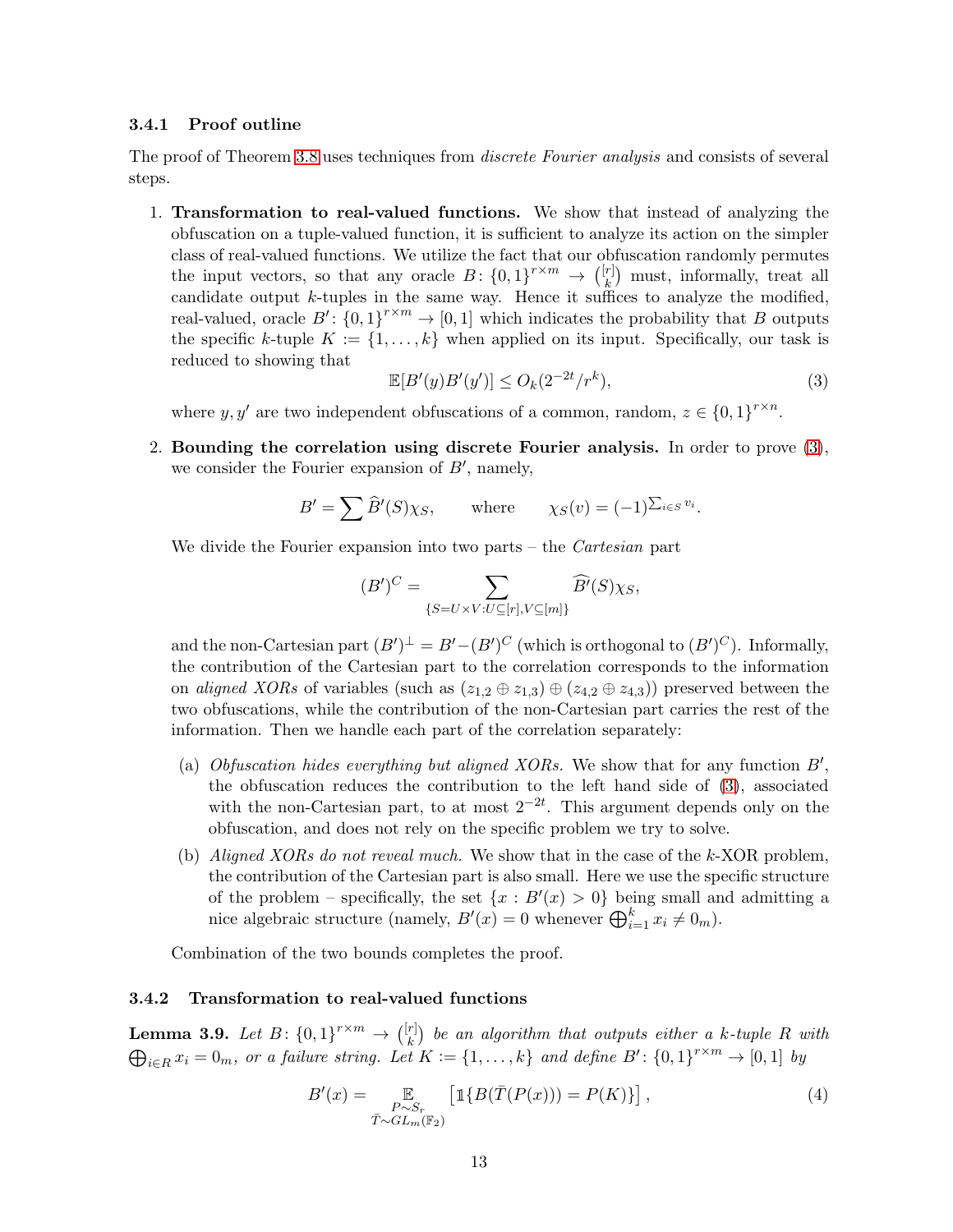where  $P \sim S_r$  is a uniformly random permutation, and  $\overline{T} \sim GL_m(\mathbb{F}_2)$  is a uniformly random invertible linear map. The expectation in  $(4)$  is taken also over B's randomness. Then,

$$
\bigoplus_{i \in K} x_i \neq 0 \implies B'(x) = 0,\tag{5}
$$

<span id="page-14-1"></span><span id="page-14-0"></span>
$$
\mathbb{E}[B'(x)] \le 1/\binom{r}{k},\tag{6}
$$

<span id="page-14-2"></span>and if  $(x, y)$  has an  $(m, r, t)$ -distribution and  $P, Q \sim S_r$  are independent, then

$$
\Pr[P^{-1}(B(P(x))) = Q^{-1}(B(Q(y)))] = {r \choose k} \mathop{\mathbb{E}}_{x,y}[B'(x)B'(y)].
$$
\n(7)

Remark 3.10. We note that while the obfuscation algorithm uses a full-rank shrinking transformation T from  $\mathbb{F}_2^{m+t}$  to  $\mathbb{F}_2^m$ , this transformation does not appear explicitly in Lemma [3.9.](#page-13-2) Instead, it appears implicitly via the assumption that  $(x, y)$  has an  $(m, r, t)$ -distribution (made just before [\(7\)](#page-14-0)), and plays a central role in the proof of [\(7\)](#page-14-0).

*Proof.* To show [\(5\)](#page-14-1) note that if  $\bigoplus_{i \in K} x_i \neq 0$  then B cannot output  $P(K)$  on the input  $\overline{T}(P(x))$ , by our assumption on B, and  $\overline{T}$  being invertible. Hence  $B'(x) = 0$  in such a case.

To verify [\(6\)](#page-14-2), denote  $x' = \overline{T}(P(x))$  and observe that when  $x \sim \{0,1\}^{r \times m}$ , we have  $x' \sim$  $\{0,1\}^{r \times m}$  independently of P. Hence, by interchanging order of summation,

$$
\mathbb{E}[B'(x)] = \mathbb{E}[\mathbb{E}[\mathbb{1}\{B(\overline{T}(P(x))) = P(K)\}]] = \mathbb{E}[\mathbb{E}[\mathbb{1}\{B(x') = P(K)\}]]
$$

$$
= \mathbb{E}[\mathbb{E}[\mathbb{1}\{B(x') = P(K)\}]] \le 1/\binom{r}{k},
$$

where the latter inequality holds because for any fixed  $x'$ ,  $P(K)$  attains the value of  $B(x')$  with probability at most  $1/\binom{r}{k}$  $\binom{r}{k}$ .

In order to prove [\(7\)](#page-14-0), we reason about  $\mathbb{E}_{x,y}[B'(x)B'(y)]$ . Observe that for any  $K' \subseteq [r]$  with  $|K'| = k$ , the function  $B'_{K'}$  defined by  $B'_{K'}(x) = \mathbb{E}_{P,T}[\mathbb{1}\{B(\bar{T}(P(x))) = P(K')\}]$  satisfies

<span id="page-14-3"></span>
$$
\mathop{\mathbb{E}}_{x,y}[B'_{K'}(x)B'_{K'}(y)] = \mathop{\mathbb{E}}_{x,y}[B'(x)B'(y)].
$$
\n(8)

Indeed, let  $R \in S_r$  be such that  $R(K) = K'$ . As  $(R(x), R(y))$  has the same distribution as  $(x, y)$ , we have

$$
\mathbb{E}_{x,y}[B'_{K'}(x)B'_{K'}(y)] = \mathbb{E}_{x,y}[B'_{K'}(R(x))B'_{K'}(R(y))]
$$
\n
$$
= \mathbb{E}_{x,y}\left[\mathbb{E}_{P',\bar{T}'}[\mathbb{1}\{B(\bar{T}'(P'R(x))) = P'(K')\}] \mathbb{E}_{P',\bar{T}''}[\mathbb{1}\{B(\bar{T}''(P''R(y))) = P''(K')\}] \right]
$$
\n
$$
= \mathbb{E}_{x,y}\left[\mathbb{E}_{P',\bar{T}'}[\mathbb{1}\{B(\bar{T}'(P'(x))) = P'R^{-1}(K')\}] \mathbb{E}_{P'',\bar{T}''}[\mathbb{1}\{B(\bar{T}''(P''(y))) = P''R^{-1}(K')\}] \right]
$$
\n
$$
= \mathbb{E}_{x,y}[B'(x)B'(y)].
$$

Notice that if  $(x, y)$  has an  $(m, r, t)$ -distribution, and  $\overline{T}', \overline{T}'' \sim GL_m(\mathbb{F}_2)$  are uniformly random invertible linear maps independent of all other variables, then  $(\bar{T}'(x), \bar{T}''(y))$  has an  $(m, r, t)$ -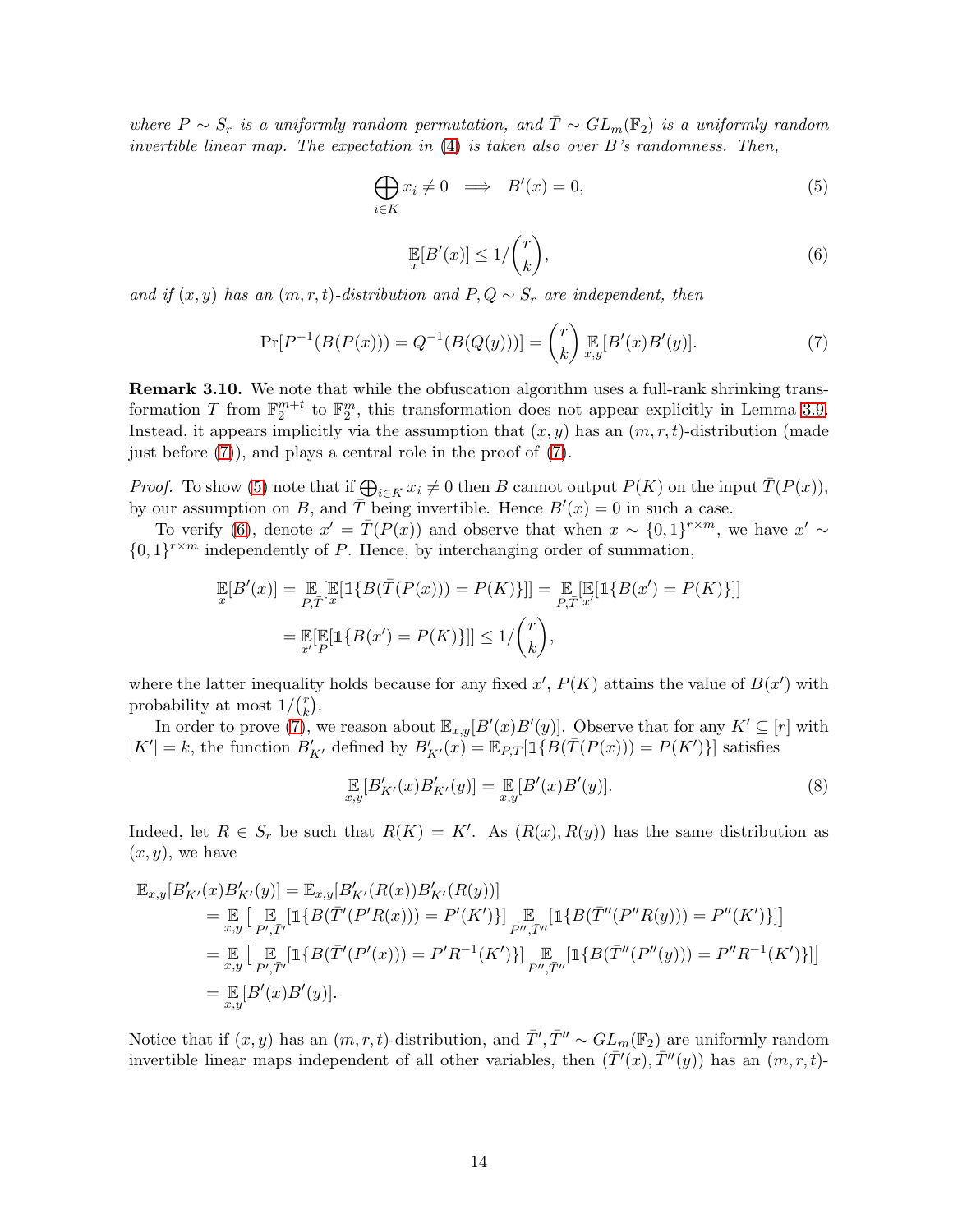distribution as well. We verify [\(7\)](#page-14-0):

$$
\Pr_{x,y,P,Q} \left[ P^{-1}(B(P(x)))Q^{-1}(B(Q(y))) \right]
$$
\n
$$
= \sum_{K'} \mathop{\mathbb{E}}_{x,y,P,Q} \left[ \mathbb{1} \{ P^{-1}(B(P(x))) = K' \} \mathbb{1} \{ Q^{-1}(B(Q(y))) = K' \} \right]
$$
\n
$$
= \sum_{K'} \mathop{\mathbb{E}}_{x,y,P,Q,\bar{T}',\bar{T}''} \left[ \mathbb{1} \{ P^{-1}(B(P(\bar{T}'(x)))) = K' \} \mathbb{1} \{ Q^{-1}(B(Q(\bar{T}''(y)))) = K' \} \right]
$$
\n
$$
= \sum_{K'} \mathop{\mathbb{E}}_{x,y} \left[ B'_{K'}(x) B'_{K'}(y) \right]
$$
\n
$$
= \binom{r}{k} \mathop{\mathbb{E}}_{x,y} \left[ B'(x) B'(y) \right],
$$

where the penultimate equality holds since P (resp. Q) commutes with  $\bar{T}'$  (resp.  $\bar{T}''$ ), and the ultimate equality uses [\(8\)](#page-14-3).  $\Box$ 

### 3.4.3 Obfuscation hides everything but aligned XORs

We begin with the standard definition of the Fourier-Walsh expansion of functions on the discrete cube, adapted to our setting.

**Definition 3.11** (Fourier expansion). Given  $S \subseteq [r] \times [m]$ , define  $\chi_S : \{0,1\}^{r \times m} \to \{-1,1\}$  by  $\chi_S(x)=(-1)^{\sum_{(i,j)\in S}x_{i,j}}$ . The set  $\{\chi_S\}_{S\subseteq [r]\times [m]}$  is an orthonormal basis for the set of functions  $\{f \mid f: \{0,1\}^{r \times m} \to \mathbb{R}\},$  with respect to the standard inner product  $\langle f, g \rangle = \mathbb{E}_{x \sim \{0,1\}^{r \times m}}[f(x)g(x)].$ Hence each  $f: \{0,1\}^{r \times m} \to \mathbb{R}$  can be decomposed to

$$
f = \sum_{S \subseteq [r] \times [m]} \widehat{f}(S) \chi_S,
$$

where  $\widehat{f}(S) = \langle f, \chi_S \rangle$ , and in particular,  $\widehat{f}(\emptyset) = \mathbb{E}[f].$ 

**Definition 3.12** (Cartesian decomposition). Given  $S \subseteq [r] \times [m]$ , we call S a Cartesian product if there exist  $U \subseteq [r]$  and  $V \subseteq [m]$  such that  $S = U \times V$ .

The Fourier expansion allows decomposing any function  $f: \{0,1\}^{r \times m} \to \mathbb{R}$  into Cartesian and non-Cartesian parts:

$$
f = f^{C} + f^{\perp} = \left(\sum_{S \text{ Cartesian product}} \widehat{f}(S)\chi_{S}\right) + \left(\sum_{S \text{ non Cartesian product}} \widehat{f}(S)\chi_{S}\right),
$$

where  $\langle f^C, f^{\perp} \rangle = 0.$ 

**Definition 3.13** (Cartesian functions). A function  $f: \{0,1\}^{r \times m} \to \mathbb{R}$  is called a Cartesian function if  $f = f^C$ .

<span id="page-15-0"></span>**Lemma 3.14.** Let  $f: \{0,1\}^{r \times m} \to \mathbb{R}$ . Suppose  $(x, y)$  has an  $(m, r, t)$ -distribution. Then

$$
Cov(f(x), f(y)) \le 2^{-t} ||f^C||_2^2 + 2^{-2t} ||f^{\perp}||_2^2.
$$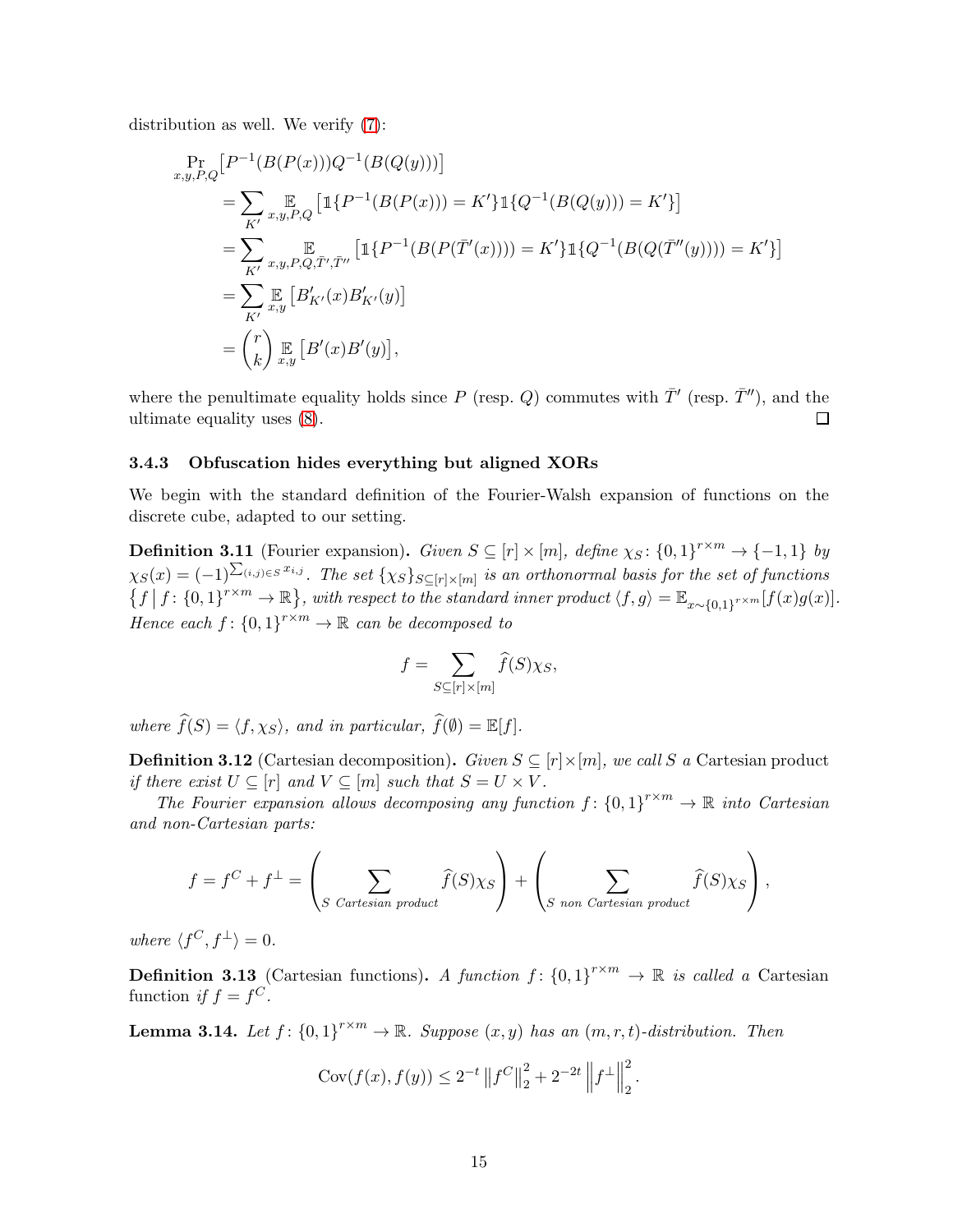Recall that the goal of the obfuscation process is to reduce the correlation between different obfuscations of the same input z (which correspond to different iterations of Algorithm [3.4](#page-10-1) described above) to  $O_k(1) \cdot 2^{-2t}$ . In this respect, the lemma asserts that the obfuscation hides the non-Cartesian part, which corresponds to everything except for *aligned XORs* (that is, expressions of the form  $\bigoplus_{i\in I}\bigoplus_{j\in J}x_{i,j}$ .

*Proof.* Write  $f = \sum_{S} \widehat{f}(S) \chi_{S}$ . We have

<span id="page-16-0"></span>
$$
\text{Cov}(f(x), f(y)) = \underset{(x,y)}{\mathbb{E}} \left[ (\sum_{S} \widehat{f}(S)\chi_{S}(x)) (\sum_{S'} \widehat{f}(S')\chi_{S'}(y)) \right] - \mathbb{E}[f]^2
$$
  
\n
$$
= \mathbb{E} \left[ \sum_{S,S'} \widehat{f}(S)\widehat{f}(S')\chi_{S}(x)\chi_{S'}(y) \right] - \mathbb{E}[f]^2
$$
  
\n
$$
\leq \sum_{S} \widehat{f}(S)^2 \Big( \sum_{S'} \left| \mathbb{E} \left[ \chi_{S}(x)\chi_{S'}(y) \right] \right| \Big) - \widehat{f}(\emptyset)^2,
$$
\n(9)

where the last step uses the inequality  $\widehat{f}(S)\widehat{f}(S') \leq (\widehat{f}(S)^2 + \widehat{f}(S')^2)/2$ , applied for all  $S, S'$ .

In order to analyze  $\mathbb{E}[(\chi_S(x)\chi_{S'}(y))]$ , let us recall how  $(x, y)$  is distributed according to Definition [3.7.](#page-12-2) We draw a uniformly random  $z \sim \mathbb{F}_2^{r \times (m+t)}$  $a_2^{r \times (m+\iota)}$  and two uniformly random rank-m linear maps  $T_1, T_2$ :  $\mathbb{F}_2^{m+t} \to \mathbb{F}_2^m$  and define  $(x, y) = (T_1(z), T_2(z))$ .

Observe that there exist linear maps  $T_1^*, T_2^* : (\mathbb{F}_2^m)^* \to (\mathbb{F}_2^{m+t})^*$  such that for each  $S =$  $(S_1, \ldots, S_r) \subseteq [r] \times [m]$ , we have

$$
\chi_S(x) = \chi_S(T_1(z)) = \chi_{T_1^*S}(z)
$$
 and  $\chi_S(y) = \chi_S(T_2(z)) = \chi_{T_2^*S}(z)$ ,

where the  $S_i$ 's are regarded as elements of  $(\mathbb{F}_2^m)^* \cong \mathbb{F}_2^m$ .

Formally, consider the dual linear maps  $T_1^*, T_2^*: (\mathbb{F}_2^m)^* \to (\mathbb{F}_2^{m+t})^*$ , defined by

$$
T_l^*(f)(a) := f(T_l(a)), \qquad l = 1, 2
$$

where  $f: \mathbb{F}_2^m \to \mathbb{F}_2$  is a linear functional, and  $a \in \mathbb{F}_2^{m+t}$  is a vector. (Matrix-wise, the representing matrix of  $T_l^*$  according to the (dual) standard basis, is the transpose of the representing matrix of  $T_l$  in the standard basis.) Note that each  $S \subseteq [r] \times [m]$  naturally corresponds to an r-tuple of linear functionals  $(S_1, \ldots, S_r)$ , where  $S_i(b) = \bigoplus_{j=1}^m (b_j \cdot \mathbb{1}\{(i,j) \in S\})$  for any  $b \in \mathbb{F}_2^m$ . Thus, we may slightly abuse notation and write  $S = (S_1, \ldots, S_r)$ , and subsequently, define  $T_l^*(S) = (T_l^*(S_1), \ldots, T_l^*(S_r))$  and regard its outputs as elements of  $[r] \times [m + t]$ .

Since for each  $S = (S_1, \ldots, S_r)$ , we have  $\chi_S(x) = \chi_S(T_1(x)) = \chi_{T_1^*S}(z)$  and  $\chi_{S'}(y) =$  $\chi_{T_2^*S'}(z)$  as was written above, and since  $\mathbb{E}[\chi_A(z)\chi_B(z)] = \mathbb{1}\{A = B\}$ , we can write [\(9\)](#page-16-0) as

$$
\operatorname{Cov}(f(x), f(y)) \leq \sum_{S} \widehat{f}(S)^2 \Big( \sum_{S'} \big| \operatorname*{\mathbb{E}}_{T_1, T_2} \operatorname*{\mathbb{E}} \big[ \chi_{T_1^* S}(z) \chi_{T_2^* S'}(z) \big] \big| \Big) - \widehat{f}(\emptyset)^2
$$
  

$$
\leq \sum_{S} \widehat{f}(S)^2 \Big( \sum_{S'} \operatorname{Pr} \big[ T_1^*(S) = T_2^*(S') \big] \Big) - \widehat{f}(\emptyset)^2.
$$

Noting that  $T_2^*$  is injective (as  $T_2$  is of full rank, and duality preserves rank), we conclude

$$
\operatorname{Cov}(f(x), f(y)) \le \sum_{S \neq \emptyset} \widehat{f}(S)^2 \operatorname{Pr}\left[T_1^*(S) \in \operatorname{Im}(T_2^*)\right] = \sum_{S \neq \emptyset} \widehat{f}(S)^2 \operatorname{Pr}\left[\bigwedge_{i=1}^r \left[T_1^*(S_i) \in \operatorname{Im}(T_2^*)\right]\right].
$$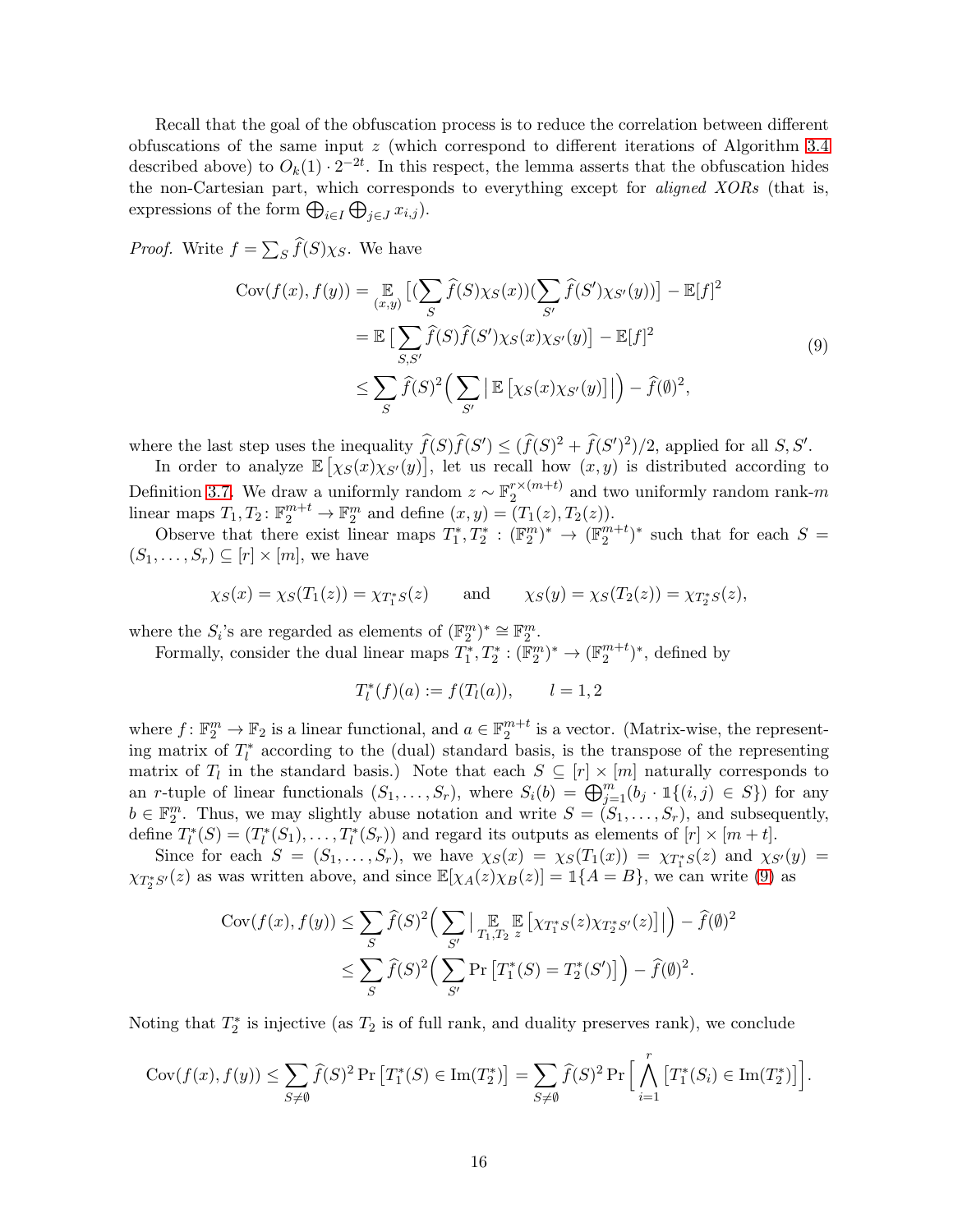To see that  $Pr[T_1^*(S) \in Im(T_2^*)] \leq 2^{-t}$  for all  $S \neq \emptyset$ , choose a nonempty row  $S_i$  in S, and observe that the probability  $Pr[T_1^*(S_i) \in Im(T_2^*)]$  is the same as the probability that a specific non-zero vector in  $\mathbb{F}_2^{m+t}$  is inside a random subspace of  $\mathbb{F}_2^{m+t}$  of dimension m. This probability is  $\frac{2^m-1}{2^{m+t}-1} \leq 2^{-t}$ .

We furthermore claim that  $Pr[T_1^*(S) \in Im(T_2^*)] \leq 2^{-2t}$  whenever S is not a Cartesian product. Indeed, if we choose two different nonempty 'rows'  $S_i$ ,  $S_j$  of S (which is possible as S is not a Cartesian product), the probability  $Pr[T_1^*(S) \in Im(T_2^*)]$  is upper bounded by the probability that both  $T_1^*(S_i) \in \text{Im}(T_2^*)$  and  $T_1^*(S_j) \in \text{Im}(T_2^*)$ . Since  $T_1^*(S_i)$ ,  $T_1^*(S_j)$  are distinct, the aforementioned probability is  $\frac{2^{m}-1}{2^{m}+t-1} \cdot \frac{2^{m}-2}{2^{m}+t-2} \leq 2^{-2t}$ . Overall,

$$
Cov(f(x), f(y)) \le 2^{-t} \sum_{S \text{ Cartesian}} \hat{f}(S)^2 + 2^{-2t} \sum_{S \text{ not Cartesian}} \hat{f}(S)^2
$$
  
=  $2^{-t} ||f^C||_2^2 + 2^{-2t} ||f^{\perp}||_2^2$ ,

where the ultimate equality uses Parseval's identity. This completes the proof.

 $\Box$ 

### 3.4.4 Aligned XORs do not reveal much

<span id="page-17-0"></span>**Lemma 3.15.** Let  $B'$ :  $\{0,1\}^{r \times m} \to [0,1]$  have  $\mathbb{E}_x[B'(x)] = \mu$ . Suppose  $B'(x) = 0$  whenever  $\bigoplus_{i=1}^{k} x_i \neq 0_m \ (k > 0).$  Then

$$
\left\| (B')^C \right\|_2^2 \le 2^m \mu^2 + 2^{1-m} \mu.
$$

*Proof.* Write  $f(x) = \mathbb{1}\{\bigoplus_{i=1}^k x_i = 0\}$  and  $B'(x) = f(x) \cdot g(x)$ , where  $g(x)$  does not depend on  $x_1$ . This is possible since we may restrict our attention to those x with  $\bigoplus_{i=1}^k x_i = 0$  (B' and f are zero elsewhere), and for such values of x, the value of  $x_1$  can be inferred from  $x_2, \ldots, x_k$ .

Consider the expansion  $B' = \sum_{S \subseteq [r] \times [m]} \alpha_S \chi_S$ . One can easily verify that the Fourier expansion of  $f$  is

$$
f = \sum_{U} \beta_{U} \chi_{U}, \quad \text{where} \quad \beta_{U} = \begin{cases} 2^{-m}, & U = [k] \times U', U' \subseteq [m] \\ 0, & otherwise. \end{cases}
$$

Denote the Fourier expansion of g by  $g = \sum_{V \subseteq (\lceil r \rceil \setminus \{1\}) \times \lceil m \rceil} \gamma_V \chi_V$ .

Since  $B' = f \cdot g$ , for any S we have  $\alpha_S = \sum_{U \triangle V = S} \beta_U \gamma_V$ . We claim that for any S, this sum consists of a single term, that is,  $\alpha_S = \beta_{U_0} \gamma_{V_0}$  for some unique pair  $(U_0, V_0)$  with  $S = U_0 \triangle V_0$ . To see this, assume  $U\Delta V = S$  and  $\beta_U, \gamma_V \neq 0$ . Since g does not depend on  $x_1$ , V does not contain elements of the form  $(1, i)$ . Hence, given S we may decode U as  $U = [k] \times U'$ , where  $U' = \{i : (1,i) \in S\}$  (recall U is Cartesian, as otherwise  $\beta_U = 0$ ). Since we unambiguously determine U, we uniquely determine  $V = S \triangle U$ .

Let us now compute  $\left\| (B')^C \right\|_2^2$  $\frac{2}{2} = \sum_S C_{\text{a} \text{z} \text{t} \text{esian}} \alpha_S^2$ . Write each  $\alpha_S$  as  $\beta_U \gamma_V$ . We split the total contribution of the terms  $\alpha_S^2 = (\beta_U \gamma_V)^2$  to  $\sum \alpha_S^2$  into two cases, depending on V. Case 1:  $V = \emptyset$ . Observe that

$$
\gamma_V = \mathbb{E}[g] = 2^m \mu.
$$

To see this, fix a value  $x_2^0, x_3^0, \ldots, x_r^0$  and let  $x_1^0$  be such that  $\bigoplus_{i=1}^k x_i^0 = 0_m$ . Since g does not depend on  $x_1$ , then for any  $x_1$ , we have

$$
g(x_1, x_2^0, \dots, x_r^0) = g(x_1^0, x_2^0, \dots, x_r^0) = B'(x_1^0, x_2^0, \dots, x_r^0).
$$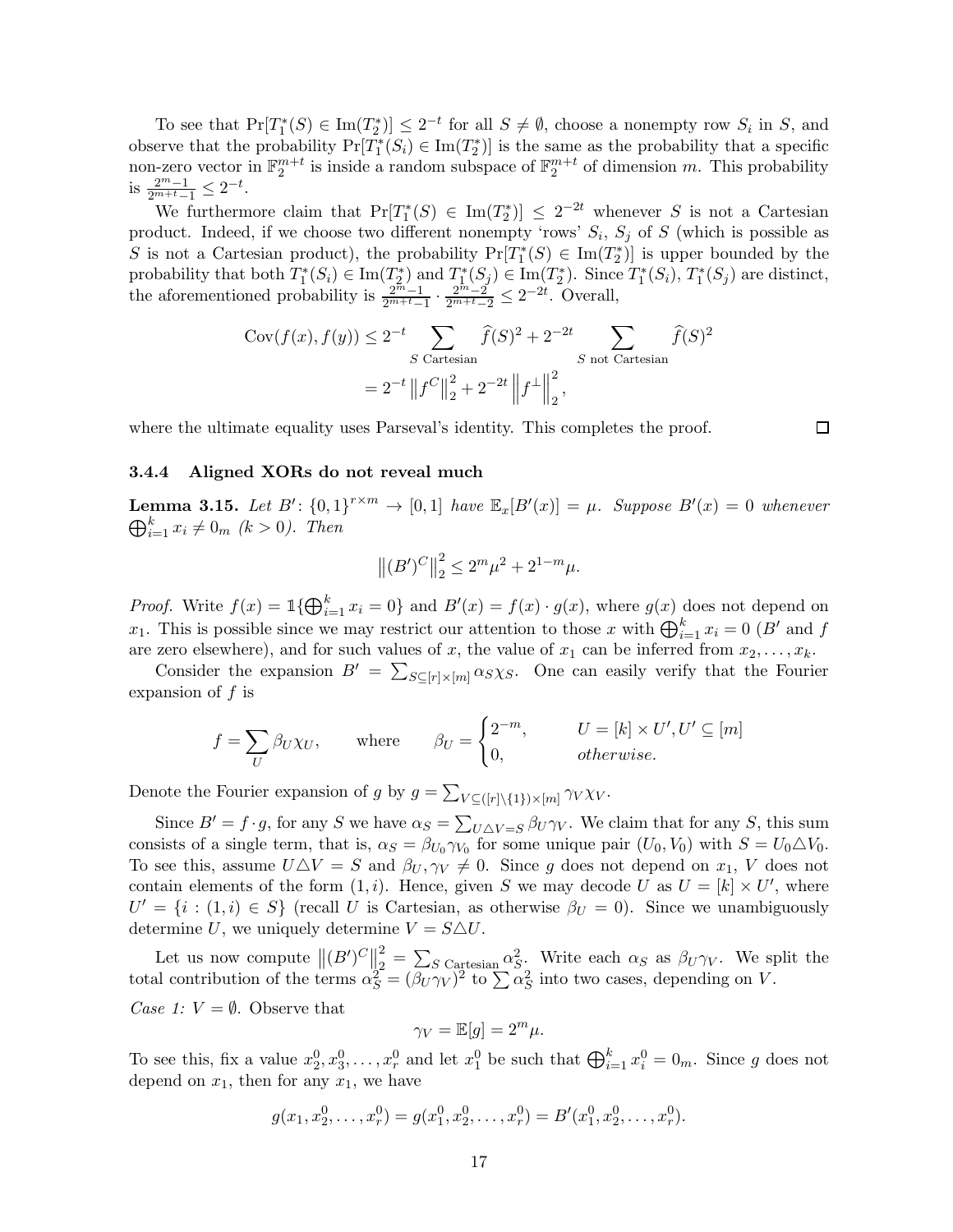On the other hand,  $B'(x_1, x_2^0, \ldots, x_r^0) = 0$  for any  $x_1 \neq x_1^0$  (as  $B'(x) = 0$  for every  $x$  s.t.  $\bigoplus_{i=1}^k x_i \neq$  $(0_m)$ . Hence, each value x with  $B'(x) \neq 0$  corresponds to exactly  $2^m$  values  $x'$  s.t.  $g(x') = B(x)$ , obtained from x by changing only the first coordinate. Consequently,  $\mathbb{E}[g] = 2^m \mu$ .

Thus, the total contribution of terms with  $V = \emptyset$  is at most

$$
\sum_U \beta_U^2 \cdot \gamma_V^2 = 2^m \mu^2,
$$

using the fact that  $\sum_{U} \beta_U^2 = \mathbb{E}[f] = \mathbb{E}[f] = 2^{-m}$  by Parseval's identity.

Case 2:  $V \neq \emptyset$ . We claim that in this case, for any V, there are at most two U's for which  $V \triangle U$  is Cartesian. Indeed, let  $i \in [r]$  be such that  $V_i := V \cap (\{i\} \times [m]) \neq \emptyset$ . Note that  $V \cap (\{1\} \times [m]) = \emptyset$ . Hence, if  $U = ([k] \times U') \neq \emptyset$ , then  $(V \triangle U) \cap (\{1\} \times [m]) = U'$ . On the other hand,

$$
(V \triangle U) \cap (\{i\} \times [m]) = \begin{cases} V_i \triangle U', & i \leq k, \\ V_i, & i > k. \end{cases}
$$

As  $V \triangle U$  is Cartesian, we have  $(V \triangle U) \cap (\{i\} \times [m]) = (V \triangle U) \cap (\{1\} \times [m]) = U'$ . As  $V_i \neq \emptyset$ , this is possible only if  $i > k$  and  $V_i = U'$ , that is,  $U = [k] \times V_i$ . In addition,  $U = \emptyset$  is possible if V is Cartesian.

Thus, the total contribution of terms  $\alpha_S^2 = (\beta_U \gamma_V)^2$  with  $V \neq \emptyset$ , is at most (recall  $|\beta_U| \leq$  $2^{-m}$ )

$$
2 \cdot (2^{-m})^2 \sum_{V} \gamma_V^2 = 2^{1-2m} \mathbb{E}[g^2] \le 2^{1-2m} \mathbb{E}[g] = 2^{1-m} \mu.
$$

We conclude

$$
||(B')^C||_2^2 = \sum_{S \text{ Cartesian}} \alpha_S^2 \le 2^m \mu^2 + 2^{1-m} \mu.
$$

This completes the proof.

### 3.4.5 Wrapping up the proof of the obfuscation lemma

*Proof of Theorem [3.8.](#page-12-0)* Combining lemmas [3.14](#page-15-0) and [3.15,](#page-17-0) and using  $\mathbb{E}[B'] \le 1/\binom{r}{k}$  $\binom{r}{k}$ , we get

$$
Cov(B'(x), B'(y)) \le 2^{-2t} / \binom{r}{k} + 2^{-t} \cdot 2^m / \binom{r}{k}^2 + 2^{-t} \cdot 2^{1-m} / \binom{r}{k}.
$$

Using Lemma [3.9,](#page-13-2) we deduce

$$
\Pr[P^{-1}(B(P(x))) = Q^{-1}(B(Q(y)))] = {r \choose k} \mathbb{E}_{x,y}[B'(x)B'(y)] \le 2^{-2t} + \frac{2^{m-t}}{{r \choose k}} + 2^{-t+1-m}.
$$

<span id="page-18-0"></span>This completes the proof.

### 4 Hardness of Dense k-SUM

In this section we prove Theorem [1.5.](#page-2-0) The precise formulation of the theorem is as follows.

<span id="page-18-1"></span>**Theorem 4.1** (Sparse to dense k-SUM reduction). Let M, N be integers such that  $\sqrt{N} \leq M \leq$ N. Assume there is an algorithm for  $(k, M, N^{1/k})$ -SUM with success probability  $\beta$  and expected running time  $\mathcal T$ . Then, there is an algorithm for  $(k, N, N^{1/k})$ -SUM with success probability at least  $\frac{\beta^4}{(\log M)^2}$  $\frac{\beta^4}{(\log M)^2 \cdot k^{O(k)}}$  and expected running time at most  $N/M \cdot (\mathcal{T} + \tilde{O}_k(N^{1/k}))$ .

 $\Box$ 

 $\Box$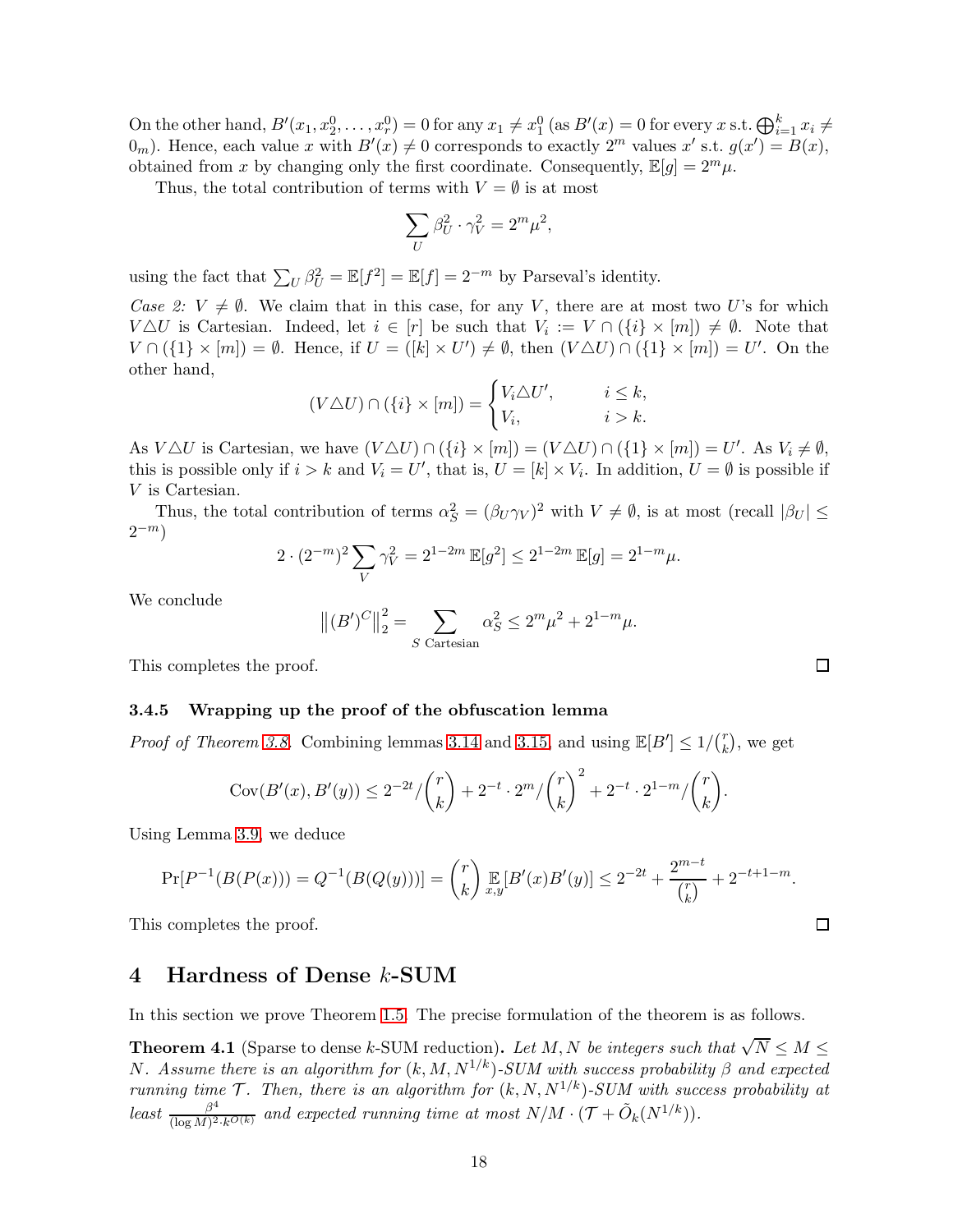The proof is based on the modular  $k$ -SUM problem, which we call  $k$ -MSUM.

**Definition 4.2** (Average-case k-MSUM problem). In the  $(k, N, r)$ -MSUM problem, the input consists of r elements  $z_1, \ldots, z_r$ , each chosen independently and uniformly at random from  $\mathbb{Z}_N$ . The goal is to find a k-tuple  $K = \{i_1, \ldots, i_k\}$ , such that  $\sum_{j \in K} z_j \mod N = 0$ .

Informally, the proof consists of three stages.

- 1. Reduction to k-MSUM. In Section [4.1,](#page-19-0) we show that for obtaining the reduction from the  $(k, N, N^{1/k})$ -SUM problem to the  $(k, M, N^{1/k})$ -SUM problem (i.e. proving Theo-rem [4.1\)](#page-18-1), it is sufficient to devise a reduction from  $(k, pq, r = (pq)^{1/k})$ -MSUM to  $(k, p, r)$ -MSUM for a pair of primes p, q that satisfy  $pq \approx N$  and  $p \approx M$ .
- 2. Obfuscation process. In Section [4.2,](#page-22-0) we introduce an obfuscation process that transforms r-tuples of vectors in  $\mathbb{Z}_{pq}$  to r-tuples of vectors in  $\mathbb{Z}_p$ , similarly to the reduction for the k-XOR problem presented in Section [3.](#page-7-0) Specifically, we show that it is sufficient to prove an *obfuscation lemma* which asserts that the outputs of the  $(k, p, r)$ -MSUM oracle are sufficiently independent when it is applied to the 'obfuscated' inputs.
- 3. Proof of the obfuscation lemma. In Section [4.3](#page-24-0) we prove the obfuscation lemma by employing techniques from discrete Fourier analysis and combinatorics. It is the most involved part of the proof of the main theorem.

### <span id="page-19-0"></span>4.1 Reduction to modular k-SUM and proof of Theorem [4.1](#page-18-1)

The main ingredient in the proof of Theorem [4.1](#page-18-1) is the following lemma, which provides reduction from k-MSUM modulo pq to k-MSUM modulo p, for prime numbers p, q with  $p \geq q$ .

<span id="page-19-1"></span>**Lemma 4.3** (Main k-MSUM reduction). Let p, q, r be positive integers such that  $p > q$  are prime numbers and  $pq \leq {r \choose k}$  $k \choose k$ . Assume there is an algorithm for  $(k, p, r)$ -MSUM with success probability  $\beta$  and expected running time  $\mathcal{T}$ .

Then, there is an algorithm for  $(k, pq, r)$ -MSUM with success probability

$$
\Omega\left(\left(\frac{\beta^2 \cdot pq}{k\log(q) \cdot {r \choose k}}\right)^2\right)
$$

and expected running time at most  $q \cdot (\mathcal{T} + \tilde{O}(r)).$ 

In this subsection we prove that Lemma [4.3](#page-19-1) implies Theorem [4.1.](#page-18-1) The (more complex) proof of Lemma [4.3](#page-19-1) spans the following subsections.

The derivation of Theorem [4.1](#page-18-1) from Lemma [4.3](#page-19-1) relies on two additional reductions.

<span id="page-19-2"></span>**Lemma 4.4** (Simple reduction). Let r, r' be positive integers such that  $r \ge r'$ . Assume there is an algorithm for  $(k, N, r)$ -SUM (resp., MSUM), with success probability  $\beta$  and expected running time  $\mathcal{T}$ . Then, there is an algorithm for  $(k, N, r')$ -SUM (resp., MSUM) with success probability at least  $\frac{\beta}{(2r/r')^k}$  and expected running time at most  $\mathcal{T} + \tilde{O}_k(r)$ .

The proof of this lemma is essentially the same as the proof of the analogous Lemma [3.3](#page-8-0) for k-XOR, and we omit it.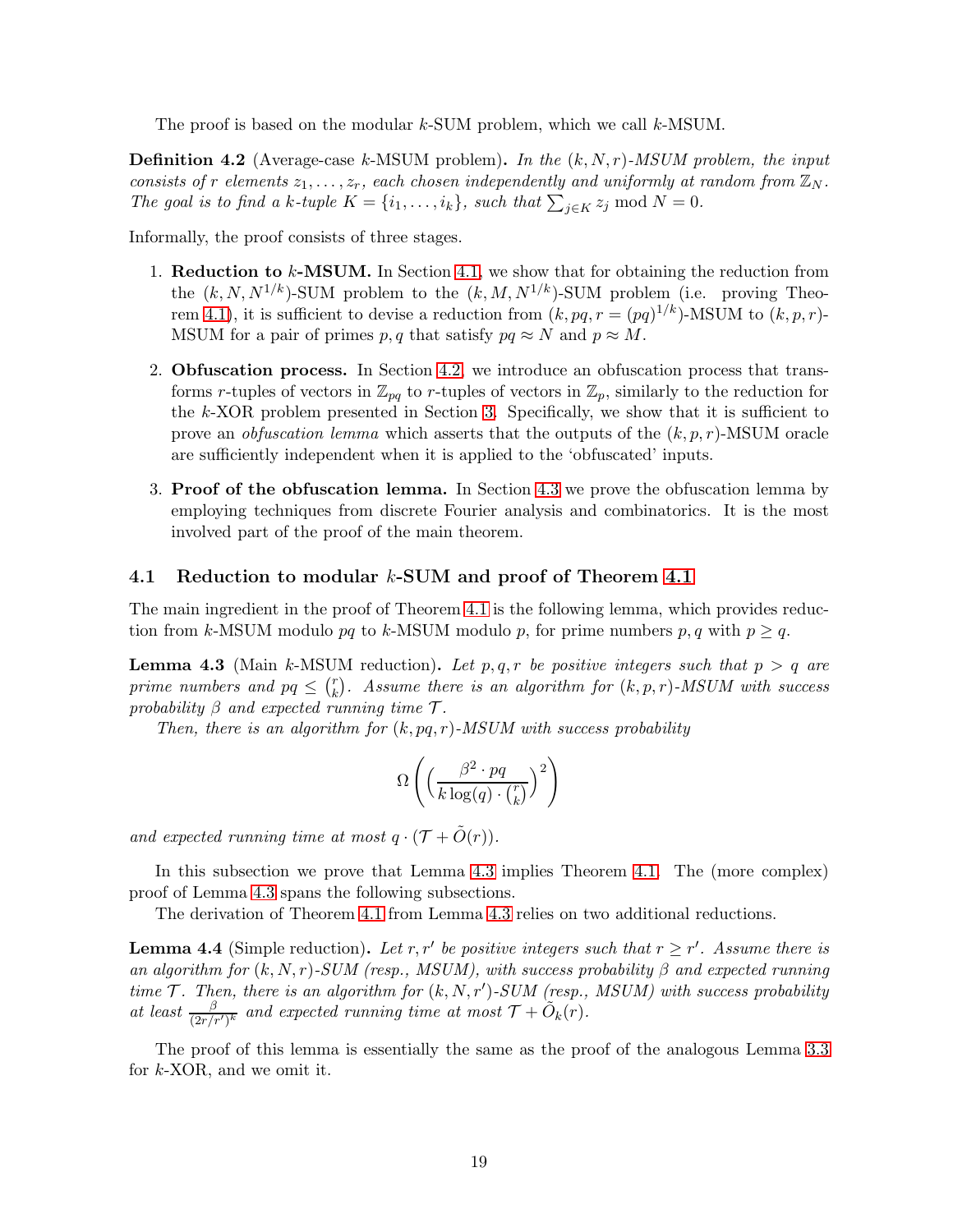<span id="page-20-0"></span>**Lemma 4.5** (k-SUM to k-MSUM reduction). Let M, N be positive integers such that  $M \leq$  $2N + 1$ . Assume there is an algorithm for  $(k, M, r)$ -MSUM with success probability  $\beta$  and expected running time  $\mathcal{T}$ . Then, there is an algorithm for  $(k, N, r)$ -SUM with success probability  $\Omega\left(\frac{\beta}{k(8N,k)}\right)$  $\frac{\beta}{k(8N\cdot k/M)^k}$  and expected running time at most  $\mathcal{T} + \tilde{O}_k(r)$ .

*Proof.* Denote  $r' = \lfloor r \cdot M/4N \rfloor$ . Given an algorithm for  $(k, M, r)$ -MSUM with success probability  $\beta$  and running time  $\mathcal{T}$ , by Lemma [4.4,](#page-19-2) there is an algorithm B for  $(k, M, r')$ -MSUM with success probability at least  $\frac{\beta}{(8N/M)^k}$  and expected running time at most  $\mathcal{T} + \tilde{O}_k(r)$ . We use B to devise an algorithm  $A$  for  $(k, N, r)$ -SUM.

We first assume that M is odd. On input that consists of r integers  $z_1, \ldots, z_r$  uniform in  $\{-N, \ldots, N\}, A$  performs the following steps.

- 1. Discard all  $z_i$  such that  $z_i \notin \{-(M-1)/2,\ldots,(M-1)/2\}$ . Denote the number of remaining elements by  $r_1$ . If  $r_1 < r'$ , then return failure. Otherwise, take the first  $r'$ remaining elements and denote them by  $u_1, \ldots, u_{r'}$ .
- 2. Define the mapping  $u_i \mapsto y_i$  (onto  $\mathbb{Z}_M$ ) by  $y_i = u_i \mod M$ . Note that  $y_1, \ldots, y_{r'}$  is a  $(k, M, r')$ -MSUM instance.
- 3. Pick k vectors  $v'_1, \ldots, v'_k$  in  $\mathbb{Z}_M$  uniformly at random, conditioned on  $\sum_{j \in [k]} v'_j \mod M =$ 0. Then, for each  $i \in [r']$ , pick  $j \in [k]$  uniformly at random and define  $v_i = v'_j$  and  $x_i = y_i + v_i \mod M$ .
- 4. Run B on the input  $x_1, \ldots, x_{r'}$  and assume it returns a k-tuple K' such that  $\sum_{i \in K'} x_i$  mod  $M = 0$ . Trace K' back to the corresponding k-tuple K for  $z_1, \ldots, z_r$  and if  $\sum_{i \in K} z_i = 0$ , return K. Otherwise, return failure.

Note that we do not run B directly on  $y_1, \ldots, y_{r'}$  since it may be malicious and return k-tuples that sum to 0 modulo M, but never give a k-SUM over the integers for  $z_1, \ldots, z_r$ .

Analysis. Clearly, the algorithm returns a correct output if it succeeds and its complexity is as claimed. To analyze the success probability, we consider the following events:

- 1.  $r_1 \geq r'$ .
- 2. B returns a k-tuple K' such that  $\sum_{i \in K'} x_i \text{ mod } M = 0$ .
- 3.  $\{v_i\}_{i\in K'} = \{v'_j\}_{j\in [k]}$  (as possible multi-sets). Note that this implies  $\sum_{i\in K'} v_i \mod M =$  $\sum_{j\in[k]} v'_j \mod M = 0$  and therefore,

$$
\sum_{i \in K'} u_i \bmod M = \sum_{i \in K'} y_i \bmod M = \sum_{i \in K'} (x_i - v_i) \bmod M = 0.
$$

4.  $\sum_{i \in K'} u_i = 0$ .

Observe that if the fourth event occurs, then  $\sum_{i\in K} z_i = \sum_{i\in K'} u_i = 0$  and A succeeds. In the following, we lower bound the probability of these events.

First,  $\mathbb{E}[r_1] = r \cdot M/(2N+1)$  and a simple tail bound gives  $\Pr[r_1 \geq r'] \geq 1/4$  for r sufficiently large (i.e., larger than some constant value). Conditioned on the first event, the second event occurs with probability at least  $\frac{\beta}{(8N/M)^k}$ . The third event occurs with probability at least  $1/(k!) > k^{-k}$ . Note that since  $v_1, \ldots, v_{r'}$  are picked independently of  $y_1, \ldots, y_{r'}$ , then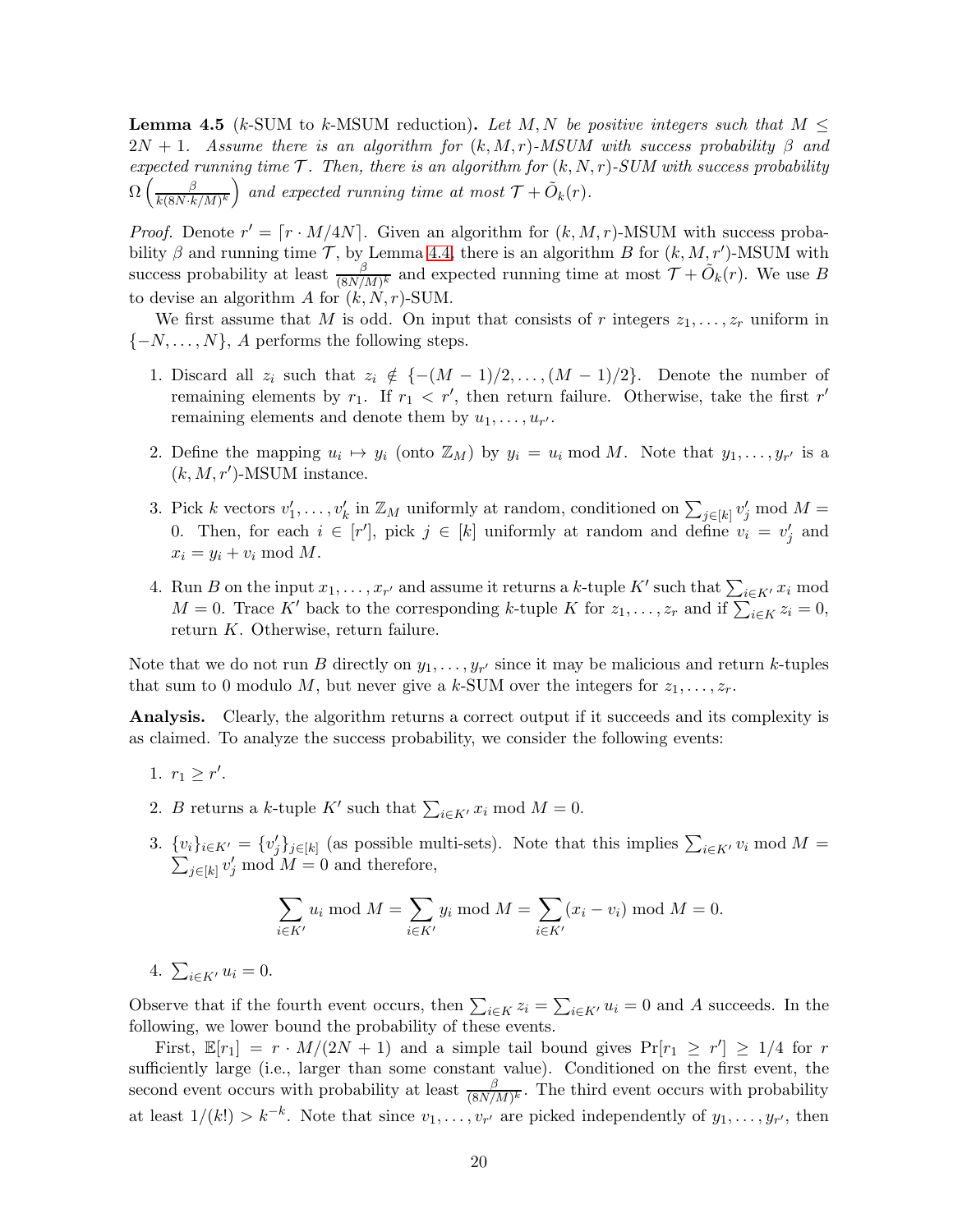the third event is independent of the second. Thus, the first three events occur with probability  $\Omega\left(\frac{\beta}{(8N\cdot k)}\right)$  $\frac{\beta}{(8N\cdot k/M)^k}$ .

Finally, recall that  $v'_1, \ldots, v'_k$  are picked uniformly at random from  $\mathbb{Z}_M$ , conditioned on  $\sum_{j\in[k]} v'_j \mod M = 0$ . Thus, conditioning on  $\sum_{i\in K'} x_i \mod M = 0$ , and on the event that  $\{v_i\}_{i\in K'} = \{v'_j\}_{j\in[k]}$  (but not on the individual values of each  $v'_j$ ), the k-tuple  $\{u_i\}_{i\in K'}$  is uniformly distributed in  $\{-(M-1)/2, \ldots, (M-1)/2\}^k$ , conditioned on  $\sum_{i \in K'} u_i \mod M = 0$ . Given this distribution of  $\{u_i\}_{i\in K'}$ , it remains to lower bound the probability that  $\sum_{i\in K'} u_i = 0$ by  $1/k$ .

Write  $U = \sum_{i \in K'} u_i$ , as a sum of k uniform integers in  $\{-(M-1)/2, \ldots, (M-1)/2\}$ . Note that for any  $t$ ,

<span id="page-21-1"></span>
$$
\Pr[U = t] \le \Pr[U = t + 1] \quad \text{if} \quad t + 1 \le \mathbb{E}[U],
$$
\n
$$
\Pr[U = t] \ge \Pr[U = t + 1] \quad \text{if} \quad t \ge \mathbb{E}[U].
$$
\n(10)

To see this, observe that the function  $t \mapsto Pr[U = t]$  is log-concave, as a convolution of (discrete) log-concave functions (see for example [\[3,](#page-38-13) Proposition 10(*vii*)]), and is symmetric around  $t =$  $\mathbb{E}[U].$ 

Since in our case  $\mathbb{E}[U] = 0$ , then for any t, we have  $Pr[U = 0] \geq Pr[U = t]$ . Hence,

$$
\Pr[U = 0 | U \bmod M = 0] = \frac{\Pr[U = 0]}{\Pr[U \bmod M = 0]} \ge \frac{\Pr[U = t]}{\Pr[U \bmod M = 0]} \ge \Pr[U \bmod M = 0] \ge \Pr[U = t | U \bmod M = 0].
$$

As  $U \in \{-k(M-1)/2, \ldots, k(M-1)/2\}$ , given that U mod  $M = 0$ , U can only attain k possible values, implying that  $Pr [U = 0 | U \text{ mod } M = 0] \ge 1/k$ .

Finally, if M is even, we change the algorithm to remove  $z_i \notin \{-M/2, \ldots, M/2 - 1\}$ . The analysis is similar, but we have  $\mathbb{E}[U] = -k/2$ . Nevertheless, the final result is unchanged since  $Pr[U = 0] \geq Pr[U = t]$  for every t such that t mod  $M = 0$  (assuming M is larger than some constant; we indeed may assume  $M, r$  are larger than any fixed constant, hidden by the  $\Omega$ notation in the assertion).  $\Box$ 

We now derive Theorem [4.1](#page-18-1) from Lemmas [4.3,](#page-19-1) [4.4](#page-19-2) and [4.5.](#page-20-0)

*Proof of Theorem [4.1.](#page-18-1)* Let M, N be such that  $\sqrt{N} \leq M \leq N$ . Our goal is to devise an algorithm for  $(k, N, N^{1/k})$ -SUM, given an algorithm B for  $(k, M, N^{1/k})$ -SUM with success probability  $\beta$  and expected running time  $\mathcal{T}$ .

Clearly, B can be applied to solve  $(k, M, N^{1/k} \cdot 2k)$ -SUM with the same success probability and complexity.

Let p be a prime number that satisfies  $M \le p < 2M$ .<sup>[3](#page-21-0)</sup> By Lemma [4.4,](#page-19-2) based on B, there is an algorithm  $B_1$  for  $(k, (p-1)/2, N^{1/k} \cdot 2k)$ -SUM with success probability at least  $\beta_1 = \frac{\beta}{k^{O(1)}}$  $k^{O(k)}$ and expected running time at most  $\mathcal{T} + \tilde{O}_k(N^{1/k})$ .  $B_1$  immediately gives an algorithm for  $(k, p, N^{1/k} \cdot 2k)$ -MSUM with the same parameters (as a K-tuple that sums to 0 over the integers sums to zero mod  $p$ ).

Let q be a prime number such that  $N/2p \le q \langle N/p.$  Note that we have

$$
pq < N < \binom{N^{1/k} \cdot 2k}{k} < N \cdot k^k \qquad \text{and} \qquad q < N/p \le N/M \le M \le p.
$$

<span id="page-21-0"></span><sup>3</sup> Such a prime can clearly be found efficiently since by a quantitative version of the prime number theorem, the number of primes between M and 2M is  $\Omega(M/\log M)$ . Therefore, one may pick such a prime by random sampling and using a standard primarily test algorithm.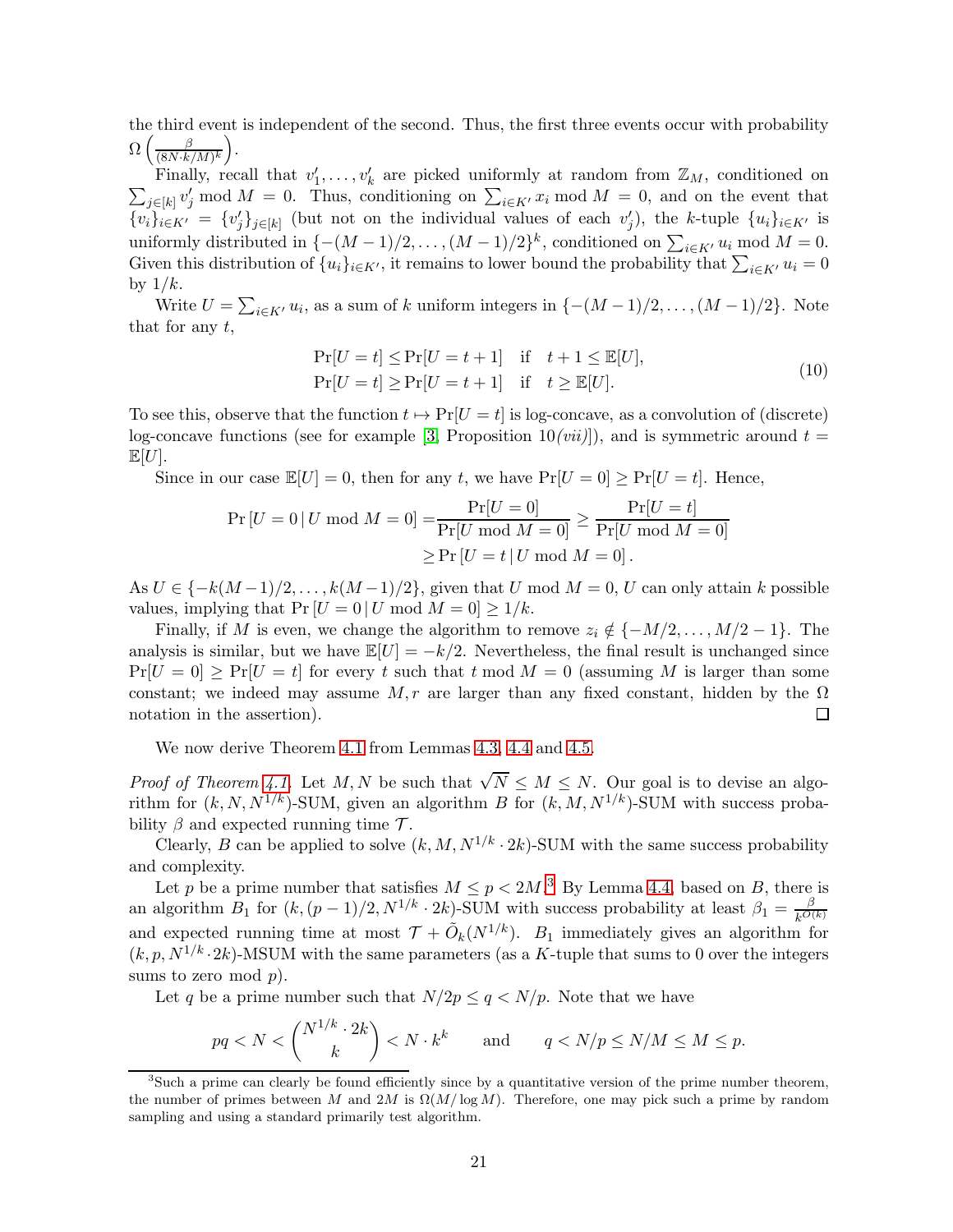Hence, we can apply Lemma [4.3](#page-19-1) based on  $B_1$  to deduce that there is an algorithm  $B_2$  for  $(k, pq, N^{1/k} \cdot 2k)$ -MSUM with success probability at least

$$
\beta_2 = \Omega \left( \frac{\beta_1^4 (pq)^2}{k^2 \log(q)^2 \binom{N^{1/k} \cdot 2k}{k}^2} \right) \ge \frac{\beta^4}{(\log M)^2 \cdot k^{O(k)}}
$$

and expected running time at most  $q \cdot (\mathcal{T} + \tilde{O}_k(N^{1/k})) \le N/M \cdot (\mathcal{T} + \tilde{O}_k(N^{1/k}))$ .

Noting that  $N/2 \le pq \le N$ , we invoke Lemma [4.5](#page-20-0) based on  $B_2$ , and conclude that there is an algorithm  $B_3$  for  $(k, N, N^{1/k} \cdot 2k)$ -SUM with success probability at least  $\beta_3 = \frac{\beta_2}{k^{O(k)}}$  $\beta^4$  $\frac{\beta^4}{(\log M)^2 \cdot k^{O(k)}}$  and expected running time at most  $N/M \cdot (\mathcal{T} + \tilde{O}_k(N^{1/k}))$ .

Finally, we apply Lemma [4.4](#page-19-2) based on  $B_3$  and deduce that there is an algorithm for  $(k, N, N^{1/k})$ -SUM with success probability at least  $\frac{\beta_3}{k^{O(k)}} = \frac{\beta^4}{(\log M)^2}$  $\frac{\beta^2}{(\log M)^2 \cdot k^{\mathcal{O}(k)}}$  and expected running time at most  $N/M \cdot (\mathcal{T} + \tilde{O}_k(N^{1/k})).$  $\Box$ 

### <span id="page-22-0"></span>4.2 The obfuscation process

Our goal in the rest of this section is to prove Lemma [4.3.](#page-19-1) The proof strategy is similar to the proof of Lemma [3.2](#page-8-2) in the k-XOR case presented in Section [3.](#page-7-0) Namely, we devise an algorithm that receives r vectors in  $\mathbb{Z}_{pq}$ , denoted by  $z_1, \ldots, z_r$ , and randomly obfuscates them, returning r vectors in  $\mathbb{Z}_p$ , denoted by  $y_1, \ldots, y_r$ . The main properties of the obfuscation are that a solution to the k-MSUM y-problem gives rise to a solution of the k-MSUM z-problem with a good probability (i.e.,  $\approx 1/q$ ), and that the applications of the oracle are sufficiently independent to yield a solution of the z-problem with the desired probability.

In this subsection we present the obfuscation algorithm, state the main obfuscation lemma which asserts that our algorithm achieves its goals, and derive Lemma [4.3](#page-19-1) from the obfuscation lemma. The proof of the obfuscation lemma is presented in the next subsection.

### 4.2.1 The obfuscation algorithm and the obfuscation lemma

Let p, q, r be positive integers such that p, q are prime numbers,  $p \ge q$ , and  $pq \le {r \choose k}$  $\binom{r}{k}$ . Let  $B$ be an algorithm for  $(k, p, r)$ -MSUM. Let L be a parameter to be specified below. We define the algorithm A for  $(k, pq, r)$ -MSUM, which receives as an input an r-tuple  $(z_1, \ldots, z_r) \in \mathbb{Z}_{pq}^r$ of elements in  $\mathbb{Z}_{pq}$ , as follows.

### <span id="page-22-2"></span>Algorithm 4.6.

- 1. Repeat  $L$  times:
- 2. Draw uniformly random invertible  $\alpha \sim \mathbb{Z}_{p \cdot q}^*$  and  $\gamma \sim \mathbb{Z}_p^*$  and a uniformly random permutation  $P \in S_r$ .
- 3. Let  $y_i = \gamma \cdot |(\alpha \cdot z_{P(i)} \mathcal{R} pq)/q| \mathcal{R} p$  for all  $i \in [r]$ .
- 4. **Feed** B with  $(y_1, \ldots, y_r)$ . In case it outputs a k-tuple K with  $\sum_{i \in K} y_i \% p = 0$ , test whether  $\mathcal{K} = P(K)$  satisfies  $\sum_{i \in \mathcal{K}} z_i \% pq = 0$ , and if it does – output the k-tuple  $\mathcal{K}$ . Otherwise, continue.

The obfuscation lemma in the arithmetic case is as follows.

<span id="page-22-1"></span>**Lemma 4.7.** Let p, q, r be positive integers such that  $p \ge q$  are prime numbers and  $pq \le {r \choose k}$  $\binom{r}{k}$ .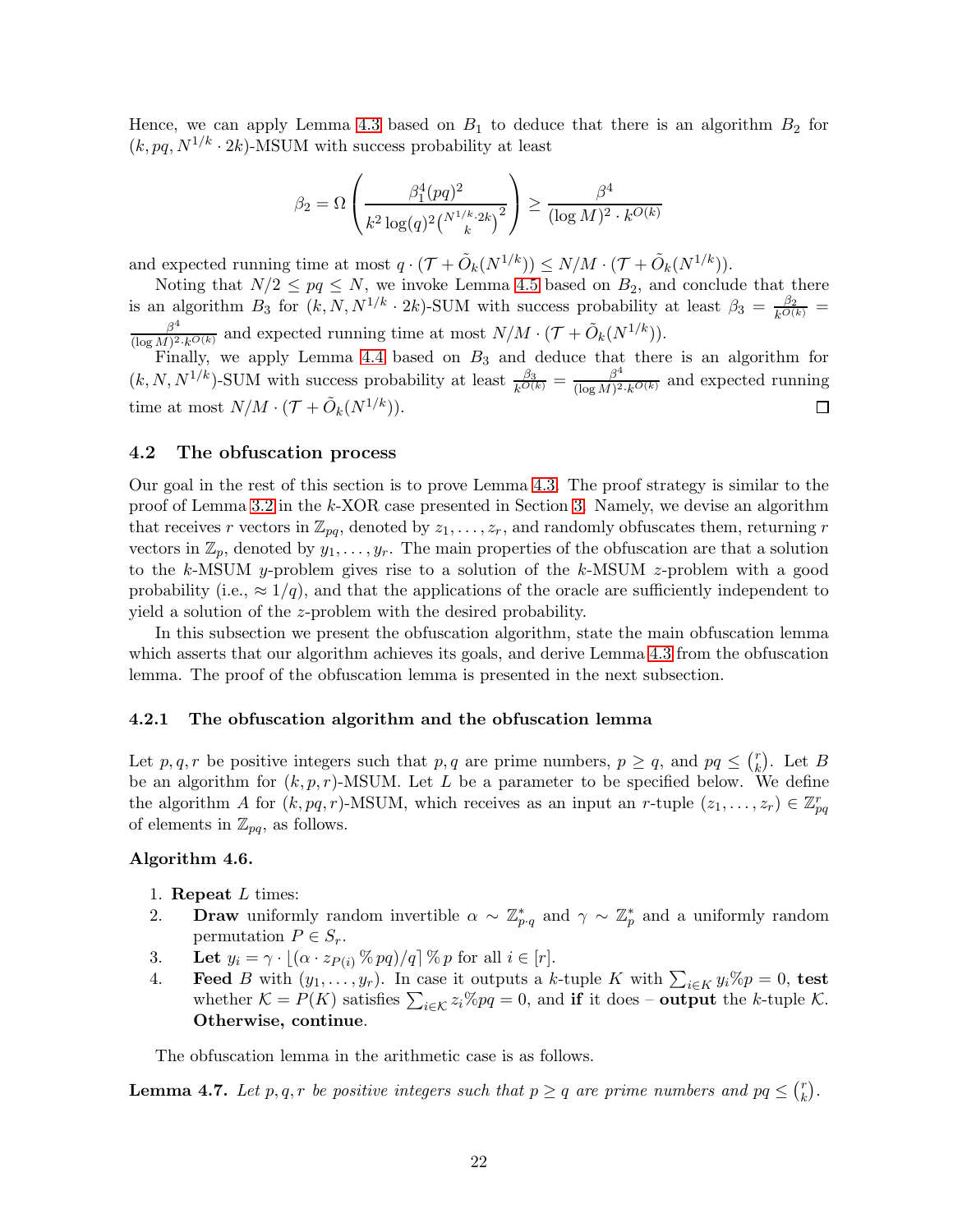Let  $(z_1, \ldots, z_r) \in \mathbb{Z}_{pq}^r$  be chosen uniformly at random. Let the r-tuples  $(y_1^{(1)})$  $y_1^{(1)}, \ldots, y_r^{(1)}) \in \mathbb{Z}_p^r$ and  $(y_1^{(2)}$  $\{u_1^{(2)}, \ldots, u_r^{(2)}\} \in \mathbb{Z}_p^r$  be obtained from it by the procedure described above (in two out of the L iterations). Let  $\mathcal{K}_1, \mathcal{K}_2$  be the two corresponding K's obtained in the process. Then,

<span id="page-23-0"></span>
$$
\Pr[\mathcal{K}_1 = \mathcal{K}_2] \le O(\log(q)/q^2),\tag{11}
$$

where the probability is taken over  $z, y^{(1)}, y^{(2)}$ , and B's randomness.

Note that cases where at least one of  $\mathcal{K}_1, \mathcal{K}_2$  is not obtained (that is, when in at least one of the two iterations, Algorithm B fails to find a solution to the  $(k, p, r)$ -MSUM problem) are not counted as equality between  $\mathcal{K}_1$  and  $\mathcal{K}_2$ .

#### 4.2.2 Proof of the main reduction lemma

We now deduce Lemma [4.3](#page-19-1) from the obfuscation lemma (Lemma [4.7\)](#page-22-1).

*Proof of Lemma [4.3.](#page-19-1)* As in the corresponding proof of Lemma [3.2](#page-8-2) for k-XOR, we analyze a tweaked version of the algorithm (with the same success probability) in which all L iterations are performed. For any  $1 \leq l \leq L$ , let  $\mathcal{K}_l$  be the K obtained in the l's iteration ( $\mathcal{K}_l$  exists only when B succeeds, i.e., with probability  $\beta$ ). Denote by  $S_l$  the event that  $\mathcal{K}_l$  admits a solution to the  $(k, pq, r)$ -MSUM problem. We claim that for all  $l = 1, \ldots, L$ ,

$$
\Pr[S_l] \ge \beta \cdot \Omega(1/(\sqrt{k}q)).
$$

Indeed,  $S_l$  occurs if the B oracle succeeds, and in addition,  $\sum_{i \in \mathcal{K}} z_i \mathcal{K} pq = 0$  holds, given that  $\sum_{i\in K} y_i\,\% \,p = 0.$ 

The probability of the first event is  $\beta$ , as  $y_1, \ldots, y_r$  are uniformly and independently distributed in  $\mathbb{Z}_p$ . (Indeed, conditioning on the variables  $\alpha, P$  (but not on  $z_{P(i)}$ ), the variables  $\widetilde{y}_i = \lfloor (\alpha \cdot z_{P(i)} \otimes pq)/q \rfloor \otimes p$  are uniformly and independently distributed in  $\mathbb{Z}_p$ , and so are  $y_i = \gamma \cdot \widetilde{y}_i.$ 

To see that the probability of the second event is  $\Omega(1/(\sqrt{k}q))$ , notice that  $\alpha z_{P(i)}$  % pq =  $(q\gamma^{-1}y_i + \sigma_i)\%pq$ , with  $\sigma_i \in \{(1-q)/2,\ldots,(q-1)/2\}$ . Conditioning on  $\alpha, \gamma, P, y_i$  (and not on  $(z_{P(i)})$ ,  $\sigma_i$  is uniformly distributed in this set. Observe that given  $\sum_{i\in K} y_i\%p=0$ , the event  $\sum_{i\in K}^{\infty} \alpha z_{P(i)}$ %  $pq = 0$  is equivalent to  $\sum_{i\in K} \sigma_i$ %  $pq = 0$ . The probability of this latter event  $\lim_{k \to \infty} \frac{L_{k}^{(k)}(k)}{k}$  is  $\Omega(1/(\sqrt{k}q))$ , for example by [\(10\)](#page-21-1) and Chebyshev's inequality with the standard deviation of  $\sum_{i\in K} \sigma_i$  equal to  $\Theta(\sqrt{kq})$ .

Define the random variables

$$
Z' := \sum_{l=1}^L \mathbb{1}\{S_l\} - \sum_{1 \leq l < l' \leq L} \mathbb{1}\{K_l = K_{l'}\}, \qquad Z := \max(Z', 0).
$$

Similarly to the proof of Lemma [3.2](#page-8-2) in Section [3.3,](#page-11-0) it is easy to verify that (tweaked) Algo-rithm [4.6](#page-22-2) succeeds to solve the  $(k, pq, r)$ -MSUM problem with probability at least

$$
\Pr[Z > 0] \ge \frac{\mathbb{E}[Z]^2}{\mathbb{E}[Z^2]}.
$$

To bound  $\mathbb{E}[Z]$  from below, note that

$$
\mathbb{E}[Z] \geq \mathbb{E}[Z'] = \sum_{l=1}^{L} \Pr[S_l] - \sum_{1 \leq l < l' \leq L} \Pr[\mathcal{K}_l = \mathcal{K}_{l'}].
$$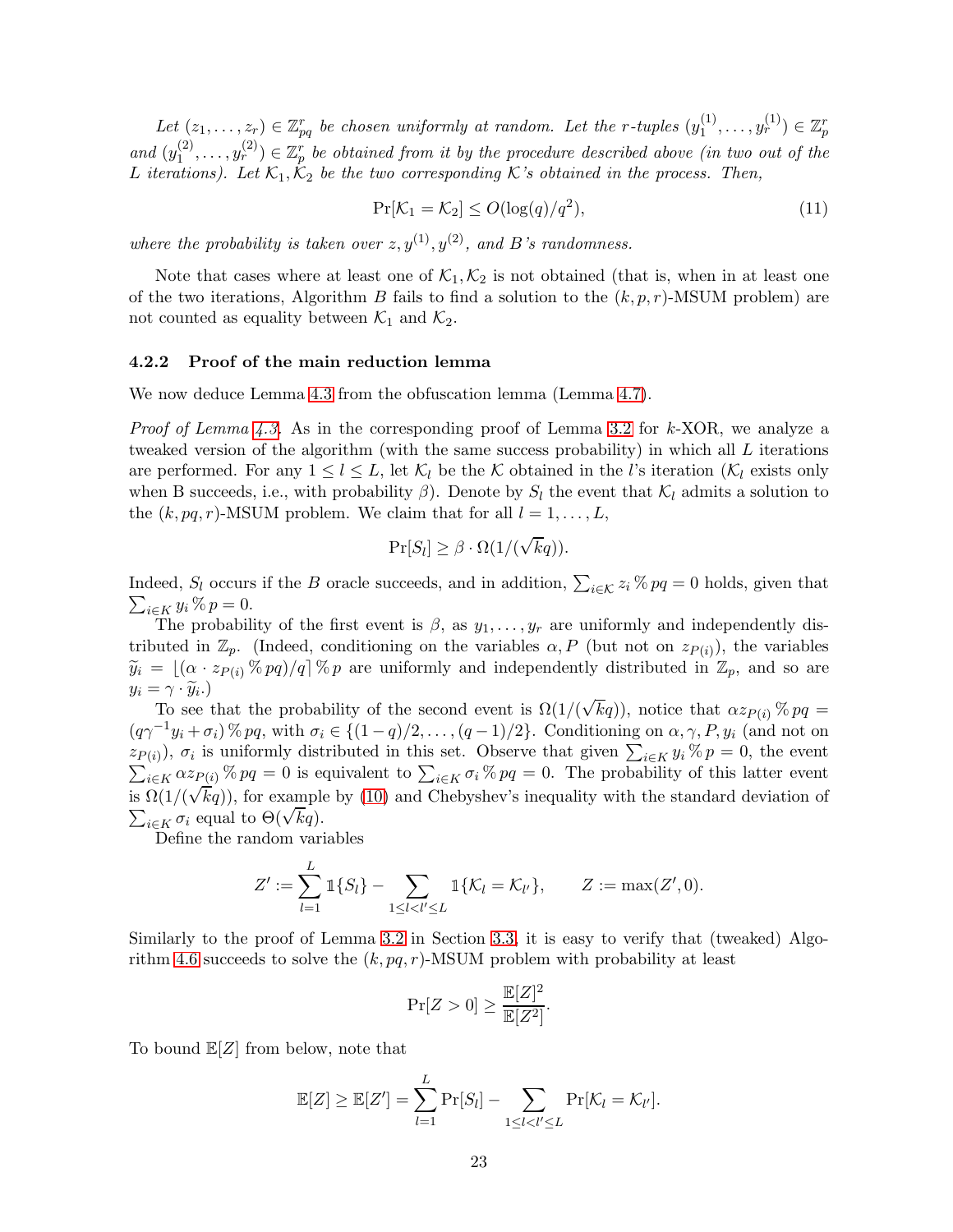Using  $Pr[S_l] \ge \beta \cdot \Omega(1/(\sqrt{kq}))$  and Lemma [4.7,](#page-22-1) we get

$$
\mathbb{E}[Z] \ge L \cdot \Omega(\beta/(\sqrt{k}q)) - \binom{L}{2}O(\log(q)/q^2).
$$

We choose  $L = c \cdot \beta q / (\sqrt{k} \log(q))$  for a sufficiently small constant c, and obtain

$$
\mathbb{E}[Z] \ge \Omega\left(\frac{\beta^2}{k \log(q)}\right).
$$

To bound  $\mathbb{E}[Z^2]$  from above, note that similarly to the proof of Lemma [3.2,](#page-8-2) we have

$$
\mathbb{E}[Z^2] \le \frac{2}{(pq)^2} \binom{r}{k}^2.
$$

Therefore, (tweaked) Algorithm [4.6](#page-22-2) succeeds with probability at least

$$
\Pr[Z > 0] \ge \Omega(\beta^4) \cdot \left(\frac{pq}{\binom{r}{k}k\log(q)}\right)^2.
$$

The running time of the algorithm is

$$
L \cdot (\mathcal{T} + \tilde{O}(r)) \leq q \cdot (\mathcal{T} + \tilde{O}(r)).
$$

<span id="page-24-0"></span>This completes the proof of the lemma.

### 4.3 Proof of the obfuscation lemma

In this section we prove Lemma [4.7.](#page-22-1) We start by introducing a distribution that models two independent outputs of the obfuscation process, and restate the obfuscation lemma.

<span id="page-24-3"></span>**Definition 4.8.** Let p, q be prime numbers. We say that a pair of random variables  $(x^{(1)}, x^{(2)})$ , each taking values in  $\mathbb{Z}_p^r$ , has a  $(p, q, r)$ -arithmetic-distribution, if there exist random variables  $z, \alpha^{(j)}, \gamma^{(j)}, j = 1, 2, with:$ 

- 1. z,  $\alpha^{(1)}$ ,  $\alpha^{(2)}$ ,  $\gamma^{(1)}$ ,  $\gamma^{(2)}$ , are independent random variables.
- 2.  $z \sim \mathbb{Z}_{p \cdot q}^{r}$  is uniformly distributed.
- 3.  $\alpha^{(j)} \sim \mathbb{Z}_{p \cdot q}^*$  is a uniformly random invertible element of  $\mathbb{Z}_{p \cdot q}$ .
- 4.  $\gamma^{(j)} \sim \mathbb{Z}_p^*$  is a uniformly random nonzero residue modulo p.
- 5. For all  $i = 1...r$ ,  $j = 1, 2$ , we have

$$
x_i^{(j)} = \gamma^{(j)} \cdot \lfloor \alpha^{(j)} \cdot z_i / q \rfloor \, \% \, p.
$$

<span id="page-24-1"></span>**Lemma 4.9.** Let A be an algorithm receiving as input a list of r integers in  $\mathbb{Z}_p$ , and outputs the indices of  $k > 0$  numbers among them whose SUM is 0 (modulo p). If  $(x, y)$  has a  $(p, q, r)$ arithmetic-distribution with  $p \geq q$ , and  $P, Q \sim S_r$  are two uniformly random and independent permutations, then

<span id="page-24-2"></span>
$$
\Pr[P^{-1}(A(P(x))) = Q^{-1}(A(Q(y)))] \le O\Big(\frac{\log(q)}{q^2} + \frac{p}{q {r \choose k}}\Big),\tag{12}
$$

where the probability is taken over A's randomness,  $x, y$  and P,Q. (The event on the left hand side is contained in the event that both executions  $B(P(x))$ ,  $B(Q(y))$  succeed).

Notice that Lemma [4.7](#page-22-1) immediately follows from Lemma [4.9](#page-24-1) (compare [\(11\)](#page-23-0) with [\(12\)](#page-24-2)).

 $\Box$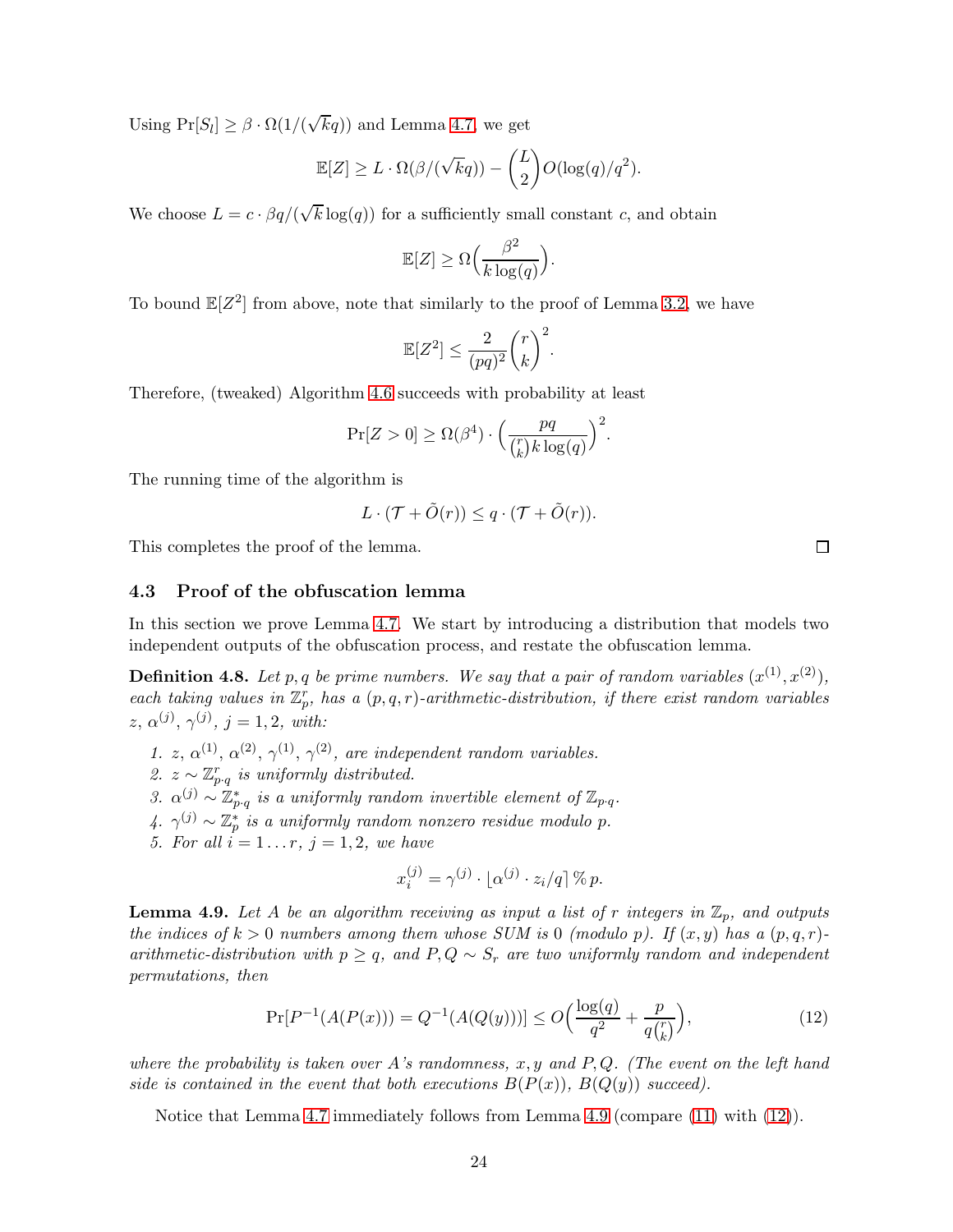### 4.3.1 Proof outline

The proof of Lemma [4.9](#page-24-1) uses techniques from discrete Fourier analysis and combinatorial techniques. Technically, the proof is more complicated than for k-XOR since the k-SUM analog of Lemma [3.14](#page-15-0) does not hold. Instead, it is replaced by the sequence of lemmas [4.16](#page-28-0)[–4.21.](#page-32-0) The proof consists of three steps presented in the order of appearance in the paper.

1. Transformation to real-valued functions. Similarly to the  $k$ -XOR obfuscation, we show that instead of analyzing the obfuscation on a tuple-valued function, it is sufficient to analyze its action on the simpler class of real-valued functions. We utilize the fact that our obfuscation randomly permutes the input vectors, so that any oracle  $B: \mathbb{Z}_p^r \to \binom{[r]}{k}$  $\binom{r}{k}$ must, informally, treat all candidate output  $k$ -tuples in the same way. Hence it suffices to analyze the modified, real-valued, oracle  $B':\mathbb{Z}_p^r \to [0,1]$  which essentially indicates the probability that B outputs the specific k-tuple  $K := \{1, \ldots, k\}$  when applied on its input. Specifically, our task is reduced to showing that

<span id="page-25-0"></span>
$$
\mathbb{E}[B'(x)B'(y)] \le O\Big(\frac{\log(q)}{q^2} + \frac{p}{q\binom{r}{k}}\Big)/r^k,\tag{13}
$$

where  $x, y$  are two independent obfuscations of a common, random,  $z \in \mathbb{Z}_{pq}^r$ .

2. Representing the correlation in terms of the Fourier expansion. In order to prove  $(13)$ , we consider the Fourier expansion of  $B'$ , namely,

$$
B' = \sum_{S \in \mathbb{Z}_p^r} \widehat{B}'(S) \chi_S, \quad \text{where} \quad \chi_S(v) = \exp\left(\frac{2\pi i}{p} \langle S, v \rangle\right), \quad \widehat{B'}(S) \in \mathbb{C}.
$$

It turns out that the correlation between two obfuscations (which appear in different iterations of Algorithm A described above) is a weighted sum of the squared Fourier coefficients  $\widehat{B}'(S)^2$ 

<span id="page-25-1"></span>
$$
Cov(B'(x), B'(y)) = \sum_{S \neq 0} (p-1) M_{p,q,r}(S) \widehat{B}'(S)^2,
$$
\n(14)

where  $M_{p,q,r}(S)$  roughly serve as the 'weight' for  $\widehat{B}'(S)^2$ , and are defined as  $M_{p,q,r}(S)$  =  $\mathbb{E}[\chi_S(x)\chi_S(y)].$ 

- 3. Bounding the correlation using discrete Fourier analysis. We bound the correlation, the right hand side of [\(14\)](#page-25-1), in two steps:
	- (a) Partitioning into 2-dimensional subspaces. We use the structure of solutions to the k-SUM problem to show that it is sufficient to bound  $\sum_{S\in U} M_{p,q,r}(S)$  over twodimensional subspaces  $U = \{aS_1 + bS_2 : a, b \in \mathbb{Z}_p\} \subseteq \mathbb{Z}_p^r$  of a certain kind.
	- (b) Bounding  $\sum_{S} M_{p,q,r}(S)$  over 2-dimensional subspaces. We bound  $\sum_{S \in U} M_{p,q,r}(S)$ over two-dimensional subspaces  $U$ , using a combinatorial approach. Specifically, we represent this sum as the bias introduced in an event, caused by the dependence between  $x, y$ . We show that this bias is related to a Littlewood-Offord-type problem [\[25\]](#page-39-14), and use an antichain argument (which is a classical tool in Littlewood-Offord theory – see [\[16\]](#page-39-10)) along with simple number theoretic estimates, to bound it.

Combination of the two steps completes the proof.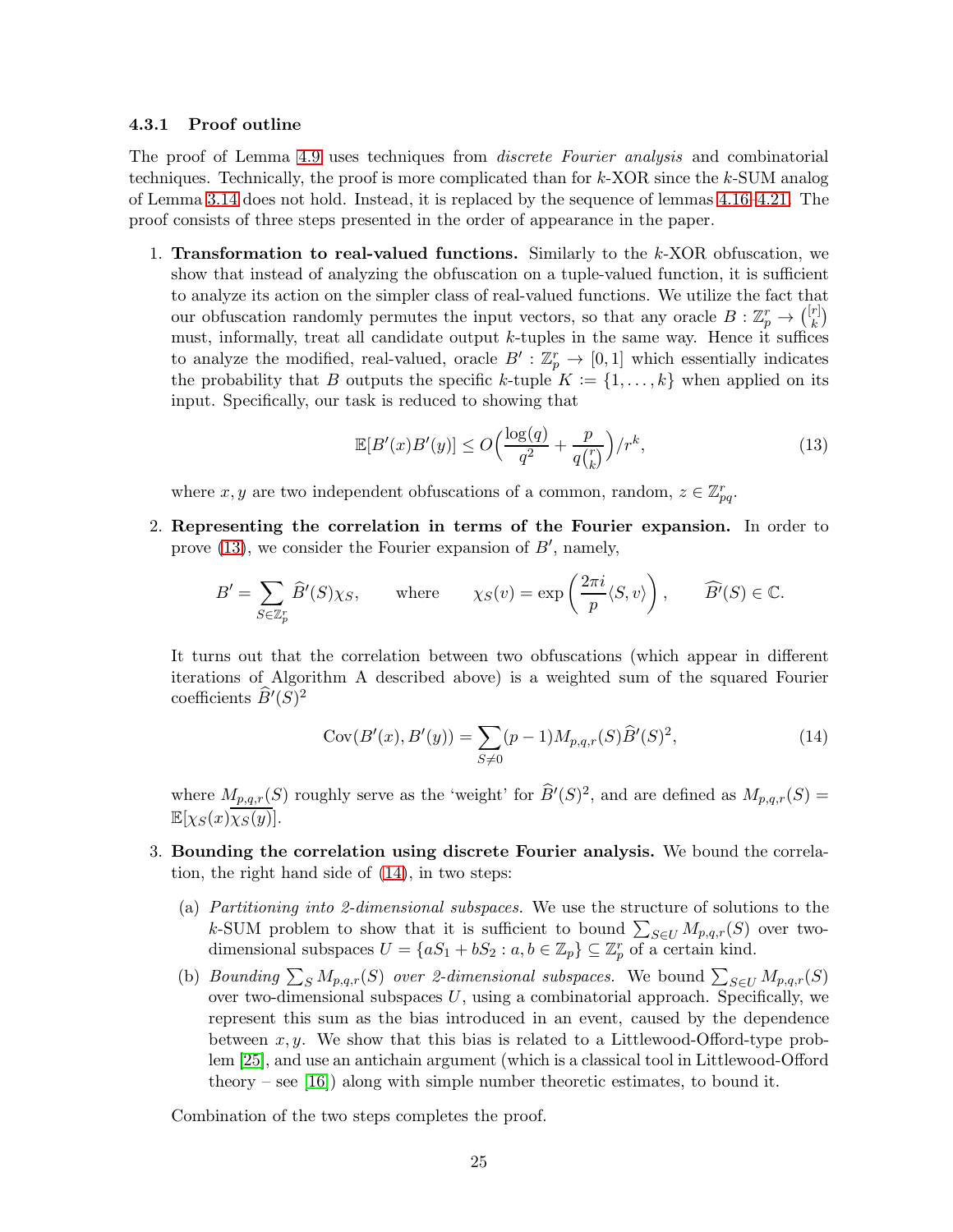### 4.3.2 Transformation to real-valued functions

<span id="page-26-1"></span>**Lemma 4.10.** Let  $B \colon \mathbb{Z}_p^r \to \binom{[r]}{k}$  $\mathcal{E}^{[r]}_{k})$  be an algorithm that outputs either a k-tuple R with  $\sum_{i\in R}x_i\%p=0$ 0, or a failure message. Let  $K := \{1, \ldots, k\}$  and define  $B' : \mathbb{Z}_p^r \to [0, 1]$  by

$$
B'(x) = \Pr_{P,\gamma}[B(P(\gamma \cdot x)) = P(\{1, 2, \dots, k\})],
$$
\n(15)

where  $P \sim S_r$  is a uniformly random permutation, and  $\gamma \sim \mathbb{Z}_p^*$  is a uniformly random invertible element of  $\mathbb{Z}_p$ . Then,

<span id="page-26-0"></span>
$$
\sum_{i \in K} x_i \neq 0 \implies B'(x) = 0,\tag{16}
$$

$$
\mu := \mathop{\mathbb{E}}_x[B'(x)] \le 1/\binom{r}{k},\tag{17}
$$

and if  $(x, y)$  has a  $(p, q, r)$ -arithmetic distribution and  $P, Q \sim S_r$  are independent, then

$$
\Pr[P^{-1}(B(P(x))) = Q^{-1}(B(Q(y)))] = {r \choose k} \mathop{\mathbb{E}}_{x,y}[B'(x)B'(y)].
$$
\n(18)

We note that the probability in  $(15)$  is also taken over B's randomness. The proof of the lemma is omitted, being similar to the proof of Lemma [3.9.](#page-13-2)

Due to the structure of the  $k$ -SUM problem, the function  $B'$  has several properties that will be crucially used in the sequel. Before stating these properties, let us introduce Fourier expansion over  $\mathbb{Z}_p$ .

**Definition 4.11** (Fourier expansion). Given  $S \in \mathbb{Z}_p^r$ , define  $\chi_S \colon \mathbb{Z}_p^r \to \mathbb{C}$  by  $\chi_S(x) = e_p(\langle S, x \rangle)$ , where

$$
e_p(a) := \exp\left(\frac{2\pi i a}{p}\right).
$$

The set  $\{\chi_S\}_{S\in\mathbb{Z}_p^r}$  is an orthonormal basis for the set of functions  $\{f \mid f: \mathbb{Z}_p^r \to \mathbb{C}\}$ , with respect to the standard inner product  $\langle f, g \rangle = \mathbb{E}_{x \sim \mathbb{Z}_p^r} [f(x)\overline{g(x)}]$ . Hence, each  $f \colon \mathbb{Z}_p^r \to \mathbb{C}$  can uniquely be decomposed as

$$
f = \sum_{S \in \mathbb{Z}_p^r} \widehat{f}(S) \chi_S, \quad \text{with} \quad \widehat{f}(S) \in \mathbb{C}.
$$

<span id="page-26-2"></span>Claim 4.12. Let  $B'$  be defined as in Lemma [4.10.](#page-26-1) Then:

- 1. For any  $x \in \mathbb{Z}_p^r$  and any  $\gamma \in \mathbb{Z}_p^*$ , we have  $B'(x) = B'(\gamma \cdot x)$ .
- 2. B' can be written in the form  $B'(x) = I_k(x) \cdot g(x)$ , where  $I_k(x) = \mathbb{1}\left\{\sum_{i=1}^k x_i = 0\right\}$ .
- 3. Let  $S' \in \mathbb{Z}_p^r$  be defined by  $S'_j = \mathbb{1}\{j \in [k]\}$ . For any  $S \in \mathbb{Z}_p^r$  we have  $\widehat{B'}(S) = \widehat{B'}(S + S')$ .

*Proof.* The first assertion holds trivially, by the definition of B'. The second holds since  $B(x)$  = 0 whenever  $I_k(x) = 0$ , with  $I_k(x) = \mathbb{1}\left\{\sum_{i=1}^k x_i = 0\right\}$ . Finally, the third holds as the Fourier expansion of  $I_k$  is given by  $I_k = \frac{1}{p}$  $\frac{1}{p} \sum_{\nu \in \mathbb{Z}_p} \chi_{\nu \cdot S'}$  with  $S'_j = \mathbb{1}\{j \in [k]\}.$ 

Following Claim [4.12,](#page-26-2) we shall study and exploit properties of functions  $f: \mathbb{Z}_p^r \to [0,1]$  that satisfy  $f(\gamma x) = f(x)$  and  $\widehat{f}(S + S') = \widehat{f}(S)$  for S' as defined in Claim [4.12](#page-26-2) and all  $x, \gamma, S$ .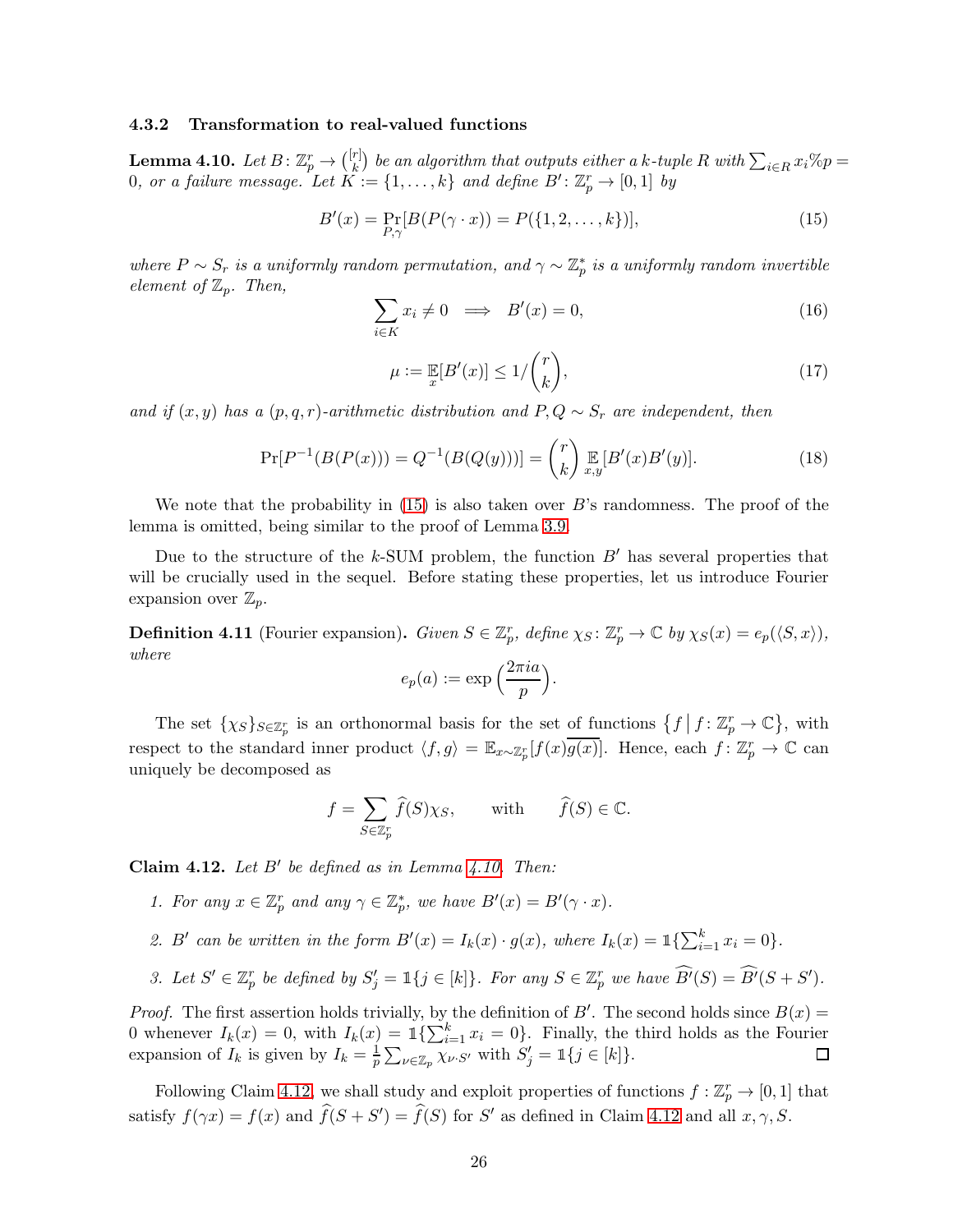#### 4.3.3 Representing the correlation in terms of the Fourier expansion

In this subsection we present a sequence of lemmas that shall be used in our proof. These lemmas allow us to represent the correlation between different obfuscations in terms of the Fourier expansion, and will be helpful in bounding the correlation using discrete Fourier analysis in the following subsections. Note that all inner products from now on are between elements of  $\mathbb{Z}_p^r$ , and consequently, their results lie in  $\mathbb{Z}_p$ .

An alternative representation of the obfuscation. In our proof, we shall frequently use the following alternative view of the obfuscation.

<span id="page-27-2"></span>**Claim 4.13.** A pair  $(x, y)$  taking a  $(p, q, r)$ -arithmetic-distribution may be sampled by drawing  $x \sim \mathbb{Z}_p^r$  uniformly at random, choosing  $v \sim \{(1-q)/2, (3-q)/2, \ldots, (q-1)/2\}^r$  uniformly, along with  $\alpha \sim \mathbb{Z}_{p\cdot q}^*$  and  $\gamma, \gamma' \sim \mathbb{Z}_p^*$ , and setting

$$
\forall i \in [r]: \quad y_i = (\gamma x_i + \gamma' \lfloor \alpha v_i / q \rceil) \, \% \, p.
$$

*Proof.* Assume  $(x, y)$  has a  $(p, q, r)$ -arithmetic distribution, that is,  $x_i = \gamma_1 \cdot \alpha_1 \cdot z_i/q$  % and  $y_i = \gamma_2 \cdot [\alpha_2 \cdot z_i/q]\%p$ , where  $z, \alpha_1, \alpha_2, \gamma_1, \gamma_2$  are as in Definition [4.8.](#page-24-3) Write  $\alpha_1 z_i\% (pq) =$  $q(\gamma_1^{-1}x_i\%p) + v_i$  with  $v_i \in \{(1-q)/2, \ldots, (q-1)/2\}$ . Note that, under the fixing of any (invertible)  $\gamma_1, \alpha_1$ , each pair of  $(x_i, v_i) \in \mathbb{Z}_p \times \{(1-q)/2, \ldots, (q-1)/2\}$  arises from exactly one  $z_i \in \mathbb{Z}_{pq}$ . Since  $z_i$  is uniformly distributed and independent of  $\gamma_i, \alpha_i$ , we see that  $x_i, v_i$  are uniformly distributed (as stated in the claim) and independent of each other and of  $\gamma_i, \alpha_i$ .

Finally,

$$
y_i = \gamma_2 \cdot \lfloor \alpha_2 \cdot \alpha_1^{-1} (q(\gamma_1^{-1} x_i \% p) + v_i) / q \rfloor \% p,
$$

meaning that

$$
y_i = ((\gamma_2 \alpha_2 \alpha_1^{-1} \gamma_1^{-1} \% p)x_i + \gamma_2 \lfloor \alpha_2 \alpha_1^{-1} v_i / q \rfloor) \% p.
$$

Denoting  $\gamma := (\gamma_2 \alpha_2 \alpha_1^{-1} \gamma_1^{-1} \% p), \gamma' := \gamma_2$  and  $\alpha := \alpha_2 \alpha_1^{-1}$ , we have  $y_i = (\gamma x_i + \gamma' \lfloor \alpha v_i/q \rfloor) \% p$ . Note that  $\gamma$ ,  $\gamma'$ ,  $\alpha$  have the asserted distribution and are independent of x, v.

A quantity representing the contribution of  $\widehat{B}'(S)$  to the correlation. We now formally introduce the notion  $M_{p,q,r}(S)$  that will play a central role in the proof. The relevance of the notion to the correlation we study is shown in Lemma [4.16](#page-28-0) below.

**Definition 4.14.** Let  $S \in \mathbb{Z}_p^r$ , and let  $(x, y)$  be a pair that has a  $(p, q, r)$ -arithmetic distribution. Define the magnitude of  $S$  as (the real number)

$$
M_{p,q,r}(S) := \mathbb{E}[\chi_S(x)\overline{\chi_S(y)}].
$$

<span id="page-27-3"></span>**Lemma 4.15** (Orthogonality). Let  $S, S' \in \mathbb{Z}_p^r$ , and assume  $(x, y)$  has a  $(p, q, r)$ -arithmetic distribution. If  $S' = \gamma' S$  with  $\gamma' \in \mathbb{Z}_p^*$ , then we have

<span id="page-27-0"></span>
$$
\mathbb{E}[\chi_S(x)\overline{\chi_{S'}(y)}] = M_{p,q,r}(S). \tag{19}
$$

Otherwise (if  $S' \neq \gamma' S$  for all  $\gamma' \in \mathbb{Z}_p^*$ ),

<span id="page-27-1"></span>
$$
\mathbb{E}[\chi_S(x)\overline{\chi_{S'}(y)}] = 0. \tag{20}
$$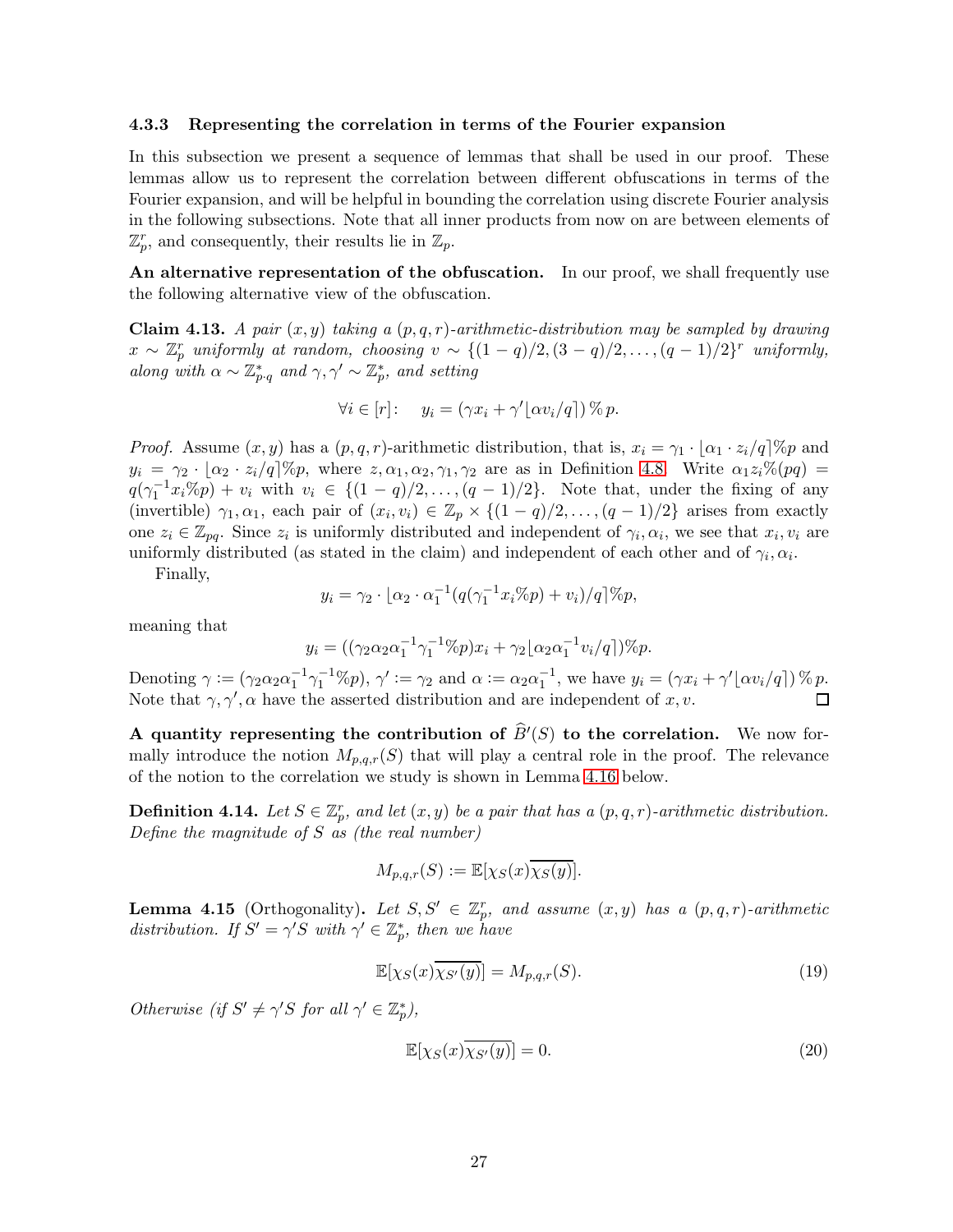*Proof.* To verify [\(19\)](#page-27-0), assume  $S' = \gamma' S$  with  $\gamma' \in \mathbb{Z}_p^*$ . Note that by Definition [4.8,](#page-24-3) if  $(x, y)$ has a  $(p, q, r)$ -arithmetic-distribution, then  $(x, \gamma'^{-1}y)$  admits a  $(p, q, r)$ -arithmetic-distribution as well. Hence,

$$
\mathbb{E}[\chi_S(x)\overline{\chi_{S'}(y)}] = \mathbb{E}[\chi_S(x)\overline{\chi_{S'}(\gamma'^{-1}y)}] = \mathbb{E}[\chi_S(x)\overline{\chi_S(y)}] = M_{p,q,r}(S).
$$

To verify [\(20\)](#page-27-1), recall that Claim [4.13](#page-27-2) shows that  $x \sim \mathbb{Z}_p^r$  and  $y_i = \gamma x_i + \gamma' u_i$ , where  $\gamma, \gamma' \sim \mathbb{Z}_p^*$ , and  $u$  is independent of  $x$  (its distribution is irrelevant for the current proof). Condition on the values of  $\gamma$ ,  $\gamma'$ , u, so that

$$
\mathbb{E}[\chi_S(x)\overline{\chi_{S'}(y)}] = \mathop{\mathbb{E}}_{\gamma,\gamma',u}[\mathop{\mathbb{E}}_x \left[ e_p(\langle S,x\rangle - \langle S',y\rangle) \, \middle| \, \gamma,\gamma',u \right]].
$$

Notice that given  $\gamma$ ,  $\gamma'$ , and u, the expression  $\langle S, x \rangle - \langle S', y \rangle$  is linear in x, and is **non-constant** (for all  $\gamma, \gamma', u$ ), since S, S' are non-proportional. Hence,  $\mathbb{E}[e_p(\langle S, x \rangle - \langle S', y \rangle)] = 0$ , since  $x \sim \mathbb{Z}_p^r$ , and the expected value of  $e_p(x')$  when  $x' \sim \mathbb{Z}_p$  is uniformly distributed is 0.

**Notation.** Given two vectors  $S, S' \in \mathbb{Z}_p^r$  and two scalars  $\alpha, \beta \in \mathbb{Z}_p$ , we denote by  $\alpha S + \beta S' \in \mathbb{Z}_p^r$ the vector  $S''$  having for all  $i \in [r]$ ,

$$
S_i'' = (\alpha S_i + \beta S_i') \mathcal{C}_i p.
$$

Representing the correlation in terms of  $M_{p,q,r}$  and the Fourier expansion. The following lemma shows how  $M_{p,q,r}$  can be used to estimate the correlation  $Cov(B'(x), B'(y))$ we aim at bounding, thus establishing [\(14\)](#page-25-1).

<span id="page-28-0"></span>**Lemma 4.16.** Let  $f: \mathbb{Z}_p^r \to \mathbb{C}$  have  $f(\gamma x) = f(x)$  for all  $x \in \mathbb{Z}_p^r$ , and  $\gamma \in \mathbb{Z}_p^*$ . Suppose  $(x, y)$ has a  $(p, q, r)$ -arithmetic-distribution. Then

$$
Cov(f(x), f(y)) = \sum_{\substack{S \in \mathbb{Z}_p^r \\ S \neq 0_r}} (p-1) M_{p,q,r}(S) \widehat{f}(S)^2.
$$

*Proof.* Using the expansion  $f(x) = \sum_{S \in \mathbb{Z}_p^r} \widehat{f}(S) \chi_S(x)$ , we find

$$
Cov(f(x), f(y)) = \mathbb{E}_{x,y}[(f(x) - \widehat{f}(0))\overline{(f(y) - \widehat{f}(0))}] = \sum_{S,S' \in \mathbb{Z}_p^r \backslash \{0_r\}} \widehat{f}(S)\widehat{f}(S') \mathbb{E}_{x,y}[\chi_S(x)\overline{\chi_{S'}(y)}].
$$

By comparing coefficients, the assumption that  $f(\gamma x) = f(x)$  (for all x) implies  $\widehat{f}(S) = \widehat{f}(\gamma S)$ . Combining with Lemma [4.15](#page-27-3) we get

$$
Cov(f(x), f(y)) = \sum_{S \neq 0_r} \sum_{\gamma \in \mathbb{Z}_p^*} \widehat{f}(S)\widehat{f}(\gamma S)M_{p,q,r}(S) = (p-1)\sum_{S \neq 0_r} \widehat{f}(S)^2 M_{p,q,r}(S).
$$

**Bounding**  $M_{p,q,r}(S)$ . The following two lemmas allows us to bound  $M_{p,q,r}(S)$ .

<span id="page-28-1"></span>**Lemma 4.17.** Suppose  $(x, y)$  has a  $(p, q, r)$ -arithmetic-distribution. For any  $r \in \mathbb{N}$ , any primes  $p, q > 0$ , and any non-zero  $T \in \mathbb{Z}_p^r$ , we have

<span id="page-28-2"></span>
$$
M_{p,q,r}(T) = \frac{p^2 \Pr[\langle T, x \rangle = \langle T, y \rangle = 0] - 1}{(p-1)^2}.
$$
 (21)

 $\Box$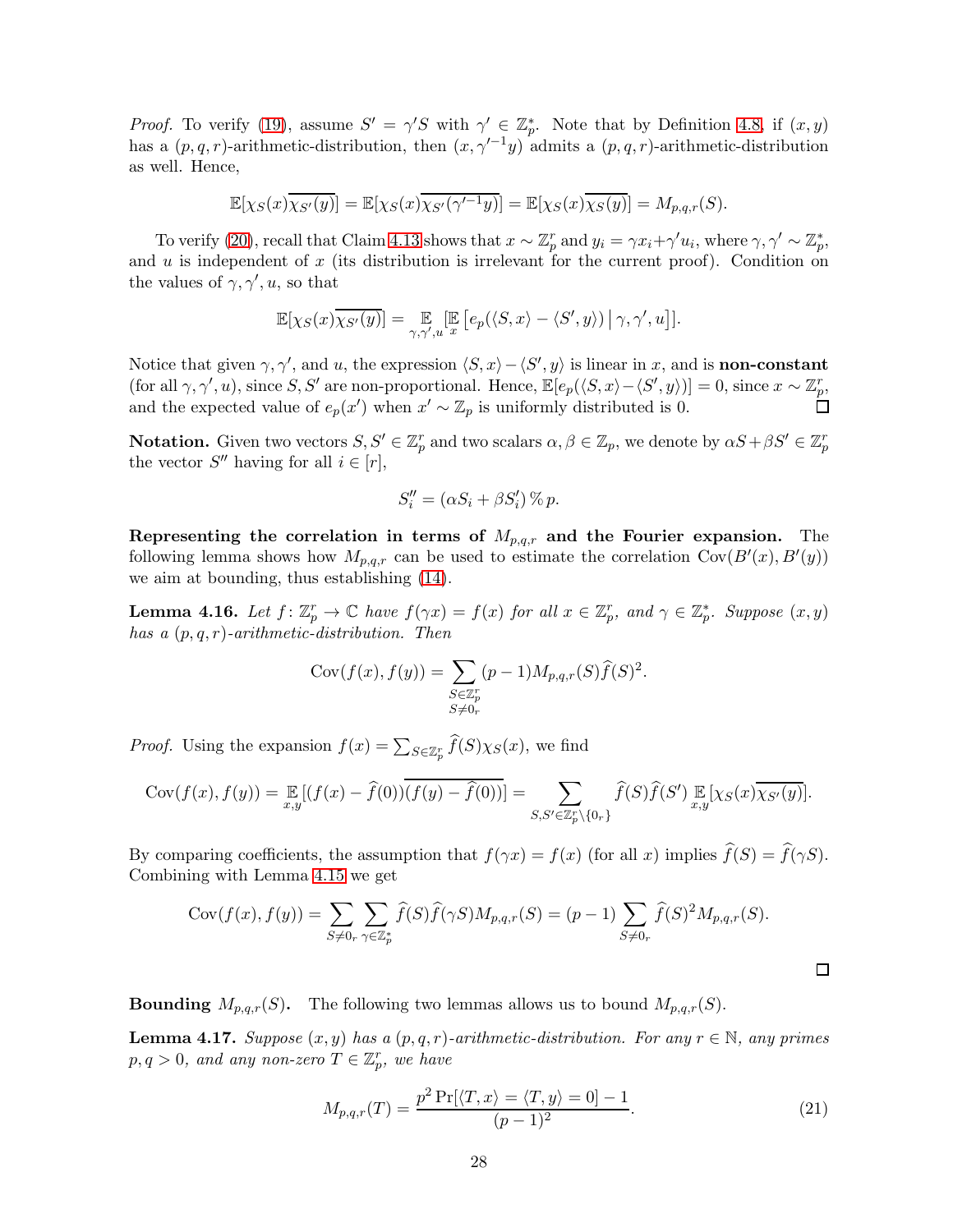<span id="page-29-0"></span>*Proof.* Assume  $(x, y)$  has a  $(p, q, r)$ -arithmetic-distribution, and let  $T \in \mathbb{Z}_p^r$  be any vector. We show

$$
M_{p,q,r}(T) = 1 \cdot \Pr[\langle T, x \rangle = \langle T, y \rangle = 0]
$$

$$
- \frac{1}{p-1} \Pr[\langle T, x \rangle = 0 \text{ XOR } \langle T, y \rangle = 0]
$$

$$
+ \frac{1}{(p-1)^2} \Pr[\langle T, x \rangle \neq 0 \land \langle T, y \rangle \neq 0], \tag{22}
$$

where  $(\langle T, x \rangle = 0 \text{ XOR } \langle T, y \rangle = 0)$  denotes the event that exactly one of  $\langle T, x \rangle = 0$ ,  $\langle T, y \rangle = 0$ holds. To verify [\(22\)](#page-29-0), note that if  $(x, y)$  has a  $(p, q, r)$ -arithmetic distribution, then so does  $(\gamma_1 x, \gamma_2 y)$ , for any  $\gamma_1, \gamma_2 \in \mathbb{Z}_p^*$ . Hence,

$$
\mathbb{E}_{x,y}[\chi_T(x)\overline{\chi_T(y)}] = \mathbb{E}_{x,y}[e_p(\langle T, x \rangle - \langle T, y \rangle)]
$$
  
= 
$$
\mathbb{E}_{x,y}[e_p(\gamma_1 \cdot \langle T, x \rangle - \gamma_2 \cdot \langle T, y \rangle)].
$$

Letting  $\gamma_1, \gamma_2$  be uniformly distributed in  $\mathbb{Z}_p^*$  (independently of  $(x, y)$ ), one can verify that for any fixed  $x, y$  we have

<span id="page-29-1"></span>
$$
\mathbb{E}_{\gamma_1,\gamma_2}[e_p(\gamma_1 \cdot \langle T,x \rangle - \gamma_2 \cdot \langle T,y \rangle)] = \mathbb{E}_{\gamma_1}[e_p(\gamma_1 \cdot \langle T,x \rangle)] \mathbb{E}_{\gamma_2}[e_p(\gamma_2 \cdot \langle T,y \rangle)] \n= \left(\mathbb{1}\{\langle T,x \rangle = 0\} - \frac{\mathbb{1}\{\langle T,x \rangle \neq 0\}}{p-1}\right) \cdot \left(\mathbb{1}\{\langle T,y \rangle = 0\} - \frac{\mathbb{1}\{\langle T,y \rangle \neq 0\}}{p-1}\right).
$$
\n(23)

Equation [\(22\)](#page-29-0) then follows by averaging [\(23\)](#page-29-1) over  $(x, y)$ .

Denote the three probabilities in  $(22)$  by  $A, B, C$ , that is:

$$
A := \Pr[\langle T, x \rangle = \langle T, y \rangle = 0],
$$
  
\n
$$
B := \Pr[\langle T, x \rangle = 0 \text{ XOR } \langle T, y \rangle = 0],
$$
  
\n
$$
C := \Pr[\langle T, x \rangle \neq 0 \land \langle T, y \rangle \neq 0].
$$

Note that  $A + B + C = 1$ , and that for any  $T \neq 0$ , we have  $2A + B = 2 \cdot \Pr(\langle T, x \rangle = 0) = 2/p$ , since each of  $x, y$  is uniformly distributed in  $\mathbb{Z}_p^r$ . Substituting into [\(22\)](#page-29-0) and simplifying, we obtain

<span id="page-29-4"></span>
$$
M_{p,q,r}(T) = \frac{p^2 \Pr[\langle T, x \rangle = \langle T, y \rangle = 0] - 1}{(p-1)^2},
$$

as asserted.

<span id="page-29-3"></span>**Lemma 4.18.** Let  $r \in \mathbb{N}$ , let  $p \ge q > 0$  be prime numbers, and let  $S \in \mathbb{Z}_p^r$  be a nonzero vector. If  $(x, y)$  has a  $(p, q, r)$ -arithmetic-distribution, then

$$
\Pr_{x,y}[\langle S,x \rangle = \langle S,y \rangle = 0] \le O(1/(pq) + 1/p^2) \le O(1/(pq)).\tag{24}
$$

*Proof.* Recall the distribution of x, y given by Claim [4.13,](#page-27-2) namely  $y_i = (\gamma x_i + \gamma' u_i) \% p$  with  $u_i = \lfloor \alpha v_i/q \rfloor \mathcal{E} p$ , where  $x, v, \gamma, \gamma', \alpha$  are independent random variables. By the independence of  $x, u$ , we get

<span id="page-29-5"></span>
$$
\Pr_{x,y}[\langle S,x \rangle = \langle S,y \rangle = 0] = \Pr_x[\langle S,x \rangle = 0] \Pr_u[\langle S,u \rangle = 0]. \tag{25}
$$

Since x is uniformly random and S is nonzero,  $Pr_x[\langle S, x \rangle = 0] = 1/p$ . It thus remains to show

$$
\Pr_u[\langle S, u \rangle = 0] \le O(1/q + 1/p). \tag{26}
$$

<span id="page-29-2"></span>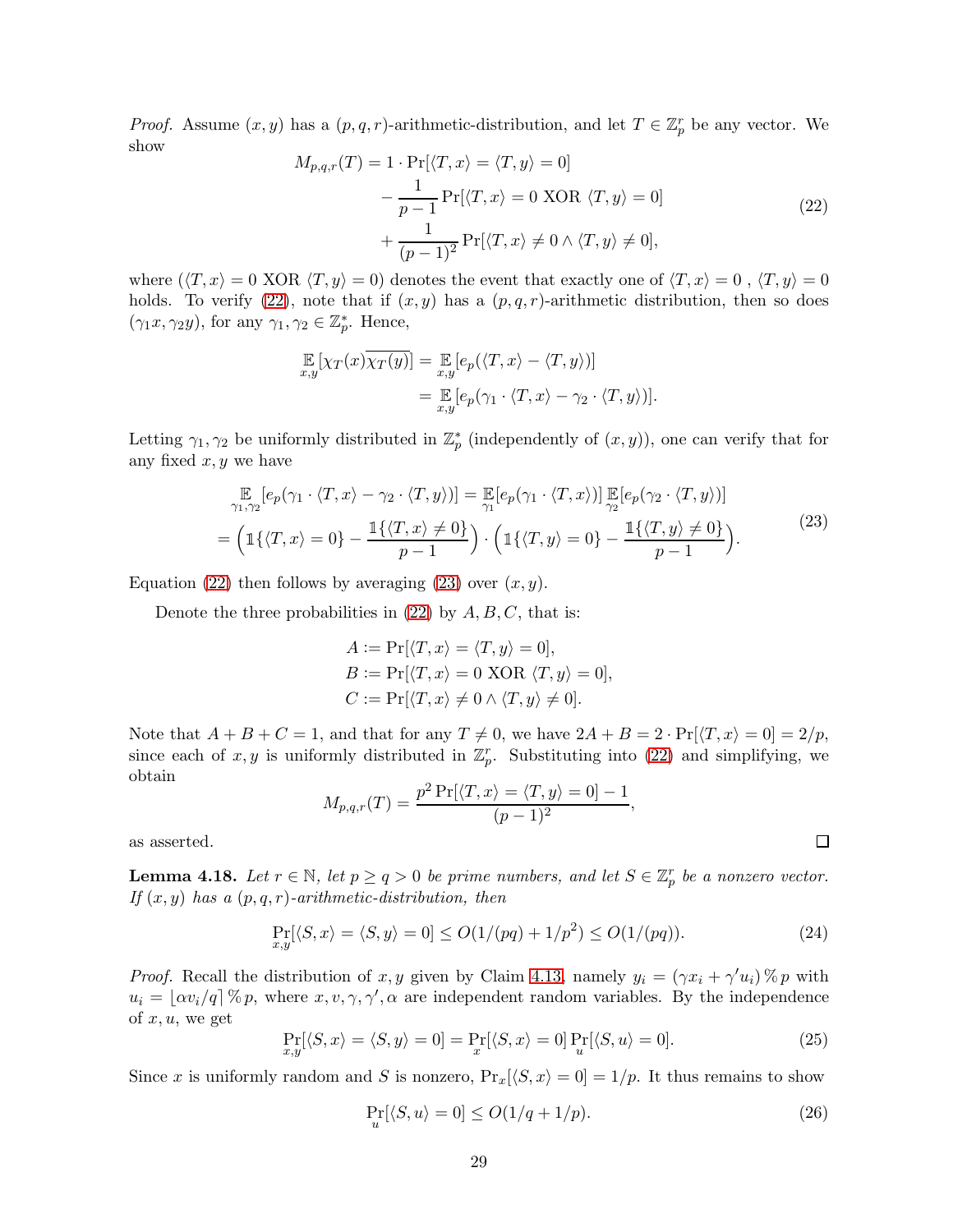To prove  $(26)$ , we note that it is a Littlewood-Offord-type statement: the entries  $u_i$  are independent random variables, and  $\langle S, u \rangle$  is their weighted sum, and we are concerned with the probability it attains a specific value.

We tackle the problem by using a standard antichain argument. Roughly, choose an  $i$  with  $S_i \neq 0$ , and condition on the values of  $u_j$  for all  $j \neq i$ . Then, there is at most one value of  $u_i$  that would make  $\langle S, u \rangle = S_i u_i + \sum_{j:j \neq i} S_j u_j \mathcal{V}_0 p = 0$ . Recall  $u_i = \lfloor \alpha v_i/q \rfloor \mathcal{V}_0 p$ , where  $v_i$  is uniformly distributed in  $\{(1-q)/2,\ldots,(q-1)/2\}$ . Hence, assuming that the map  $v_i \mapsto u_i$  is injective, we have that  $\langle S, u \rangle = 0$  with probability  $\leq 1/q$ , as required. This last assumption is not strictly correct, however it can be corrected as follows.

 $\sum_{j:j\neq i} S_j u_j$  %  $p = 0$ , and note that according to the above discussion,  $Pr[\langle S, u \rangle = 0] =$ Depending on  $\alpha$  and on  $\{u_j : j \neq i\}$ , we let  $Z = \{\tau \in \{(1-q)/2, \ldots, (q-1)/2\} : (S_i | \alpha \tau / q] +$  $\mathbb{E}[|Z|]/q$ . Hence, [\(26\)](#page-29-2) is reduced to showing that  $\mathbb{E}[|Z|] \leq O(1+q/p)$ . Write  $Z = \{\tau_1, \ldots, \tau_k\}$ with  $\tau_1 < \ldots < \tau_k$ , and  $Z' = {\tau_2 - \tau_1, \tau_3 - \tau_1, \ldots, \tau_k - \tau_1}$ . Note that  $|Z| = |Z'| + 1$ , and that every  $\sigma \in Z'$  satisfies  $\alpha \sigma \in pq\mathbb{Z} + (-q, q)$  (i.e., the residue  $(\alpha \sigma)$ %  $(pq)$  is either smaller than q, or larger than  $pq - q$ ). Hence,

$$
\mathbb{E}[|Z|] \leq 1 + \mathbb{E}[|Z'|] \leq 1 + \mathbb{E}[\sum_{\sigma=1}^{q-1} \mathbb{1}\{\alpha\sigma \in pq\mathbb{Z} + (-q,q)\}] = O(1+q/p),
$$

where the last bound follows since for any fixed  $\sigma$ ,  $\alpha\sigma$ % (pq) is uniformly distributed in  $\mathbb{Z}_{pq}^*$ (recall  $\sigma < q \leq p$ ), and the probability it is in  $pq\mathbb{Z} + (-q, q)$  is  $O(1/p)$ .

 $\Box$ 

Lemmas [4.17](#page-28-1) and [4.18](#page-29-3) yield the following corollary, that upper bounds  $M_{p,q,r}(S)$ .

<span id="page-30-0"></span>**Corollary 4.19.** Let  $r \in \mathbb{N}$ , let  $p \ge q > 0$  be prime numbers, and let  $S \in \mathbb{Z}_p^r$  be a nonzero vector. Then

$$
|M_{p,q,r}(S)| \le O(1/(pq)).
$$

Proof. By [\(21\)](#page-28-2) we have

$$
M_{p,q,r}(S) = \frac{p^2 \Pr[\langle S, x \rangle = \langle S, y \rangle = 0] - 1}{(p-1)^2}.
$$

By  $(24)$  we have

$$
\Pr[\langle S, x \rangle = \langle S, y \rangle = 0] \le O(1/(pq)).
$$

These two estimates yield the desirable  $|M_{p,q,r}(S)| = O(1/(pq) + 1/p^2) = O(1/(pq)).$  $\Box$ 

### 4.3.4 Partitioning into 2-dimensional subspaces

While Corollary [4.19,](#page-30-0) in conjunction with Lemma [4.16,](#page-28-0) allows us bounding  $Cov(B'(x), B'(y))$ from above (which is the main task we are tackling), the obtained upper bound is not sufficiently tight for our purposes. To achieve a stronger bound, we use the special structure of B′ observed in Claim [4.12](#page-26-2) – namely, that it satisfies  $B'(x) = B'(\gamma x)$  for all  $\gamma \in \mathbb{Z}_p^*$ , and that its Fourier expansion satisfies  $\widehat{B'}(S) = \widehat{B'}(S + S')$  for all S and the specific S' defined in Claim [4.12](#page-26-2) – to show that it is sufficient to bound the sums  $\sum_{S\in U} M_{p,q,r}(S)$  over certain 2-dimensional subspaces U.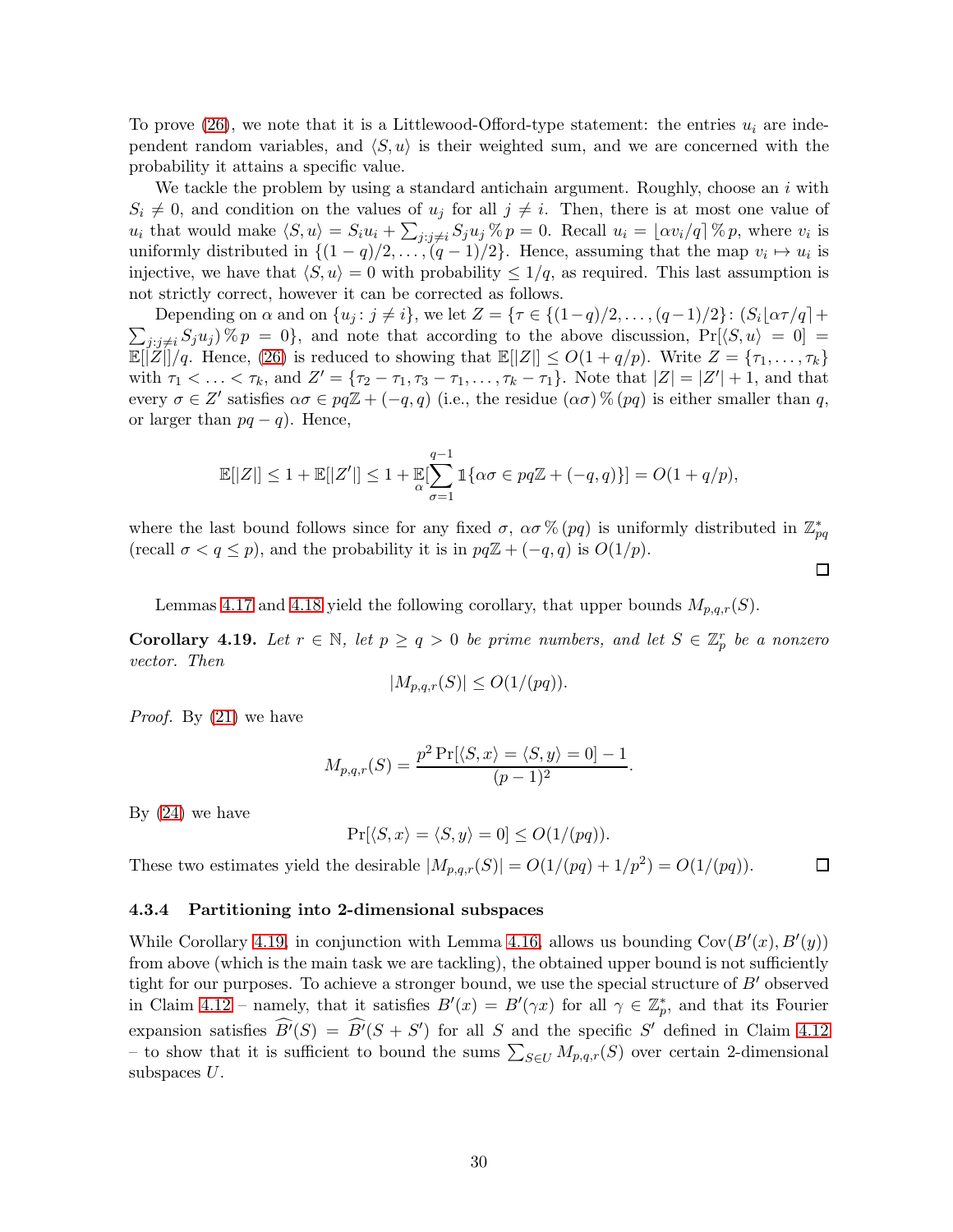<span id="page-31-0"></span>**Lemma 4.20.** Let  $r \in \mathbb{N}$ , and let  $p \ge q$  be prime numbers. Let  $f: \mathbb{Z}_p^r \to [0,1]$  satisfy  $f(x) =$  $f(\gamma x)$  for all  $x \in \mathbb{Z}_p^r$  and  $\gamma \in \mathbb{Z}_p^*$ . Furthermore, assume there exists a particular nonzero vector  $S' \in \mathbb{Z}_p^r$  such that  $\widehat{f}(S + S') = \widehat{f}(S)$  for all  $S \in \mathbb{Z}_p^r$ .

Let C be a constant such that for all S satisfying  $\forall \nu \in \mathbb{Z}_p$ :  $S \neq \nu S'$ ,

$$
\sum_{\substack{\eta \in \mathbb{Z}_p^* \\ \nu \in \mathbb{Z}_p}} M_{p,q,r}(\eta S + \nu S') \leq C.
$$

If  $\mu = \mathbb{E}[f]$ , and  $(x, y)$  has a  $(p, q, r)$ -arithmetic-distribution, then

$$
Cov(f(x), f(y)) \le O\left(\frac{p}{q}\mu^2 + \frac{C}{p}\mu\right).
$$

Proof. By Lemma [4.16,](#page-28-0) we have

$$
Cov(f(x), f(y)) = (p-1) \sum_{S \neq 0_r} M_{p,q,r}(S) \hat{f}(S)^2
$$

There are two kinds of contributions to the right hand side, corresponding to elements S with  $S = \nu S'$ , and to other elements.

**Case 1:** The contribution of each S with  $S = \nu S'$  for  $\nu \in \mathbb{Z}_p^*$ , is  $M_{p,q,r}(S') \cdot \hat{f}(S')^2$ . (Recall that by Lemma [4.15,](#page-27-3) for such an S, we have  $M_{p,q,r}(S') = M_{p,q,r}(S)$ , and since  $f(x) = f(\gamma x)$ , we have  $\widehat{f}(S) = \widehat{f}(S')$ .) We note that  $|\widehat{f}(S)| = |\mathbb{E}_x[f(x)\overline{\chi_S(x)}]| \leq \mathbb{E}|f(x)| = \mu$ . Using the bound on  $M_{p,q,r}(S)$  from Corollary [4.19,](#page-30-0) and the fact that there are only p – 1 such S's, we get that the total contribution in this case is

$$
(p-1)\sum_{S=\nu S'} M_{p,q,r}(S)\widehat{f}(S)^2 \leq (p-1)^2 M_{p,q,r}(S')\mu^2 \leq p^2 O(1/(pq))\mu^2 \leq O\Big(\frac{p}{q}\mu^2\Big).
$$

**Case 2:** The contribution of elements S with  $S \neq \nu S'$  for all  $\nu \in \mathbb{Z}_p^*$  (we denote this family of elements by S), can be analyzed using the assumption that  $\widehat{f}(S + \nu S') = \widehat{f}(S)$  for all  $\nu \in \mathbb{Z}_p$ . It follows that

$$
(p-1)\sum_{S\in\mathcal{S}}M_{p,q,r}(S)\widehat{f}(S)^2 = \frac{p-1}{p(p-1)}\sum_{S\in\mathcal{S}}\widehat{f}(S)^2\cdot \sum_{\substack{\eta\in\mathbb{Z}_p^*\\ \nu\in\mathbb{Z}_p}}M_{p,q,r}(\eta S + \nu S') \le \frac{C\mu}{p}.
$$

Here, the first equality holds since each summand on the left hand side appears  $p(p-1)$  times on the right hand side. The final inequality is obtained by the assumption regarding  $C$  and the estimate  $\sum_{S} \widehat{f}(S)^2 = \mathbb{E}[f^2] \leq \mu$ .

Overall: Combining the above two contributions we get

$$
Cov(f(x), f(y)) \le O\left(\frac{p}{q}\right)\mu^2 + \frac{C}{p}\mu,
$$

as asserted.

# 4.3.5 Bounding  $\sum_S M_{p,q,r}(S)$  over 2-dimensional subspaces

In this subsection we present the most complex step of the proof – bounding  $\sum_{S \in \mathcal{U}} M_{p,q,r}(S)$ over 2-dimensional subspaces  $U$ , which will allow us to complete the proof in conjunction with Lemma [4.20.](#page-31-0) The proof is quite technical. Its core element is the representation of a subproblem as a Littlewood-Offord type problem and the use of an antichain technique for handling it.

 $\Box$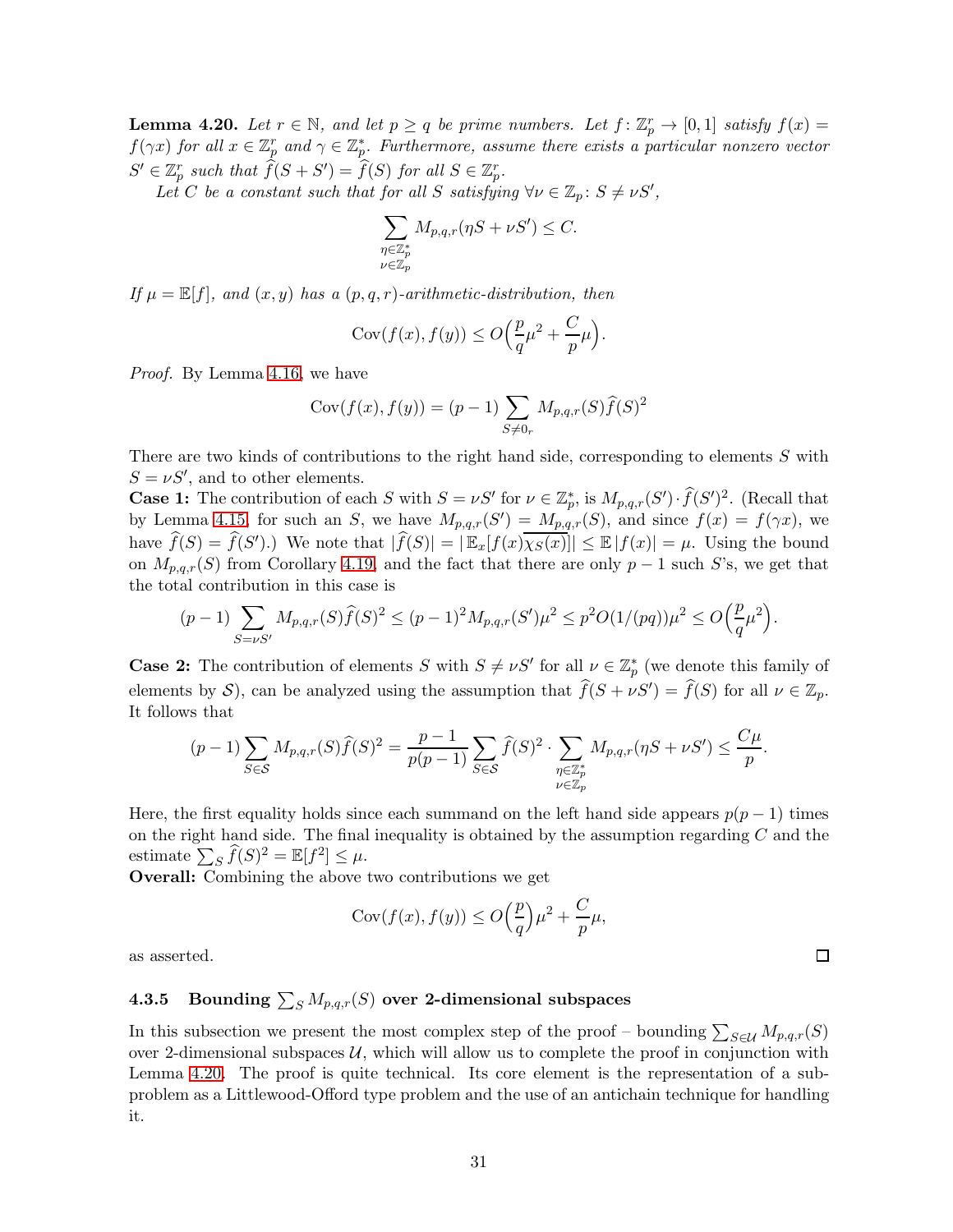<span id="page-32-1"></span><span id="page-32-0"></span>**Lemma 4.21.** Let  $S, S' \in \mathbb{Z}_p^r$  be nonzero vectors with  $S \neq \nu S'$  for all  $\nu \in \mathbb{Z}_p^*$ . Suppose  $q \leq p$ , then

$$
\Big| \sum_{\substack{\mu \in \mathbb{Z}_p^* \\ \nu \in \mathbb{Z}_p}} M_{p,q,r}(\mu S + \nu S') \Big| \le O(p/q^2 + \log(q)/q + 1/p) \le O(p \log(q)/q^2). \tag{27}
$$

Proof.

**Step 1.** We express the left hand side of [\(27\)](#page-32-1), using Lemma [4.17](#page-28-1) (with  $T = \mu S + \nu S'$ ), as

$$
D := \sum_{\substack{\mu \in \mathbb{Z}_p^* \\ \nu \in \mathbb{Z}_p}} M_{p,q,r}(\mu S + \nu S') = \frac{p^2}{(p-1)^2} \sum_{\substack{\mu \in \mathbb{Z}_p^* \\ \nu \in \mathbb{Z}_p}} \Pr[\langle \mu S + \nu S', x \rangle = \langle \mu S + \nu S', y \rangle = 0] - \frac{p}{p-1}, \tag{28}
$$

where the probability is taken over pairs  $(x, y)$  distributed according to a  $(p, q, r)$ -arithmeticdistribution. Adding and subtracting all pairs of the form  $(\mu, \nu) = (0, \nu)$  to the sum in [\(28\)](#page-32-2), we get

$$
\frac{(p-1)^2}{p^2}D = \sum_{\substack{\mu,\nu \in \mathbb{Z}_p \\ (\mu,\nu) \neq (0,0)}} \Pr[\langle \mu S + \nu S', x \rangle = \langle \mu S + \nu S', y \rangle = 0] - (p-1) \Pr_{x,y}[\langle S', x \rangle = \langle S', y \rangle = 0] - \frac{p-1}{p}.
$$

Note that given x, y, the number of solutions  $(\mu, \nu)$  of the equation system  $(\langle \mu S + \nu S', x \rangle =$  $(0) \wedge (\langle \mu S + \nu S', y \rangle = 0)$ , is equal to the number of solutions of the system  $(\mu \langle S, x \rangle + \nu \langle S, y \rangle = 0)$  $(0) \wedge (\mu \langle S', x \rangle + \nu \langle S', y \rangle = 0)$ . Indeed, they are equal to the sizes of the left kernel and the right kernel of the matrix

<span id="page-32-3"></span><span id="page-32-2"></span>
$$
\begin{pmatrix} \langle S,x\rangle & \langle S,y\rangle \\ \langle S',x\rangle & \langle S',y\rangle \end{pmatrix},
$$

which are known to be equal. The latter linear system may succinctly be written as  $\mu V(x)$  +  $\nu V(y) = 0$  where

$$
V(x) := \begin{pmatrix} \langle S, x \rangle \\ \langle S', x \rangle \end{pmatrix} \in \mathbb{Z}_p^2, \qquad V(y) := \begin{pmatrix} \langle S, y \rangle \\ \langle S', y \rangle \end{pmatrix} \in \mathbb{Z}_p^2.
$$

Using this equality, we obtain

 $\overline{\phantom{a}}$  $\overline{\phantom{a}}$ I  $\overline{\phantom{a}}$  $\mathsf{l}$ 

$$
\frac{(p-1)^2}{p^2}D = \sum_{\substack{\mu,\nu \in \mathbb{Z}_p \\ (\mu,\nu) \neq (0,0)}} \Pr_{x,y}[\mu V(x) + \nu V(y) = 0] - (p-1)\Pr_{x,y}[\langle S',x \rangle = \langle S',y \rangle = 0] - \frac{p-1}{p}.
$$

<span id="page-32-4"></span>Note that [\(27\)](#page-32-1) is equivalent to  $D \le O(p/q^2 + \log(q)/q + 1/p)$ , which follows from the bounds:

$$
\Pr_{x,y} \left[ \langle S', x \rangle = \langle S', y \rangle = 0 \right] \le O(1/(pq) + 1/p^2),\tag{29}
$$

$$
\sum_{\substack{\mu,\nu \in \mathbb{Z}_p \\ (\mu,\nu) \neq (0,0)}} \Pr_{x,y}[\mu V(x) + \nu V(y) = 0] - \frac{p-1}{p} \le O(p/q^2 + \log(q)/q + 1/p). \tag{30}
$$

As [\(29\)](#page-32-3) follows from Lemma [4.18,](#page-29-3) we are left with the task of verifying [\(30\)](#page-32-4).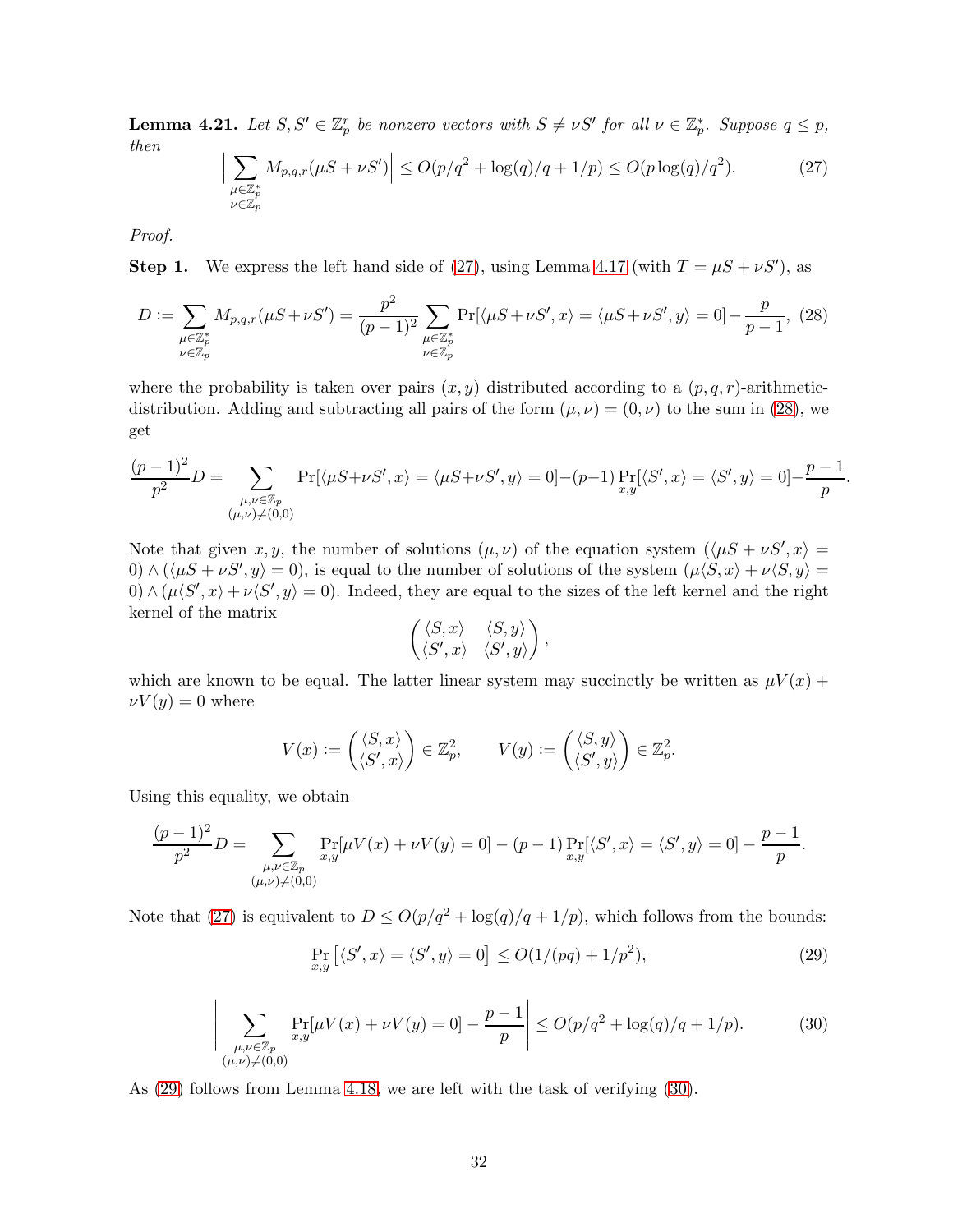**Step 2.** We verify [\(30\)](#page-32-4). Note that  $\frac{p^2-1}{n^2}$  $\frac{p-1}{p^2} - \frac{p-1}{p} < 1/p$ , thus [\(30\)](#page-32-4) follows from

$$
\left| \sum_{(\mu,\nu)\neq(0,0)} \Pr_{x,y}[\mu V(x) + \nu V(y) = 0] - \frac{p^2 - 1}{p^2} \right| \le O(p/q^2 + \log(q)/q + 1/p). \tag{31}
$$

In case of either  $\mu = 0$  or  $\nu = 0$ , we have  $Pr_{x,y}[\mu V(x) + \nu V(y) = 0] = 1/p^2$ , since both x, y are uniformly distributed in  $\mathbb{Z}_p^r$  and  $S, S'$  are linearly independent vectors. We must hence verify

$$
\left| \sum_{\mu \in \mathbb{Z}_p^*} \Pr_{x,y}[\mu V(x) = V(y)] - \frac{p-1}{p^2} \right| \le O(1/q^2 + \log(q)/(pq) + 1/p^2). \tag{32}
$$

We now reason about the left hand side of [\(32\)](#page-33-0). Specifically, we consider the three sums

$$
Q_1 := \sum_{\mu \in \mathbb{Z}_p^*} \Pr_{x,y} \left[ \mu V(x) = V(y) \land \left( \{ \langle S, x \rangle, \langle S, y \rangle \} = \{0 \} \right) \right],
$$
  
\n
$$
Q_2 := \sum_{\mu \in \mathbb{Z}_p^*} \Pr_{x,y} \left[ \mu V(x) = V(y) \land \left( 0 \in \{ \langle S, x \rangle, \langle S, y \rangle \} \neq \{0 \} \right) \right],
$$
  
\n
$$
Q_3 := \sum_{\mu \in \mathbb{Z}_p^*} \Pr_{x,y} \left[ \mu V(x) = V(y) \land \left( 0 \notin \{ \langle S, x \rangle, \langle S, y \rangle \} \right) \right],
$$

<span id="page-33-1"></span>and show the following estimates, which together imply [\(32\)](#page-33-0):

$$
|Q_1| \le O(1/(pq) + 1/p^2),\tag{33}
$$

<span id="page-33-2"></span><span id="page-33-0"></span>
$$
Q_2 = 0,\t\t(34)
$$

$$
\left|Q_3 - \frac{p-1}{p^2}\right| \le O(1/q^2 + \log(q)/(pq) + 1/p^2). \tag{35}
$$

<span id="page-33-4"></span>In order to obtain [\(34\)](#page-33-1), notice that if one of  $\langle S, x \rangle, \langle S, y \rangle$  is zero, and the other is not, then there cannot be a  $\mu \in \mathbb{Z}_p^*$  which is the quotient of them.

Step 3. We prove [\(33\)](#page-33-2). First, we observe

$$
Q_1 \leq \Pr_{x,y} \left[ \{ \langle S, x \rangle, \langle S, y \rangle \} = \{0\} \right] + (p-2) \Pr_{x,y} \left[ V(x) = V(y) = 0 \right].
$$

This is because upon fixing  $x, y$ , whenever  $\langle S', x \rangle \neq 0$  or  $\langle S', y \rangle \neq 0$ , there is at most one value of  $\mu \in \mathbb{Z}_p^*$  for which  $\mu V(x) = V(y)$ . Lemma [4.18](#page-29-3) implies

$$
\Pr_{x,y}\left[\{\langle S,x\rangle,\langle S,y\rangle\}=\{0\}\right]\leq O(1/(pq)+1/p^2).
$$

Hence, it remains to show

<span id="page-33-3"></span>
$$
\Pr_{x,y} \left[ V(x) = V(y) = 0 \right] \le O(1/(p^2q) + 1/p^3). \tag{36}
$$

Since  $x \sim \mathbb{Z}_p^r$  is uniformly distributed, and  $S, S'$  are two independent vectors, then we have  $Pr[V(x) = 0] = 1/p^2$ . Moreover, similarly to the reasoning in Lemma [4.18](#page-29-3) ([\(25\)](#page-29-5) in particular),

 $Pr[V(y) = 0 | V(x) = 0] = Pr[\langle S, u \rangle = \langle S', u \rangle = 0],$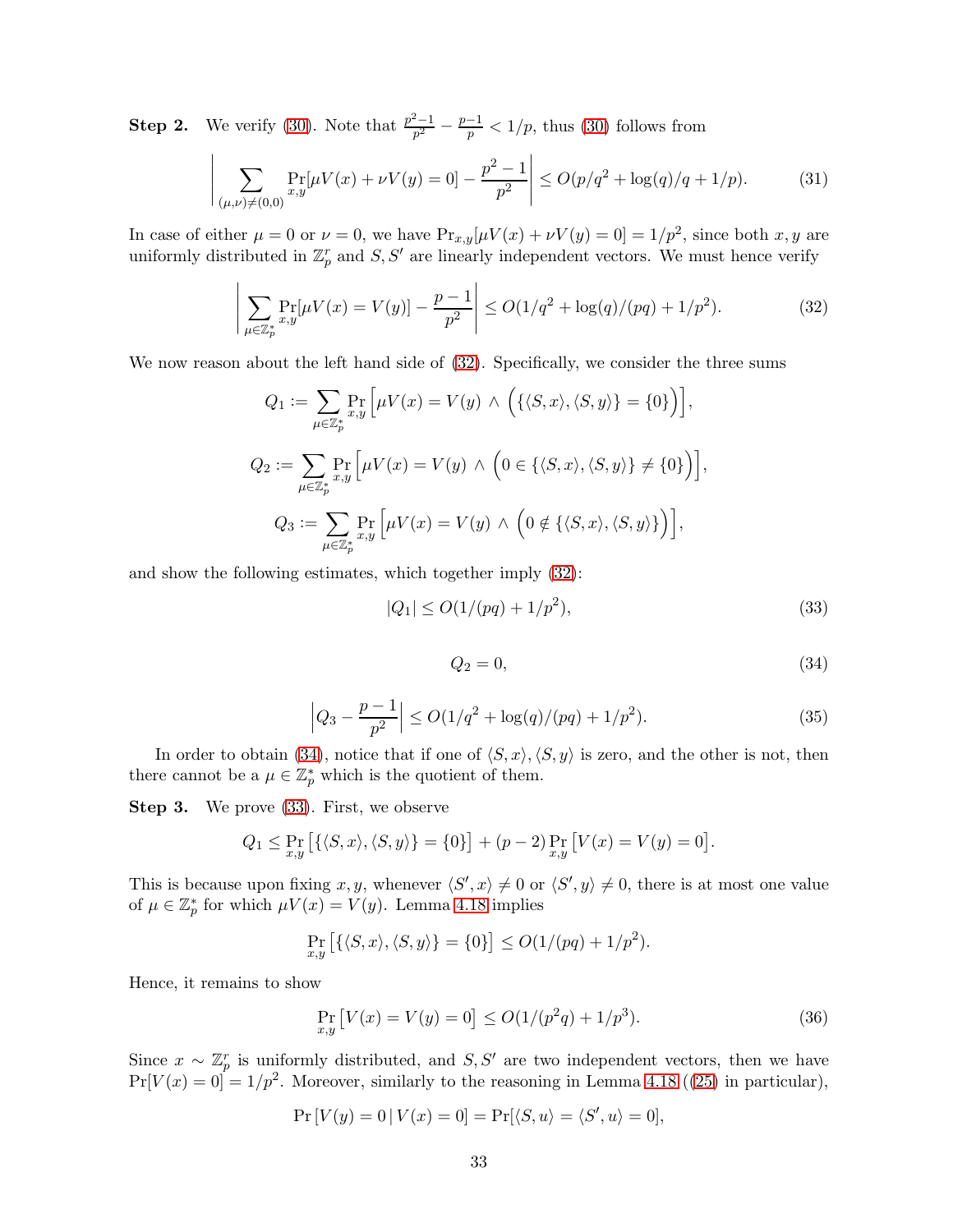where  $u = \lfloor \alpha v_i/q \rfloor$  with  $\alpha \sim \mathbb{Z}_{pq}^*$  and  $v_i \sim \{(1-q)/2, \ldots, (q-1)/2\}$  are uniformly distributed. But, according to [\(26\)](#page-29-2), we have

$$
\Pr[\langle S, u \rangle = \langle S', u \rangle = 0] \le \Pr[\langle S, u \rangle = 0] \le O(1/p + 1/q),
$$

which, together with  $Pr[V(x) = 0] = 1/p^2$  implies [\(36\)](#page-33-3).

**Step 4.** We prove [\(35\)](#page-33-4). Recall, again, that x, y are sampled by taking  $x \sim \mathbb{Z}_p^r$  uniformly at random, and setting  $y_i = (\gamma x_i + \gamma' u_i) \% p$  with  $\gamma', \gamma \sim \mathbb{Z}_p^*$  and  $u_i = [\alpha \cdot v_i]$ , with  $\alpha \sim \mathbb{Z}_{pq}^*$ and  $v_i \sim \{(1-q)/2, \ldots, (q-1)/2\}$ . We further decompose  $Q_3$  into two parts,  $Q_3 = Q_4 + Q_5$ , according to whether  $\gamma \langle S, x \rangle = \langle S, y \rangle$  or not:

$$
Q_4 = \sum_{\mu \in \mathbb{Z}_p^*} \Pr_{x,y} \left[ \mu V(x) = V(y) \land \mu \neq \gamma \land 0 \notin \{ \langle S, x \rangle, \langle S, y \rangle \} \right],
$$
  

$$
Q_5 = \Pr_{x,y} \left[ \gamma V(x) = V(y) \land 0 \notin \{ \langle S, x \rangle, \langle S, y \rangle \} \right],
$$

and define the auxiliary probabilities

$$
\beta = \Pr\big[\gamma\langle S, x\rangle = \langle S, y\rangle \land \big(0 \notin \{\langle S, x\rangle, \langle S, y\rangle\}\big)\big],
$$
  

$$
\eta = \Pr[0 \notin \{\langle S, x\rangle, \langle S, y\rangle\}].
$$

We make four claims:

- Simplifying  $Q_4$ :  $Q_4 = (\eta \beta)/p$ ,
- Upper bounding  $\beta$ :  $\beta \le O(1/p + 1/q)$ ,
- Lower bounding  $\eta$ :  $\eta \geq 1-2/p$ ,
- Upper bounding  $Q_5$ :  $Q_5 \leq O(1/q^2 + \log(q)/(pq)).$

Since  $Q_3 = Q_4 + Q_5$ , these claims clearly imply [\(35\)](#page-33-4).

Lower bounding  $\eta$ . Recall that both x and y are uniformly distributed in  $\mathbb{Z}_p^r$ , and so  $\langle S, x \rangle$ and  $\langle S, y \rangle$  are uniformly distributed in  $\mathbb{Z}_p$ . Thus, by a union bound, we have  $\eta \geq 1 - 2/p$ , as asserted.

Upper bounding  $\beta$ . Recall that  $y_i = (\gamma x_i + \gamma' u_i) \mathcal{H} p$ , and hence the event that  $\gamma \langle S, x \rangle =$  $\langle S, y \rangle$  is exactly the event that  $\langle S, u \rangle = 0$ . The probability of this latter event may be upper bounded by  $O(1/p + 1/q)$  using [\(26\)](#page-29-2). Hence,

$$
\beta \le \Pr[\langle S, u \rangle = 0] \le O(1/p + 1/q),
$$

as asserted.

**Simplifying**  $Q_4$ . As an appetizer, note that if we would replace in  $Q_4$  the requirement of  $\mu V(x) = V(y)$  by  $\mu \langle S, x \rangle = \langle S, y \rangle$ , and call the result  $Q'_4$ , then we would get  $Q'_4 + \beta = \eta$ . All that is left in order to prove (1) is to show that  $pQ_4 = Q'_4$ .

Observe that we may assume that

<span id="page-34-0"></span>
$$
\exists \ell \in [r] : S_{\ell} = 0 \land S'_{\ell} \neq 0. \tag{37}
$$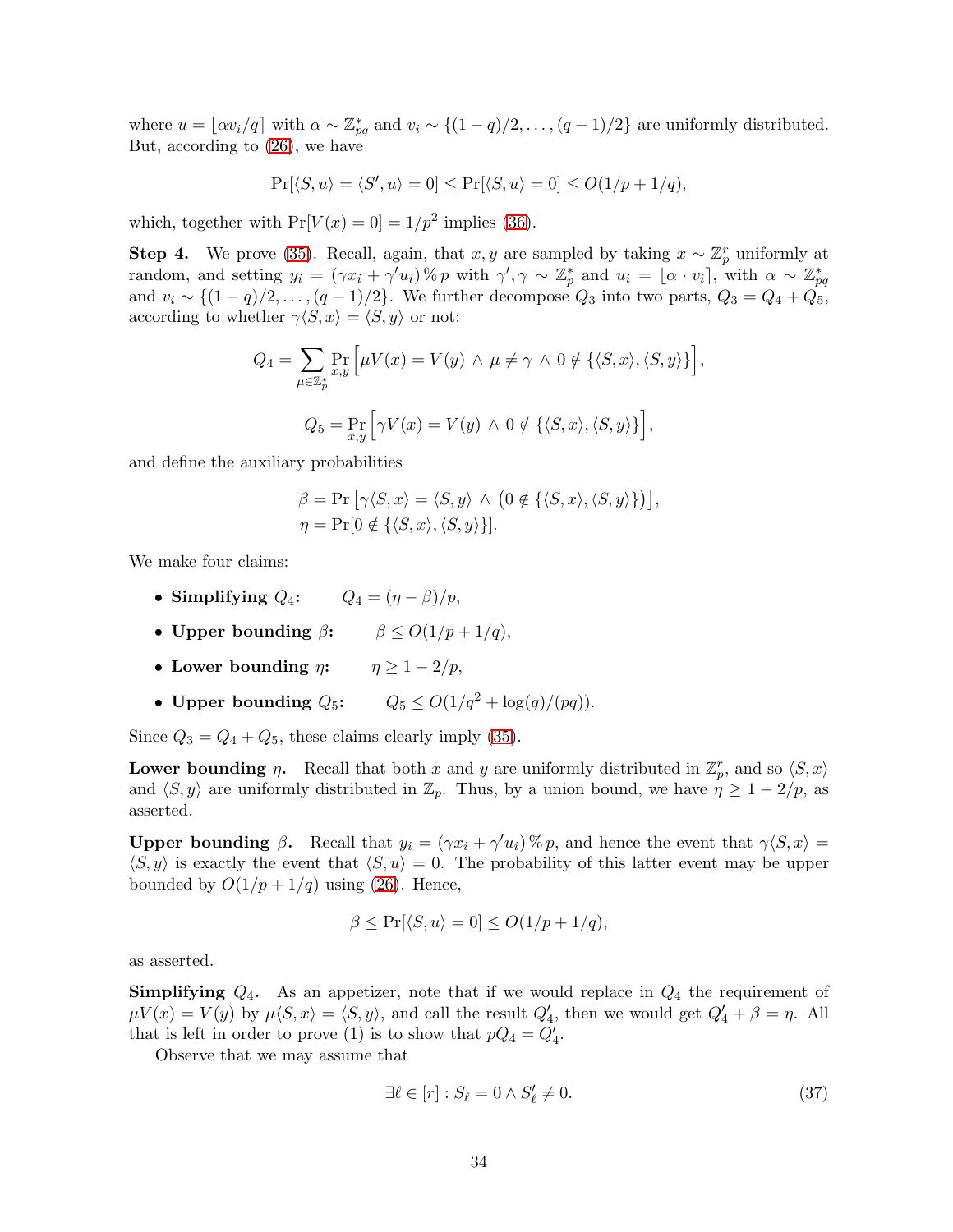To reduce to this case, we choose any  $\ell$  with  $S'_\ell \neq 0$ , and replace S by  $S - \frac{S_\ell}{S'_\ell} S'$ , which is also nonzero. (Note that the sum on the left hand side of  $(27)$  does not change by this replacement.)

We condition on the values of  $\gamma, u, \gamma'$  and  $\{x_j : j \neq \ell\}$  (i.e. on the  $\sigma$ -algebra generated by these variables). The only information that is missing in the probability space is  $x_{\ell}$  – it is uniformly distributed under the current conditioning. While the contribution to  $Q'_4$  is fixed under the current conditioning (as we assumed  $S_{\ell} = 0$ ), we claim there exists exactly one value of  $x_{\ell}$  that would contribute to the probability expressed by  $Q_4$ . To see this, let  $\mu$  be the unique element of  $\mathbb{Z}_p^*$  that has  $\mu \langle S, x \rangle = \langle S, y \rangle$ . In order to have  $\mu V(x) = V(y)$  we must also have  $\mu\langle S',x\rangle = \langle S',y\rangle$ . Under our conditioning, this latter equation is a linear equation in  $x_{\ell}$  with the linear coefficient  $(\mu - \gamma)S'_{\ell}$  (recall how  $y_{\ell}$  depends on  $x_{\ell}$ ), and some constant coefficient which is deterministic under our conditioning. This equation has a unique solution in  $x_{\ell}$ . Since  $x_{\ell}$  has a uniform distribution, we have  $Q_4 = Q'_4/p = (\eta - \beta)/p$ , as asserted.

**Step 5.** Lastly, we upper bound  $Q_5$ . Recall

$$
V(y) = \begin{pmatrix} \langle S, y \rangle \\ \langle S', y \rangle \end{pmatrix} = \gamma \begin{pmatrix} \langle S, x \rangle \\ \langle S', x \rangle \end{pmatrix} + \gamma' \begin{pmatrix} \langle S, u \rangle \\ \langle S', u \rangle \end{pmatrix}.
$$

Hence, the event  $\gamma V(x) = V(y)$  is simply  $\{\langle S, u \rangle = 0 \land \langle S', u \rangle = 0\}$ , implying

$$
Q_5 \le \Pr_u[\langle S, u \rangle = 0 \land \langle S', u \rangle = 0].
$$

We use an argument similar to the argument we had in Lemma  $4.18$  (specifically,  $(26)$ ) to upper bound this last quantity. Let  $l \in [r]$  be any coordinate with  $S_l \neq 0$ , and let  $\ell$  be a coordinate with  $S'_\ell \neq 0$  while  $S_\ell = 0$ , whose existence we assumed (see [\(37\)](#page-34-0)). Recall  $u_j = \lfloor \alpha v_j / q \rfloor$ . Condition on any specific values for  $\alpha$ ,  $\{u_j : j \notin \{l, \ell\}\}\$ . Similarly to Step 4, we can upper bound the probability that  $\langle S, u \rangle = 0$  by the probability that  $u_l$  turns out to be just the right value that would make  $\langle S, u \rangle = 0$  true. This probability is upper bounded by  $\frac{1}{q}$  times the maximal number of elements  $v'' \in \{(1-q)/2, \ldots, (q-1)/2\}$  that map to the same u'' under  $u'' = \lfloor \alpha v''/q \rfloor \, \% \, p.$  Using the same reasoning as in Lemma [4.18,](#page-29-3) we see that this probability is upper bounded by  $(|Z_{\alpha}|+1)/q$ , where

$$
Z_{\alpha} = \{ \sigma \in \{ (1-q)/2, \ldots, (q-1)/2 \} : (\alpha \sigma) \in pq \mathbb{Z} + (-q, q) \}.
$$

Under the described conditioning,  $\langle S, u \rangle$  is determined by  $u_l$ , and by further conditioning on the value of  $u_l$ ,  $\langle S', u \rangle$  is determined by  $u_{\ell}$ . Thus, the event that both these quantities are equal zero has probability

<span id="page-35-0"></span>
$$
\Pr[\langle S, u \rangle = 0 \land \langle S', u \rangle = 0] \le (|Z_{\alpha}| + 1)^2 / q^2. \tag{38}
$$

Our task of upper bounding  $Q_5$  is hence reduced to understanding the second moment of  $|Z_{\alpha}|$ . For any fixed  $\alpha$ ,

$$
|Z_{\alpha}|^2 = \sum_{\sigma_1 = (1-q)/2}^{(q-1)/2} \sum_{\sigma_2 = (1-q)/2}^{(q-1)/2} 1 \{ \{\sigma_1 \cdot \alpha, \sigma_2 \cdot \alpha\} \subseteq pq\mathbb{Z} + (-q, q) \}
$$
  

$$
\leq 4 \sum_{\sigma_1=0}^{q-1} \sum_{\sigma_2=0}^{q-1} 1 \{ \{\sigma_1 \cdot \alpha, \sigma_2 \cdot \alpha\} \subseteq pq\mathbb{Z} + (-q, q) \}.
$$

Denote  $\tau'_j := (\sigma_j \cdot \alpha \, \%\, pq)$ , then we have  $\tau'_1 \cdot \sigma_2 \, \%\, (pq) = \tau'_2 \cdot \sigma_1 \, \%\, (pq)$ . Using the assumption  $q \leq p$ , we may leverage this equation into an equation over the integers (i.e. not involving a modulus), in the following way.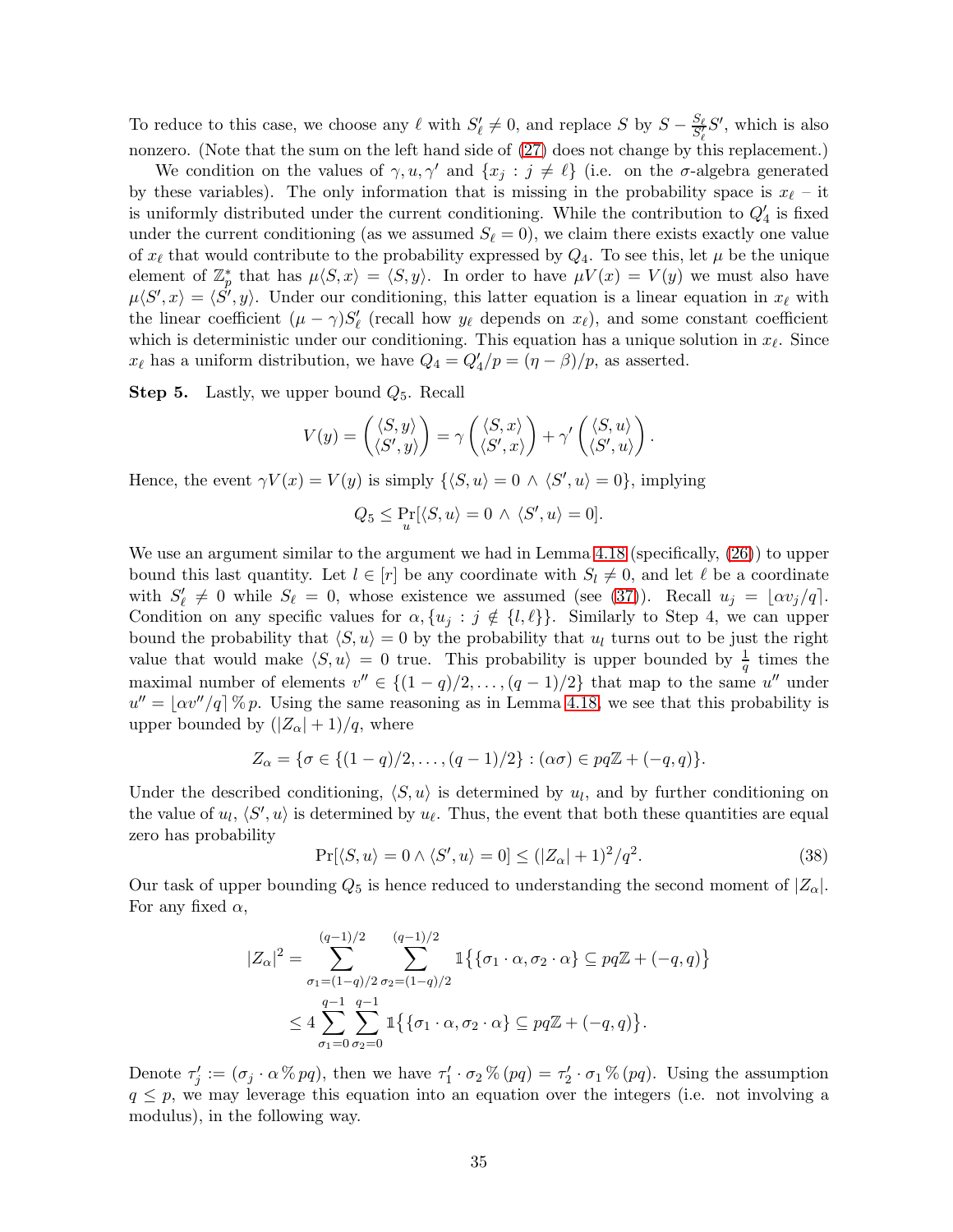Let  $\tau_j := \min\{\tau'_j, pq - \tau'_j\}$ , so the above equation reads either  $\tau_1 \cdot \sigma_2 \% (pq) = \tau_2 \cdot \sigma_1 \% (pq)$  or  $\tau_1 \cdot \sigma_2 \% (pq) = -\tau_2 \cdot \sigma_1 \% (pq)$ . Observe that  $\tau_j \leq q$ , and hence,  $\tau_1 \sigma_2, \tau_2 \sigma_1 \leq q^2 \leq pq$ . Therefore, over the integers we must have

<span id="page-36-0"></span>
$$
\tau_1 \cdot \sigma_2 = \tau_2 \cdot \sigma_1 \qquad \text{or} \qquad \tau_1 \cdot \sigma_2 + \tau_2 \cdot \sigma_1 = pq. \tag{39}
$$

In order to bound from above the expectation of  $|Z_{\alpha}|^2$  over the  $|\mathbb{Z}_{pq}^*| = \phi(pq)$  possible values of  $\alpha$ , we note that  $\alpha$  can be recovered uniquely from  $\sigma_1, \tau'_1$ , as  $\alpha = \tau'_1 \cdot \sigma_1^{-1} \mathcal{K} pq$ . Thus, any given quadruple  $(\sigma_1, \sigma_2, \tau_1, \tau_2)$  corresponds to at most two different values of  $\alpha$ , and so, when we sum over all values of  $\alpha$ , each solution of each of the equations in [\(39\)](#page-36-0) is counted at most twice.

Therefore, we have

<span id="page-36-2"></span>
$$
\mathbb{E}[|Z_{\alpha}|^2] \le \frac{4 \cdot 2}{\phi(pq)} \Big( \# \{ (a, b, c, d) : ab = cd \} + \# \{ (a, b, c, d) : ab + cd = pq \} \Big),\tag{40}
$$

where  $a, b, c, d$  take values in  $\{0, 1, \ldots, q-1\}.$ 

We bound the number of such quadruples  $(a, b, c, d)$  by the following simple number-theoretic lemma, whose proof is given below.

<span id="page-36-1"></span>**Lemma 4.22.** Let  $q, N > 0$  be positive integers. Define

$$
P = \{(a, b, c, d) | ab + cd = N\} \subseteq \{0, 1, ..., q - 1\}^{4},
$$
  

$$
Q = \{(a, b, c, d) | ab = cd\} \subseteq \{0, 1, ..., q - 1\}^{4}.
$$

Then,  $|P| \le O(q^2 \log(q))$  and  $|Q| \le O(q^2 \log(q)).$ 

By Lemma [4.22,](#page-36-1) the number of these quadruples  $(a, b, c, d)$  is  $O(q^2 \log(q))$ . Combining [\(38\)](#page-35-0) and [\(40\)](#page-36-2) with Lemma [4.22,](#page-36-1) we arrive at

$$
Q_5 \leq O\Big(\frac{1}{q^2}\cdot\big(1+\frac{q^2\log(q)}{pq}\big)\Big) \leq O\Big(\frac{1}{q^2}+\frac{\log(q)}{pq}\Big),
$$

concluding the proof of Lemma [4.21.](#page-32-0)

**Summary of the proof of Lemma [4.21.](#page-32-0)** We parsed the left hand side of  $(27)$ , and interpreted it as the bias introduced in an event,  $(V(x))$  is proportional to  $V(y)$  caused by dependence between  $x, y \sim \mathbb{Z}_p^r$ . The core of the argument upper bounds this bias by posing the problem as a Littlewood-Offord-type problem, and using an antichain argument along with simple number theoretic estimates.  $\Box$ 

*Proof of Lemma [4.22.](#page-36-1)* First, notice that we may consider, in both cases,  $a, b, c, d > 0$ , as there are only  $O(q^2)$  quadruples with  $0 \in \{a, b, c, d\}$  and either  $ab = cd$  or  $ab + cd = N$ . Indeed, regarding  $ab = cd$ , we must have 0 on both sides, which implies that there are only  $O(q^2)$ possible pairs. Regarding  $ab + cd = N$ , if  $a = 0$ , then  $b, c$  have  $q<sup>2</sup>$  options, and they determine d, totaling in  $\leq O(q^2)$  pairs. We call the analogs of P,Q, with the quadruples containing 0 removed,  $P', Q'$ , respectively.

Second, we count  $|P'|$ . Fixing a, c, we see that b, d must satisfy the linear equation  $ab + cd =$ N. The different solutions  $(b, d)$  for this equation differ by integral multiples of the vector  $(c/\gcd(a, c), -a/\gcd(a, c))$ . Since both b, d are integers in [1, q), the number of such solutions is at most  $q \gcd(a, c) / \max(a, c)$ . Denoting  $q = \gcd(a, c)$  we arrive at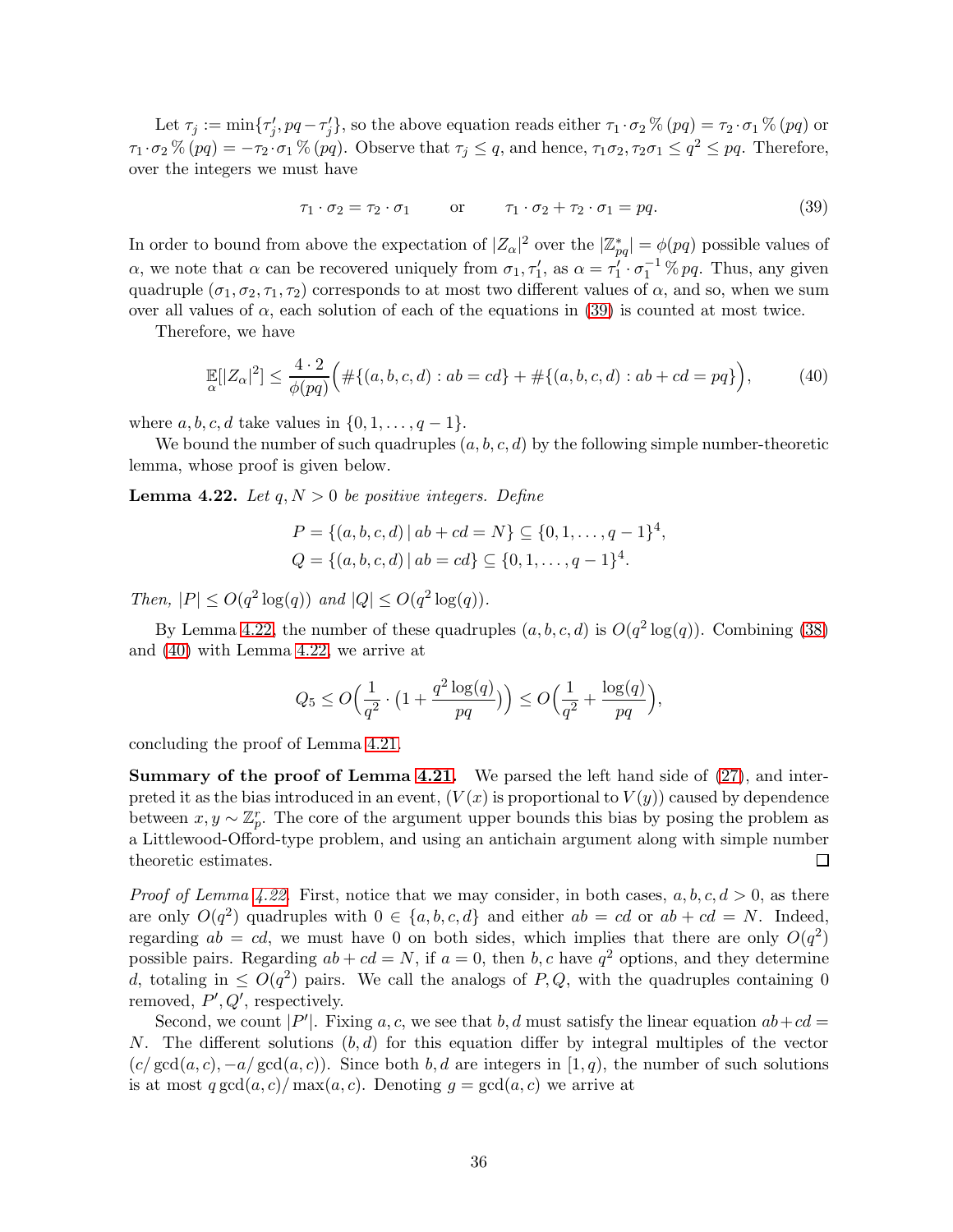$$
|P'| \leq \sum_{g=1}^q \sum_{g|a} \sum_{g|c} \frac{qg}{\max(a,c)} \leq \sum_{g=1}^q \sum_{g|c} \frac{2c}{g} \cdot \frac{qg}{c} \leq \sum_{g=1}^q \sum_{g|c} 2q \leq \sum_{g=1}^q 2q^2/g = O(q^2 \log(q)),
$$

as required.

Lastly, bounding  $|Q'|$  is done likewise, this time considering the equation  $ab - cd = 0$ .

We note that the  $log(q)$  factor in the bound  $O\left(\frac{1}{q}\right)$  $\frac{1}{q^2} + \frac{\log(q)}{pq}$  of Lemma [4.22](#page-36-1) is the reason for the logarithmic loss in Theorem [4.1.](#page-18-1) Unfortunately, one can show that the assertion of Lemma [4.22](#page-36-1) is tight up to a constant factor, at least regarding the size of Q.

### 4.3.6 Wrapping up the proof of the obfuscation lemma

*Proof of Lemma [4.7.](#page-22-1)* Recall that given an algorithm  $B: \mathbb{Z}_p^r \to \binom{[r]}{k}$  $\binom{r}{k}$  which always reports a ktuple of its input numbers whose sum is 0 (and is allowed to report failure), we define  $B' : \mathbb{Z}_p^r \to$  $[0, 1]$  by

$$
B'(x) = \Pr_{P,\gamma}[A(P(\gamma \cdot x)) = P(\{1, 2, ..., k\})],
$$

where  $P \sim S_r$  and  $\gamma \sim \mathbb{Z}_p^*$ , and the probability is taken also over A's internal randomness. By Lemma [4.10,](#page-26-1) we have

$$
\sum_{i=1}^{k} x_i \neq 0 \quad \implies \quad B'(x) = 0,
$$

<span id="page-37-0"></span>and

<span id="page-37-1"></span> $\mu := \mathbb{E}[B'(x)] \leq 1/$  $\sqrt{r}$ k  $\setminus$  $(41)$ 

and if  $(x, y)$  has a  $(p, q, r)$ -arithmetic-distribution then

$$
\Pr[P^{-1}(A(P(x))) = Q^{-1}(A(Q(y)))] = {r \choose k} \mathbb{E}[B'(x)B'(y)]. \tag{42}
$$

Furthermore, by Claim [4.12,](#page-26-2)  $B'(x) = B'(\gamma x)$  for all  $\gamma \in \mathbb{Z}_p^*$  and  $\widehat{B'}(S + S') = \widehat{B'}(S)$  for all S, with  $S'$  as defined in Claim [4.12.](#page-26-2)

Hence, we may apply Lemma [4.20](#page-31-0) with

$$
C = O(p \log(q)/q^2),
$$

as provided by Lemma [4.21](#page-32-0) (notice that we assume  $p \ge q$ ), to conclude that

$$
Cov(B'(x), B'(y)) \le O\left(\frac{p}{q}\mu^2 + \frac{C}{p}\mu\right) = O\left(\frac{p}{q}\mu^2 + \frac{\log(q)}{q^2}\mu\right).
$$

Notice that as both  $x, y$  are uniformly distributed in  $\mathbb{Z}_p^r$ , we have

$$
\mathbb{E}[B'(x)B'(y)] = \mu^{2} + \text{Cov}(B'(x), B'(y)).
$$

Combining these estimates with [\(41\)](#page-37-0) and [\(42\)](#page-37-1), we obtain

$$
\Pr[P^{-1}(A(P(x))) = Q^{-1}(A(Q(x)))] \le O\Big(\frac{p}{q {r \choose k}} + \frac{\log(q)}{q^2}\Big),
$$

completing the proof.

 $\Box$ 

 $\Box$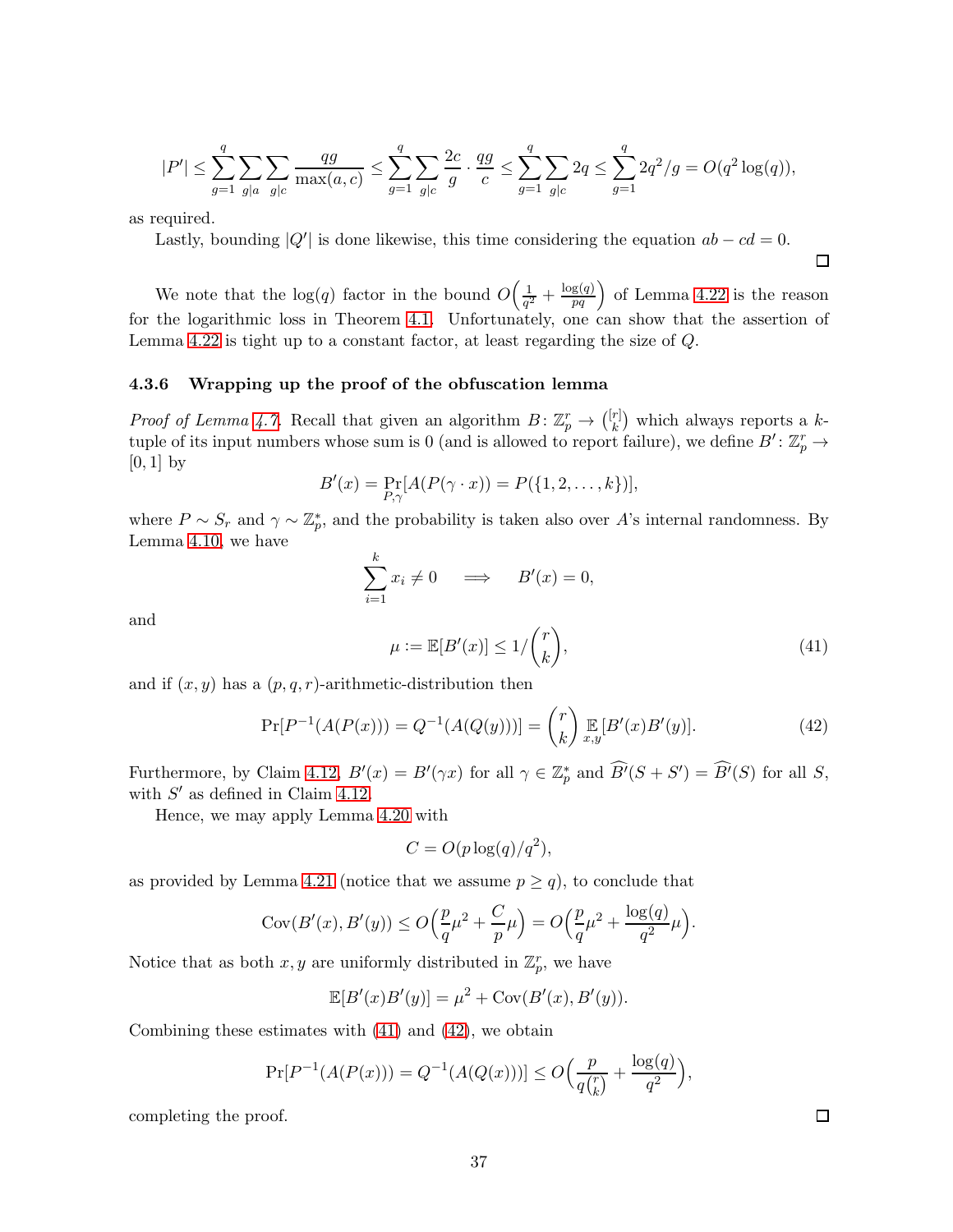### <span id="page-38-8"></span>References

- <span id="page-38-9"></span>[1] A. Abboud and V. V. Williams, Popular conjectures imply strong lower bounds for dynamic problems, in FOCS 2014, IEEE Computer Society, 2014, pp. 434–443.
- [2] A. Abboud, V. V. Williams, and O. Weimann, Consequences of faster alignment of sequences, in ICALP 2014, J. Esparza, P. Fraigniaud, T. Husfeldt, and E. Koutsoupias, eds., vol. 8572 of Lecture Notes in Computer Science, Springer, 2014, pp. 39–51.
- <span id="page-38-13"></span><span id="page-38-7"></span>[3] M. Y. An, Log-concave probability distributions: Theory and statistical testing, game theory and information, University Library of Munich, Germany, 1996.
- <span id="page-38-10"></span>[4] B. ARONOV AND S. HAR-PELED, On approximating the depth and related problems, SIAM J. Comput., 38 (2008), pp. 899–921.
- [5] M. Ball, A. Rosen, M. Sabin, and P. N. Vasudevan, Proofs of work from worst-case assumptions, in CRYPTO 2018, H. Shacham and A. Boldyreva, eds., vol. 10991 of Lecture Notes in Computer Science, Springer, 2018, pp. 789–819.
- <span id="page-38-3"></span>[6] A. Becker, A. Joux, A. May, and A. Meurer, Decoding random binary linear codes in  $2^{n/20}$ : How  $1 + 1 = 0$  improves information set decoding, in EUROCRYPT 2012, D. Pointcheval and T. Johansson, eds., vol. 7237 of Lecture Notes in Computer Science, Springer, 2012, pp. 520–536.
- <span id="page-38-2"></span>[7] F. BENHAMOUDA, T. LEPOINT, J. LOSS, M. ORRÙ, AND M. RAYKOVA, On the (in)security of ROS, in EUROCRYPT 2021, A. Canteaut and F. Standaert, eds., vol. 12696 of Lecture Notes in Computer Science, Springer, 2021, pp. 33–53.
- <span id="page-38-4"></span>[8] A. BLUM, A. KALAI, AND H. WASSERMAN, Noise-tolerant learning, the parity problem, and the statistical query model, J. ACM, 50 (2003), pp. 506–519.
- <span id="page-38-0"></span>[9] C. Bouillaguet, C. Delaplace, and P. Fouque, Revisiting and improving algorithms for the 3xor problem, IACR Trans. Symmetric Cryptol., 2018 (2018), pp. 254–276.
- <span id="page-38-12"></span>[10] Z. Brakerski, N. Stephens-Davidowitz, and V. Vaikuntanathan, On the hardness of average-case k-sum, in APPROX/RANDOM 2021, M. Wootters and L. Sanità, eds., vol. 207 of LIPIcs, Schloss Dagstuhl - Leibniz-Zentrum für Informatik, 2021, pp. 29:1– 29:19.
- <span id="page-38-6"></span>[11] P. Camion and J. Patarin, The knapsack hash function proposed at Crypto'89 can be broken, in EUROCRYPT 1991, D. W. Davies, ed., vol. 547 of Lecture Notes in Computer Science, Springer, 1991, pp. 39–53.
- <span id="page-38-11"></span>[12] A. Degwekar, V. Vaikuntanathan, and P. N. Vasudevan, Fine-grained cryptography, in CRYPTO 2016, M. Robshaw and J. Katz, eds., vol. 9816 of Lecture Notes in Computer Science, Springer, 2016, pp. 533–562.
- <span id="page-38-5"></span>[13] I. Dinur, An algorithmic framework for the generalized birthday problem, Des. Codes Cryptogr., 87 (2019), pp. 1897–1926.
- <span id="page-38-1"></span>[14] Y. DODIS, D. KHOVRATOVICH, N. MOUHA, AND M. NANDI,  $T_5$ : Hashing five inputs with three compression calls, in ITC 2021, S. Tessaro, ed., vol. 199 of LIPIcs, Schloss Dagstuhl - Leibniz-Zentrum für Informatik,  $2021$ , pp.  $24:1-24:23$ .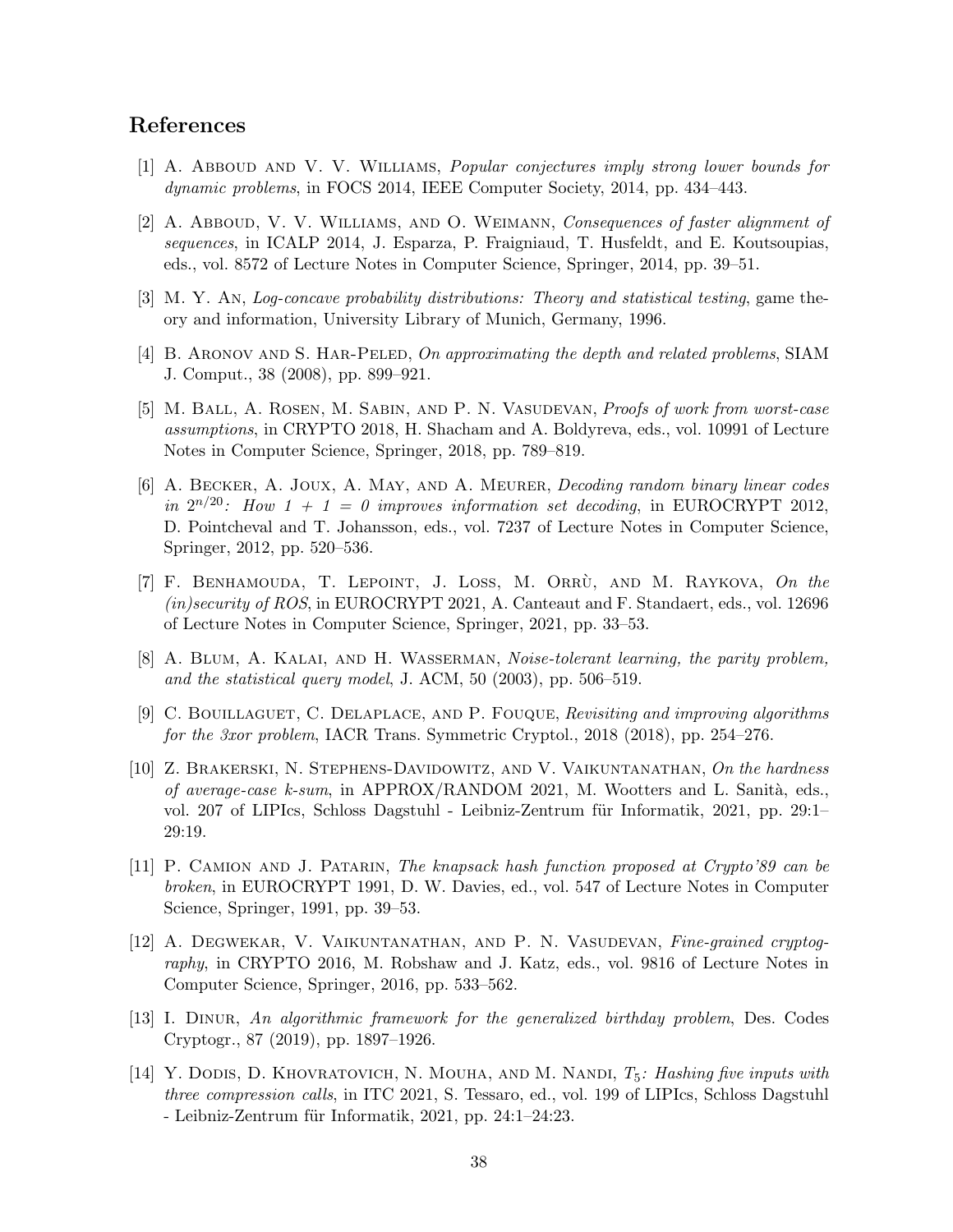- <span id="page-39-10"></span><span id="page-39-7"></span>[15] O. Dunkelman, N. Keller, and A. Shamir, Slidex attacks on the Even-Mansour encryption scheme, J. Cryptol., 28 (2015), pp. 1–28.
- <span id="page-39-0"></span>[16] P. ERDOS, On a lemma of Littlewood and Offord, Bull. Amer. Math. Soc., 5 (1945), pp. 898–902.
- [17] A. GAJENTAAN AND M. H. OVERMARS, On a class of  $O(n^2)$  problems in computational geometry, Comput. Geom., 5 (1995), pp. 165–185.
- <span id="page-39-12"></span>[18] A. Golovnev, S. Guo, T. Horel, S. Park, and V. Vaikuntanathan, Data structures meet cryptography: 3sum with preprocessing, in STOC 2020, K. Makarychev, Y. Makarychev, M. Tulsiani, G. Kamath, and J. Chuzhoy, eds., ACM, 2020, pp. 294–307.
- <span id="page-39-8"></span>[19] N. Howgrave-Graham and A. Joux, New generic algorithms for hard knapsacks, in EUROCRYPT 2010, H. Gilbert, ed., vol. 6110 of Lecture Notes in Computer Science, Springer, 2010, pp. 235–256.
- <span id="page-39-13"></span><span id="page-39-11"></span>[20] R. Impagliazzo, L. A. Levin, and M. Luby, Pseudo-random generation from one-way functions (extended abstracts), in STOC 1989, D. S. Johnson, ed., ACM, 1989, pp. 12–24.
- <span id="page-39-2"></span>[21] Z. Jafargholi and E. Viola, 3sum, 3xor, triangles, Algorithmica, 74 (2016), pp. 326– 343.
- <span id="page-39-1"></span>[22] A. Joux, Algorithmic cryptanalysis, CRC Press, 2009.
- [23] R. LaVigne, A. Lincoln, and V. V. Williams, Public-key cryptography in the finegrained setting, in CRYPTO 2019, A. Boldyreva and D. Micciancio, eds., vol. 11694 of Lecture Notes in Computer Science, Springer, 2019, pp. 605–635.
- <span id="page-39-3"></span>[24] G. Leurent and F. Sibleyras, Low-memory attacks against two-round even-mansour using the 3-xor problem, in CRYPTO 2019, A. Boldyreva and D. Micciancio, eds., vol. 11693 of Lecture Notes in Computer Science, Springer, 2019, pp. 210–235.
- <span id="page-39-14"></span><span id="page-39-6"></span>[25] J. E. LITTLEWOOD AND A. C. OFFORD, On the number of real roots of a random algebraic equation  $(III)$ , Rec. Math. (Mat. Sbornik). Nouvelle Série, 54 (1943), pp. 277–286.
- [26] Y. Lu AND S. VAUDENAY, Faster correlation attack on bluetooth keystream generator  $E_0$ , in CRYPTO 2004, M. K. Franklin, ed., vol. 3152 of Lecture Notes in Computer Science, Springer, 2004, pp. 407–425.
- <span id="page-39-9"></span>[27] V. Lyubashevsky, The parity problem in the presence of noise, decoding random linear codes, and the subset sum problem, in APPROX/RANDOM 2005, C. Chekuri, K. Jansen, J. D. P. Rolim, and L. Trevisan, eds., vol. 3624 of Lecture Notes in Computer Science, Springer, 2005, pp. 378–389.
- <span id="page-39-5"></span>[28] F. Mendel, N. Pramstaller, C. Rechberger, M. Kontak, and J. Szmidt, Cryptanalysis of the GOST hash function, in CRYPTO 2008, D. A. Wagner, ed., vol. 5157 of Lecture Notes in Computer Science, Springer, 2008, pp. 162–178.
- <span id="page-39-4"></span>[29] L. Minder and A. Sinclair, The extended k-tree algorithm, J. Cryptol., 25 (2012), pp. 349–382.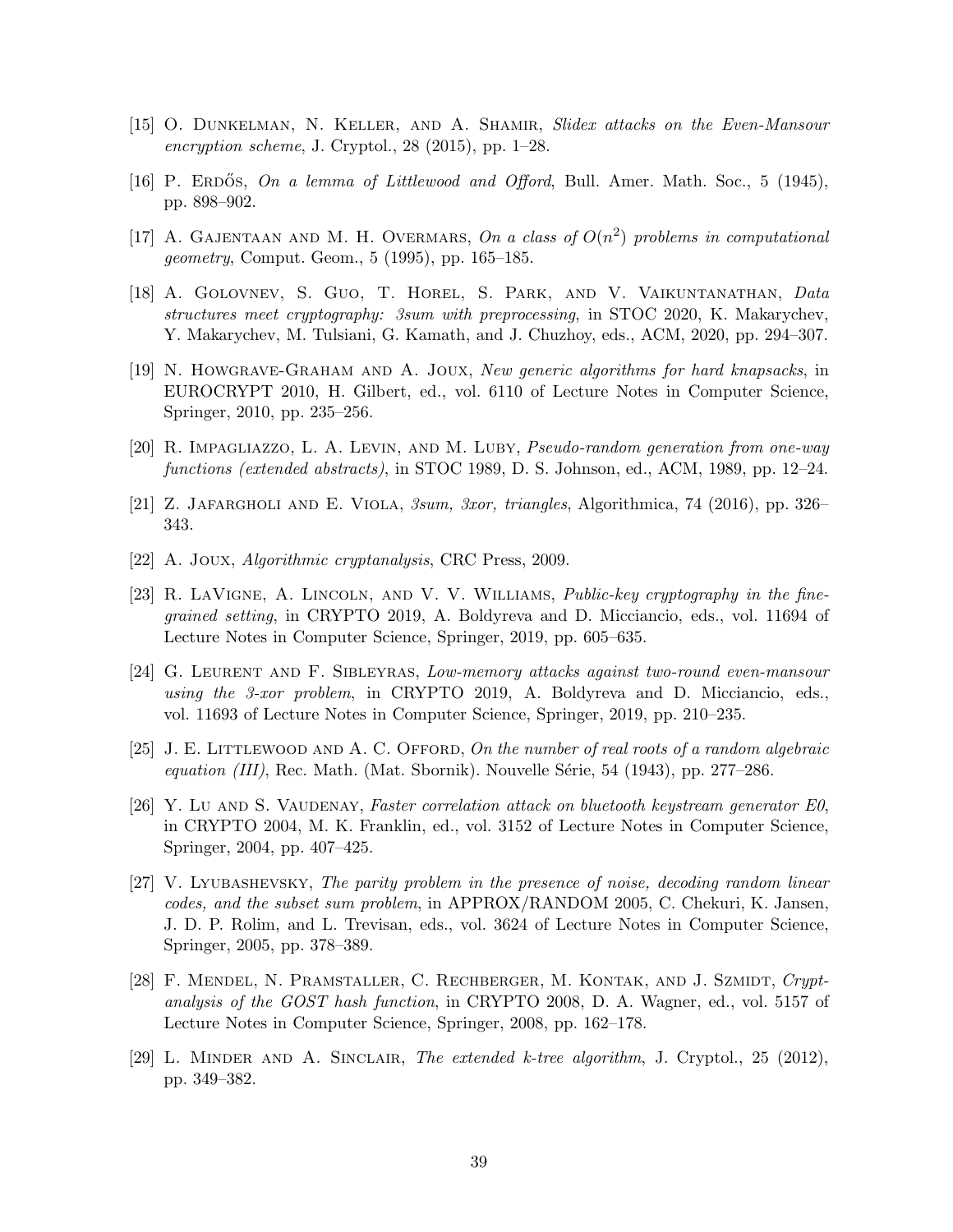- <span id="page-40-4"></span>[30] J. Nederlof and K. Wegrzycki, Improving Schroeppel and Shamir's algorithm for subset sum via orthogonal vectors, in STOC 2021, S. Khuller and V. V. Williams, eds., ACM, 2021, pp. 1670–1683.
- <span id="page-40-2"></span>[31] I. NIKOLIC AND Y. SASAKI, Refinements of the k-tree algorithm for the generalized birthday problem, in ASIACRYPT 2015, T. Iwata and J. H. Cheon, eds., vol. 9453 of Lecture Notes in Computer Science, Springer, 2015, pp. 683–703.
- <span id="page-40-6"></span><span id="page-40-0"></span>[32] M. Patrascu, Towards polynomial lower bounds for dynamic problems, in STOC 2010, L. J. Schulman, ed., ACM, 2010, pp. 603–610.
- <span id="page-40-5"></span>[33] S. PETTIE, *Higher lower bounds from the 3sum conjecture*. Fine-Grained Complexity and Algorithm Design Workshop at the Simons Institute, 2015.
- [34] V. VASILLEVSKA-WILLIAMS, On some fine-grained questions in algorithms and complex $ity$ , Proceedings of the International Congress of Mathematicians (ICM), 2018 (2019), pp. 3447–3487.
- <span id="page-40-7"></span><span id="page-40-1"></span>[35] D. A. Wagner, A generalized birthday problem, in CRYPTO 2002, M. Yung, ed., vol. 2442 of Lecture Notes in Computer Science, Springer, 2002, pp. 288–303.
- [36] V. V. WILLIAMS AND R. WILLIAMS, Finding, minimizing, and counting weighted subgraphs, SIAM J. Comput., 42 (2013), pp. 831–854.

## <span id="page-40-3"></span>A Wagner's k-tree Algorithm

In this appendix we sketch the details of Wagner's  $k$ -tree algorithm for solving the  $k$ -XOR problem and its generalization published in  $[29]$ . The variant for solving k-SUM is similar. For more details, we refer the reader to the original publications [\[29,](#page-39-4) [35\]](#page-40-1).

### A.1 The 4-XOR algorithm

We begin by describing the algorithm applied to a 4-list variant of 4-XOR. In this problem, the input consists of 4 lists  $\{x^{(j)}\}_{j=1}^4$ , where each  $x^{(j)} \in \{0,1\}^{2^{n/3} \times n}$  is chosen uniformly at random. The goal is to find 4 vectors, one from each list, whose XOR is  $0<sub>n</sub>$ , namely, output a 4-tuple  $\{i_j\}_{j=1}^4$ , where  $i_j \in [2^{n/3}]$  such that  $\bigoplus_{j=1}^4 x_{i_j}^{(j)}$  $\zeta_{i,j}^{(j)}=0_n$ . It is easy to see the 4-list variant is equivalent to the single-list variant (Definition [1.3\)](#page-1-3) up to  $O(1)$  factors in success probability and complexity.

The k-tree algorithm for  $k = 4$  is described below.

- 1. Sort the lists  $\{x^{(j)}\}_{j=1}^4$ .
- 2. By a linear scan, find all pairs  $(x_i^{(1)})$  $\binom{(1)}{i_1}, x_{i_2}^{(2)}$  $i_2^{(2)}$ ) such that the  $n/3$  most significant bits of  $x_{i_1}^{(1)}$  $\stackrel{(1)}{_{i_1}}\oplus\stackrel{(2)}{x_{i_2}^{(2)}}$  $\binom{2}{i_2}$  are zero. Store all values  $x_{i_1}^{(1)}$  $\stackrel{(1)}{i_1} \oplus x_{i_2}^{(2)}$  $i_2^{(2)}$  in a new sorted list  $y^{(1)}$ , along with the corresponding pair  $(x_{i_1}^{(1)})$  $\binom{(1)}{i_1}, x_{i_2}^{(2)}$  $\binom{2}{i_2}$ .
- 3. Apply the previous step to  $x^{(3)}$  and  $x^{(4)}$  and build the sorted list  $y^{(2)}$ .
- 4. Find a pair  $(y_{j_1}^{(1)})$  $\overset{(1)}{j_1}, \overset{(2)}{y^{(2)}_{j_2}}$  $y_{j_2}^{(2)}$ ) such that  $y_{j_1}^{(1)}$  $\stackrel{(1)}{j_1} \oplus \stackrel{(2)}{y_{j_2}^{\left( 2\right) }}$  $j_2^{(2)} = 0_n$ . Trace  $(y_{j_1}^{(1)})$  $\overset{(1)}{j_1}, \overset{(2)}{y^{(2)}_{j_2}}$  $j_2^{(2)}$ ) back to a solution to 4-XOR problem and output it.